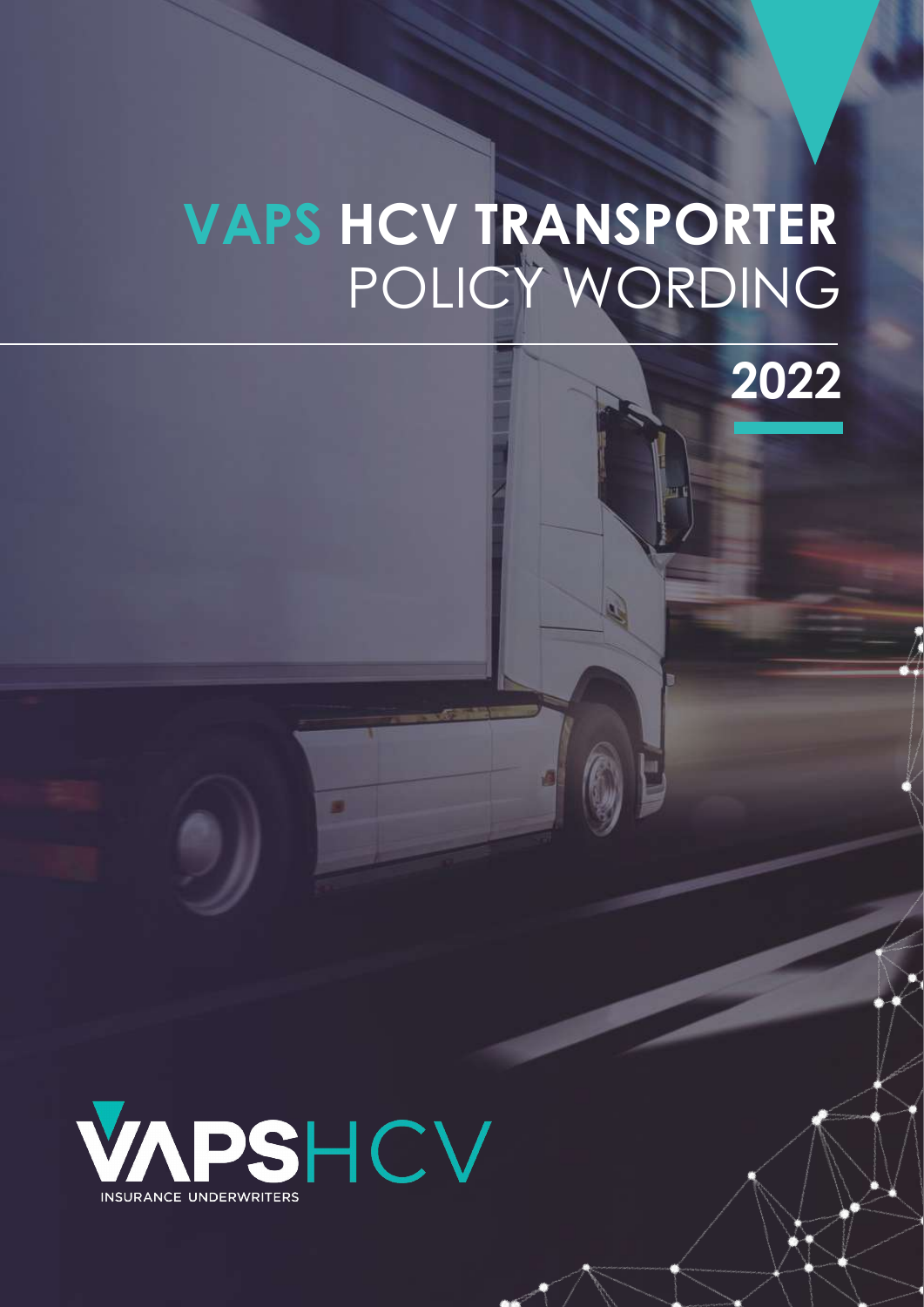# **V TABLE** OF CONTENTS

| 1. GENERAL EXCEPTIONS, CONDITIONS AND PROVISIONS | 3  |
|--------------------------------------------------|----|
| 2. DEFINITIONS                                   | 10 |
| 3. VAPS HCV COMMERCIAL MOTOR                     | 12 |
| 4. VAPS HCV GOODS IN TRANSIT (GIT)               | 20 |
| 5. VALUE ADDED PRODUCTS AND SERVICES             | 27 |
| 6. VAPS HCV DRIVER ASSIST                        | 34 |
| 7. SPECIAL WARRANTIES                            | 37 |
| 8. CLAIMS PROCEDURES                             | 37 |
| 9. VAPS TRANSPORT RISK MANAGEMENT GUIDELINES     | 38 |
| 10. VAPS HCV 24/7 ASSIST                         | 39 |

## **PREAMBLE**

Whereas the Insured named in the Schedule has by a signed proposal and declaration, which the Insured has agreed shall be the basis of this Contract, and in consideration of and conditional upon receipt of the premium on the due date, the Insurer, Renasa Insurance Company Limited, represented by VAPS Insurance Underwriters, agrees to indemnify the Insured against the defined events occurring during the period of insurance by way of replacement, reinstatement or repair, up to the stated Sum Insured and limits of Indemnity, subject to the Terms, Conditions, and Exceptions as contained in this policy wording.



Underwritten by Renasa Insurance Company Limited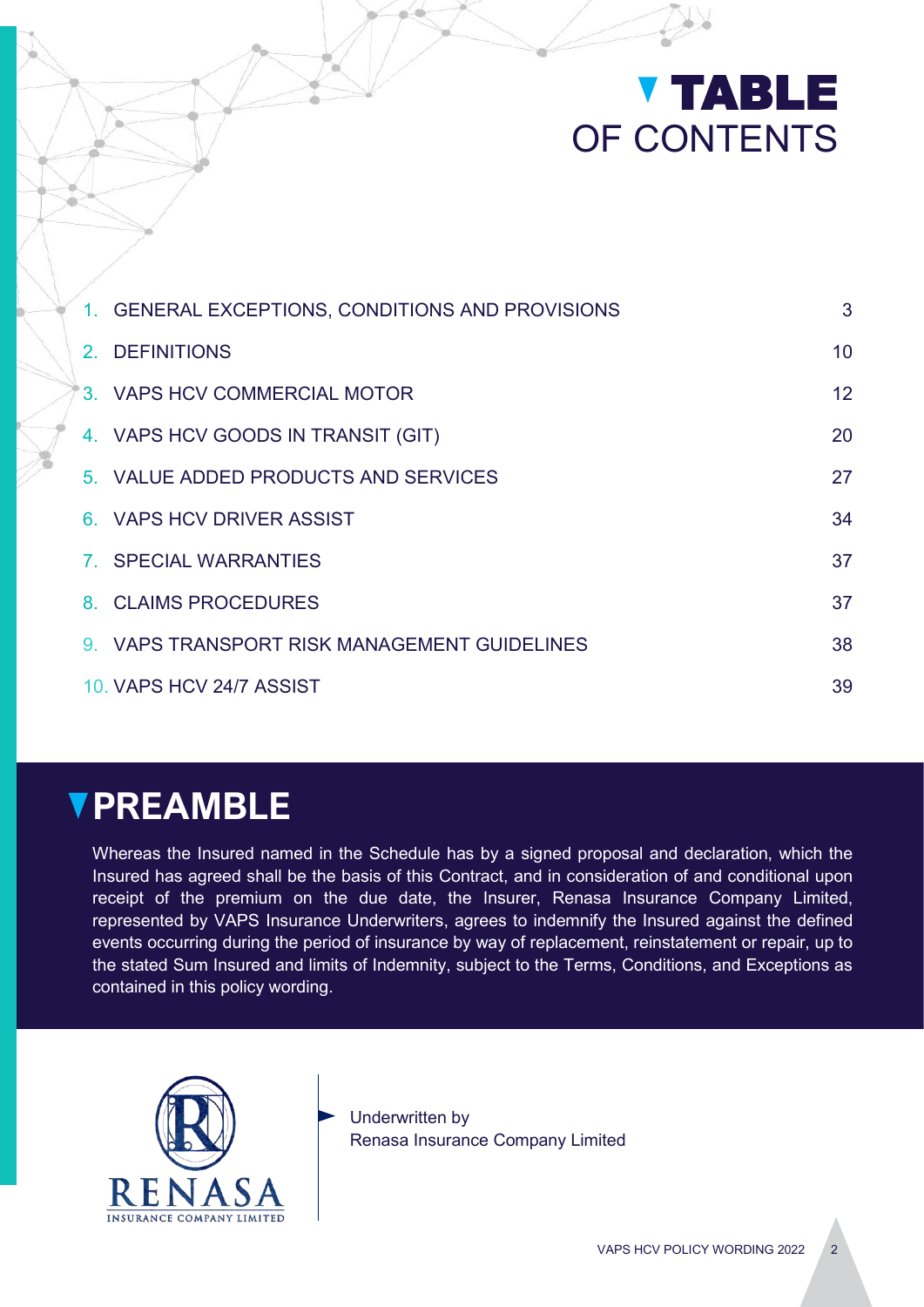## **1. General Exceptions, Conditions and Provisions**

Subject to the terms, exceptions and conditions (precedent or otherwise) and in consideration of, and conditional upon, the prior payment of the premium by or on behalf of the insured and receipt thereof by or on behalf of the company, the company specified in the schedule agrees to indemnify or compensate the insured by payment or, at the option of the company, by replacement, reinstatement or repair in respect of the defined events occurring during the period of insurance and as otherwise provided under the within sections up to the sums insured, limits of indemnity, compensation and other amounts specified.

Where more than one insurance company or insurer participates in this insurance, the expression "company" shall be amended to "insurers" wherever it appears in this policy. In this event the percentage share of each insurer will be as expressed in the schedule of this policy and the liability of each such insurer individually shall be limited to the percentage share set against its name.

Specific exceptions, conditions and provisions shall override General Exceptions, conditions and provisions.

### **General Exceptions**

#### **1.1 War, Riot and Terrorism**

- 1.1.1 This policy does not cover loss of or damage to property related to or caused by:
	- (i) civil commotion, labour disturbances, riot, strike, lockout or public disorder or any act or activity which is calculated or directed to bring about any of the afore going;
	- (ii) war, invasion, act of foreign enemy, hostilities or warlike operations (whether war be declared or not) or civil war;
	- (iii) (a) mutiny, military rising, military or usurped power, martial law or state of siege, or any other event or cause which determines the proclamation or maintenance of martial law or state of siege;
		- (b) insurrection, rebellion or revolution;
	- (iv) any act (whether on behalf of any organisation, body or person or group of persons) calculated or directed to over throw or influence any State or Government or any provincial, local or tribal authority with force or by means of fear, terrorism or violence;
	- (v) any act which is calculated or directed to bring about loss or damage in order to further any political aim, objective or cause, or to bring about any social or economic change, or in protest against any State or Government or any provincial, local or tribal authority, or for the purpose of inspiring fear in the public or any section thereof;
	- (vi) any attempt to perform any act referred to in clause (iv) or (v) above;
	- (vii) the act of any lawfully established authority in controlling, preventing, suppressing or in any other way dealing with any occurrence referred to in clause 1.1.1 (i), (ii), (iii), (iv), (v) or (vi) above.

If the company alleges that, by reason of clause 1.1.1 (i), (ii), (iii), (iv), (v), (vi) or (vii) of this exception, loss or damage is not covered by this policy, the burden of proving the contrary shall rest on the insured.

- 1.1.2 This policy does not cover loss or damage caused directly or indirectly by or through or in consequence of any occurrence for which a fund has been established in terms of the War Damage Insurance and Compensation Act, 1976 (No. 85 of l976) or any similar Act operative in any of the territories to which this policy applies.
- 1.1.3 Notwithstanding any provision of this policy including any exclusion, exception or extension or other provision not included herein which would otherwise override a General Exception, this policy does not cover loss of or damage to property or expense of whatsoever nature directly or indirectly caused by, arising out of or in connection with any act of terrorism regardless of any other cause or event contributing concurrently or in any sequence to the loss, damage or expense.

For the purpose of General Exception 1.1.3 an act of terrorism includes, without limitation, the use of violence or force or the threat thereof whether as an act harmful to human life or not, by any person or group of persons, whether acting alone or on behalf of or in connection with any organisation or government or any other person or body of persons, committed for political, religious, personal or ideological reasons or purposes including any act committed with the intention to influence any government or for the purpose of inspiring fear in the public or any section thereof.

If the company alleges that, by reason of clause 1.1.3 of this exception, loss or damage is not covered by this policy, the burden of proving the contrary shall rest on the insured.

#### **1.2 Nuclear**

Except as regards the Fidelity section this policy does not cover any legal liability, death, injury, loss, damage, costs or expenses whatsoever or any consequential loss directly or indirectly

1.2.1 ionising radiations or contamination by radio-activity from any nuclear fuel or from any nuclear waste from the combustion or use of nuclear fuel;

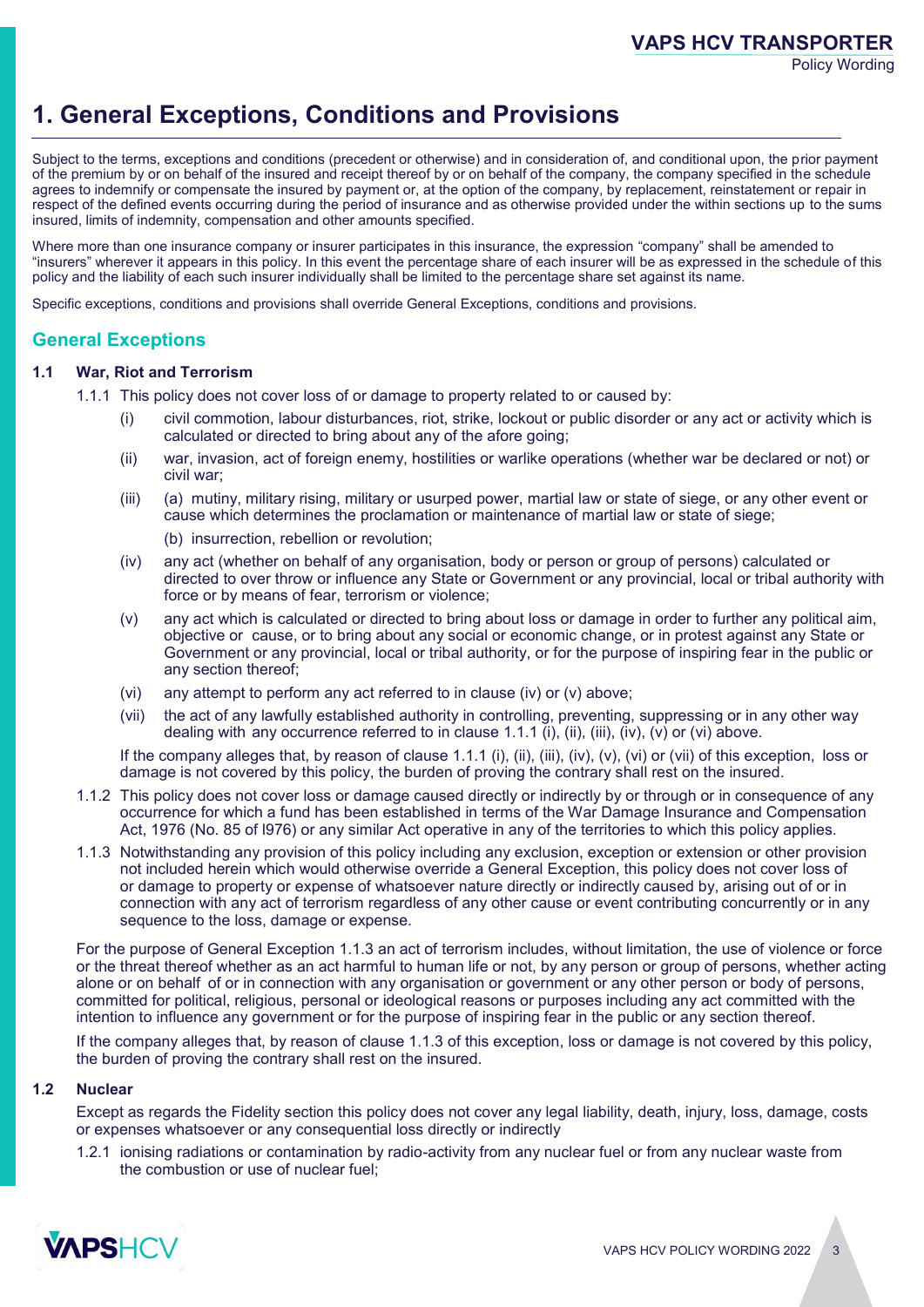## **1. General Exceptions, Conditions and Provisions**

- 1.2.2 nuclear material, nuclear fission or fusion, nuclear radiation;
- 1.2.3 nuclear explosives or any nuclear weapons
- 1.2.4 nuclear waste in whatever form;

regardless of any other cause or event contributing concurrently or in any other sequence to the loss.

For the purpose of this exception only, combustion shall include any self-sustaining process of nuclear fission.

#### **1.3 Computer losses**

General Exception applicable to all sections of this policy insuring damage to property or the consequences of damage to property or any liability

Notwithstanding any provision of this policy including any exclusion, exception or extension or other provision not included herein which would otherwise override a General Exception, this policy does not cover:

- 1.3.1 loss or destruction of or damage to any property whatsoever (including a computer) or any loss or expense whatsoever resulting or arising therefrom;
- 1.3.2 any legal liability of whatsoever nature;
- 1.3.3 any consequential loss;

directly or indirectly caused by or contributed to by or consisting of or arising from the incapacity or failure of any computer, correctly or at all

- 1.3.4 to treat any date as the correct date or true calendar date, or correctly or appropriately to recognise, manipulate, interpret, process, store, receive or to respond to any data or information, or to carry out any command or instruction, in regard to or in connection with any such date; or
- 1.3.5 to capture, save, retain or to process any information or code as a result of the operation of any command which has been programmed into any computer, being a command which causes the loss of data or the inability to capture, save, retain or correctly to process such data in regard to or in connection with any such date; or
- 1.3.6 to capture, save, retain or to process any information or code due to programme errors, incorrect entry or the inadvertent cancellation or corruption of data and/or programmes; or
- 1.3.7 to capture, save, retain or to process any data as a result of the action of any computer virus, or other corrupting, harmful or otherwise unauthorised code or instruction including any Trojan horse, time or logic bomb or worm or any other destructive or disruptive code, media or programme or interference.

A computer includes any computer, data processing equipment, microchip, integrated circuit or similar device in computer or non-computer equipment or any computer software, tools, operating system or any computer hardware or peripherals and the information or data electronically or otherwise stored in or on any of the above, whether the property of the insured or not.

#### **Special extension to General Exception 1.3**

1.3.8 Loss or destruction of or damage to the insured property by fire, explosion, lightning, earthquake or by the special perils referred to below or indemnified by the Glass, Employer's Liability, Stated Benefits, Group Personal Accident or Motor section is not excluded by this General Exception.

> The special perils that are not excluded for the purpose of this special extension are damage caused by: 1.3.8.1 storm, wind, water, hail or snow excluding damage to property

- a) arising from its undergoing any process necessarily involving the use or application of water:
- b) caused by tidal wave originating from earthquake;
- c) in the underground workings of any mine;
- d) in the open (other than buildings structures and plant designed to exist or operate in the open);
- e) in any structure not completely roofed;
- f) being retaining walls;
- 1.3.8.2 aircraft and other aerial devices or articles dropped therefrom;
- 1.3.8.3 impact by animals, trees, aerials, satellite dishes or vehicles excluding damage to such animals, trees, aerials, satellite dishes or vehicles or property in or on such vehicles.

These special perils do not cover wear and tear or gradual deterioration.

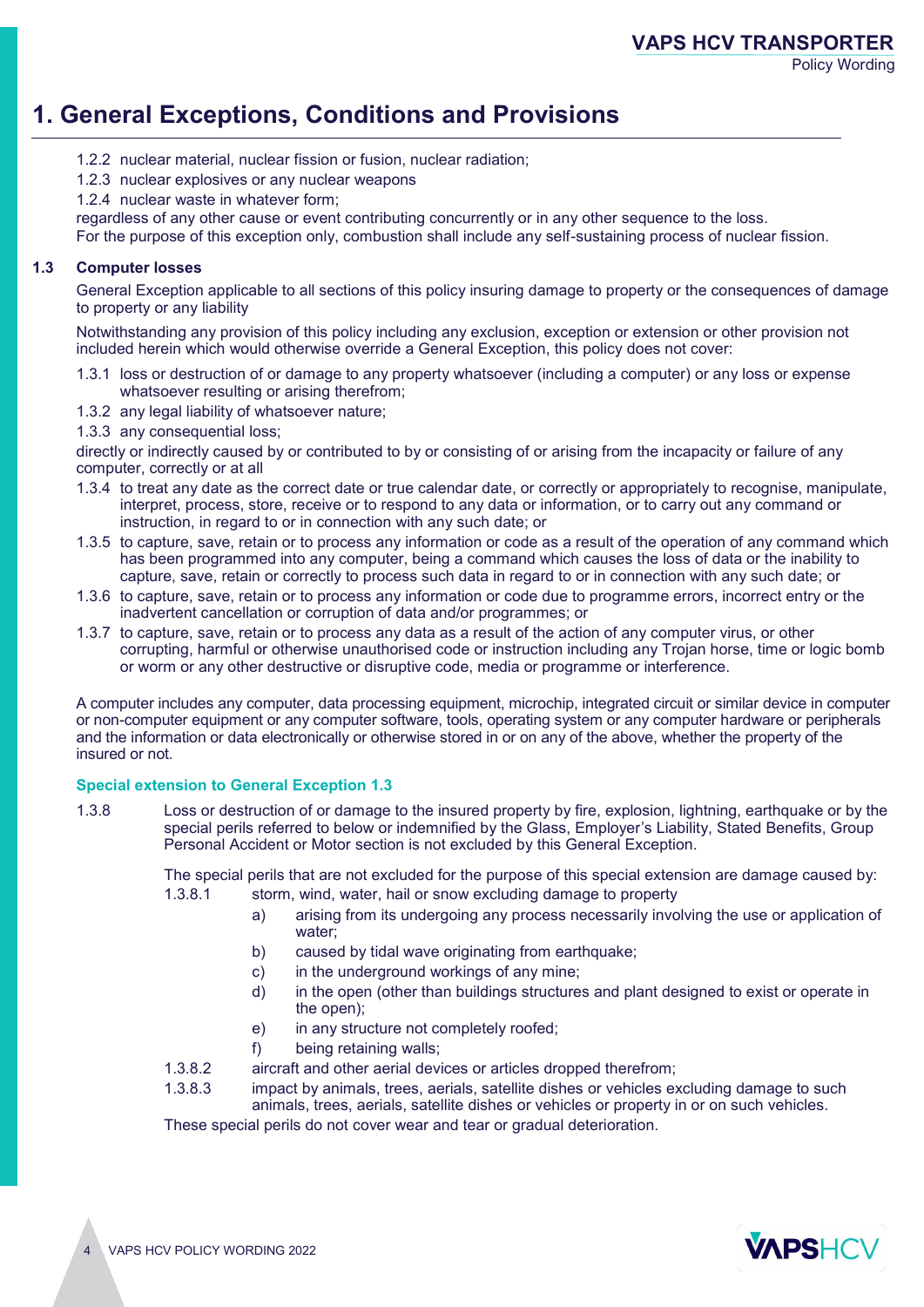## **1. General Exceptions, Conditions and Provisions**

- 1.3.9 General Exception 3 also does not apply to consequential loss as insured by any Business Interruption indemnity provided by this policy to the extent that such consequential loss results from damage to insured property by the perils referred to in Special extension A above.
- 1.3.10 This Special extension will not insure any loss destruction, damage or consequential loss if it would not have been insured in the absence of this Computer Losses General Exception and this Special extension.
- 1.3.11 This Special extension shall not apply to any Public Liability indemnity.

#### **1.4. Asbestos (applicable to Public Liability Section, Employers Liability Section and Sub-section D (Liability) of Buildings Combined Section.**

Notwithstanding any provision of this policy including any exclusion, exception or extension or other provision which would otherwise override a general exception, this policy does not cover legal liability, loss, damage, costs and expenses whatsoever or any consequential loss directly or indirectly caused by, arising out of, resulting from, in consequence of, in any way involving, or to the extent contributed to by, the hazardous nature of asbestos in whatever form or quantity.

#### **1.5 Detention, Confiscation and Forfeiture**

This policy does not cover any loss, damage, costs or expense directly or indirectly arising from detention, confiscation, forfeiture, impounding or requisition legally carried out by customs, SA Police Services, crime prevention units or other officials or authorities.

#### **1.6 Pollution and Contamination Exclusion**

- 1.6.1 This policy does not cover any loss, damage, costs or expense directly or indirectly arising from contamination, pollution, soot, deposition, impairment with dust, chemical precipitation, adulteration, poisoning, impurity, epidemic or disease or due to any limitation or prevention of the use of objects because of hazards to health.
- 1.6.2 This exclusion does not apply if such loss or damage arises as a direct consequence of 1.6.2.1 the perils:
	- the perils:
		- (a) fire, lightning, explosion, impact of aircraft;
		- (b) vehicle impact, sonic boom
		- (c) accidental escape of water from tank apparatus or pipes;
		- (d) malicious damage;
		- (e) storm, hail;
		- (f) flood, inundation;
		- (g) earthquake;
		- (h) landslide, subsidence;
		- (i) snow pressure, avalanche;

or

- 1.6.2.2 a physical damage of the type insured by the original policy which occurred on the insured premises.
- 1.6.3 If a peril not excluded from the original policy arises directly from pollution and/or contamination any loss or damage arising directly from that peril shall be covered.
- 1.6.4 All other terms and conditions of the policy shall be unaltered and especially the exclusions shall not be superseded by this clause.

#### **1.7 Terrorism Contamination and Explosive Exclusion**

It is agreed, that regardless of any contributory causes, this policy does not cover any loss, damage, costs or expenses directly or indirectly arising out of

- 1.7.1 biological or chemical contamination;
- 1.7.2 missiles, bombs, grenades, explosives;

due to any act of terrorism.

For the purpose of this endorsement an act of terrorism means an act, including but not limited to use of force or violence and/or threat thereof, of any person. or group(s) of persons, whether acting alone or on behalf of or in connection with any organisation(s) or government(s) and/or to put the public, or any section of the public, in fear.

For the purpose of a) "contamination" means the contamination, poisoning or prevention and/or limitation of use of objects due to the effects of chemical and/or biological substances.

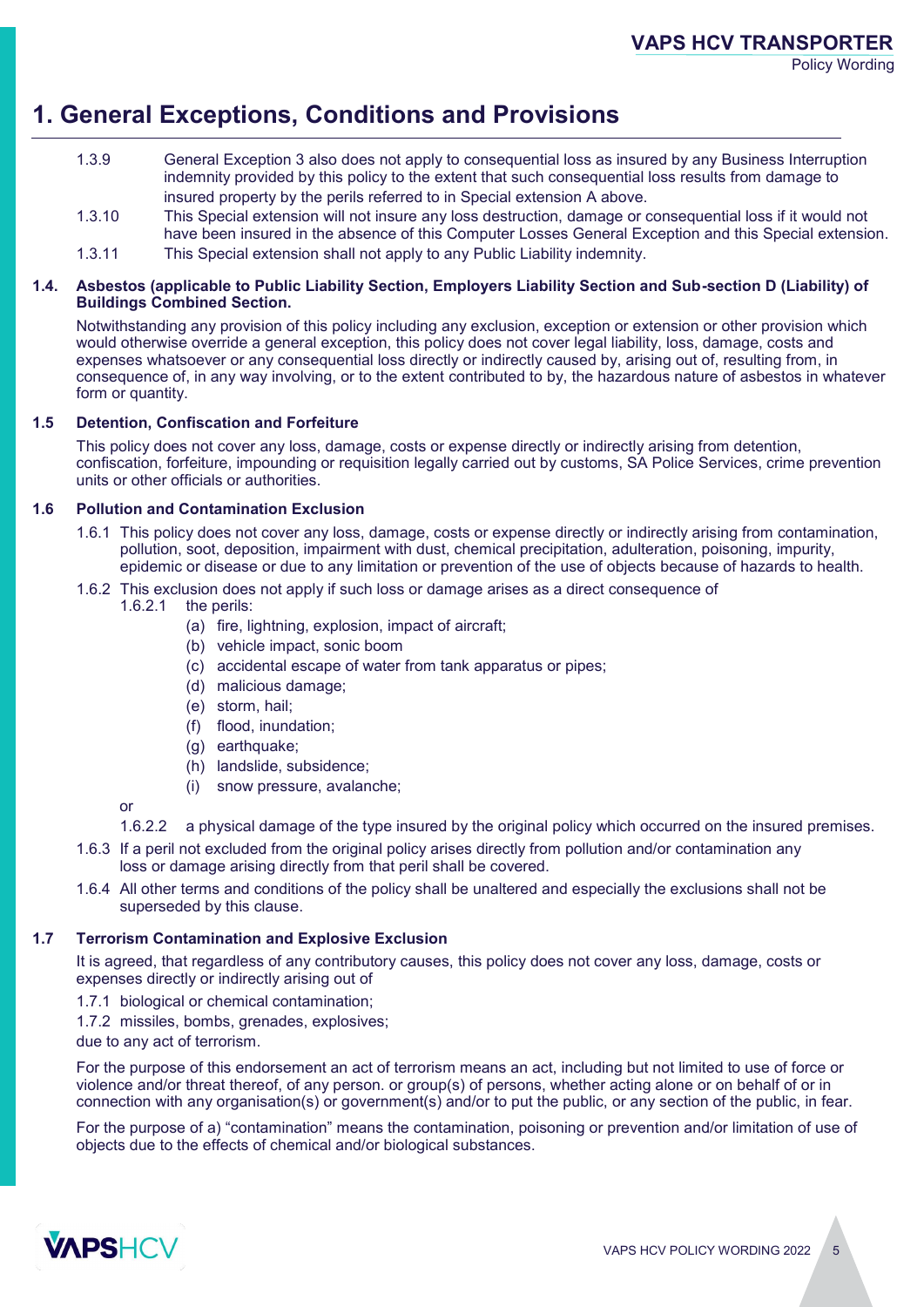## **1. General Exceptions, Conditions and Provisions**

If the company alleges that by reason of this exclusion, any loss, damage, cost or expense is not covered by this policy the burden of proving the contrary shall be upon the insured.

#### **1.8 Infectious Epidemic Exclusion (Applicable to Fire, Buildings Combined, Office Contents, Goods in Transit, Business All Risks, Accidental Damage, Motor, Motor Traders, Electronic Equipment and any other property classes)**

This insurance excludes any loss, damage, cost or expense, directly or indirectly arising out of, contributed to by, or resulting from any infectious epidemic/pandemic.

For the purpose of this clause Infectious Epidemics shall mean the sudden, unexpected, large scale manifestation of an initially locally contained, infectious disease relating to people which spreads very rapidly and with great virulence.

If the company alleges that by reason of this exclusion, any loss, damage, cost or expense is not covered by this policy the burden of proving the contrary shall be upon the insured.

#### **1.9 Infectious Epidemics/Pandemics Exclusion (Applicable to Money, Glass, Fidelity, Public Liability, Employer's Liability, Stated Benefits, Group Personal Accident and any other casualty classes)**

This insurance excludes any loss, damage, cost or expense, directly or indirectly arising out of, contributed to by, or resulting from any infectious epidemic/pandemic (if classified either way by the appropriate national or international body/agency) which leads to:

- 1.9.1 the imposition of quarantine or restriction in movement of people or animals by any national or international body or agency; and/or
- 1.9.2 any travel advisory or warning being issued by a national or international body or agency and in respect of 1.9.1 or 2 any fear or threat thereof (whether actual or perceived).

If the company alleges that by reason of this exclusion, any loss, dame, cost or expense is not covered by this policy the burden of proving the contrary shall be upon the insured.

#### **1.10 Sanction limitation and exclusion clause**

This insurance shall not be deemed to provide cover and the company shall not be liable to pay any claim or provide any benefit hereunder to the extent that the provision of such cover, payment of such claim or provision of such benefit would expose that Company to any sanction, prohibition or restriction under United Nations resolutions or the trade or economic sanctions, laws or regulations of the European Union, United Kingdom or United States of America.

#### **General conditions**

Subject to the provisions of Section 55 of the Short Term Insurance Act No. 53 of 1998 (as amended)

#### **1.11 Misrepresentation, misdescription and non-disclosure**

Misrepresentation, misdescription or non-disclosure in any material particular shall render voidable the particular item, section or sub-section of the policy, as the case may be, affected by such misrepresentation, misdescription or nondisclosure.

#### **1.12 Other insurance**

If, at the time of any event giving rise to a claim under this policy, insurance exists with any other insurers covering the insured against the defined events, the company shall be liable to make good only a rateable proportion of the amount payable by or to the insured in respect of such event. If any such other insurance is subject to any condition of average, this policy, if not already subject to any condition of average, shall be subject to average in like manner.

#### **1.13 (A) Cancellation**

This policy or any section may be cancelled at any time by the company giving 30 days' notice in writing (or such other period as may be mutually agreed) or by the insured giving immediate notice. On cancellation by the insured, the company shall be entitled to retain the customary short period or minimum premium for the period the policy or section has been in force. On cancellation by the company, the insured shall be entitled to claim a pro-rata proportion of the premium for the remainder of the period of insurance from the date of cancellation, subject to general condition point 1.14.

#### **1.13 (B) Continuation or cover (where premium is payable by bank debit order or by transmission account)**

The premium is due in advance and, if it is not received by the company by due date, this insurance shall be deemed to have been cancelled at midnight on the last day of the preceding period of insurance unless the insured can show that failure to make payment was an error on the part of his bank or other paying agent.

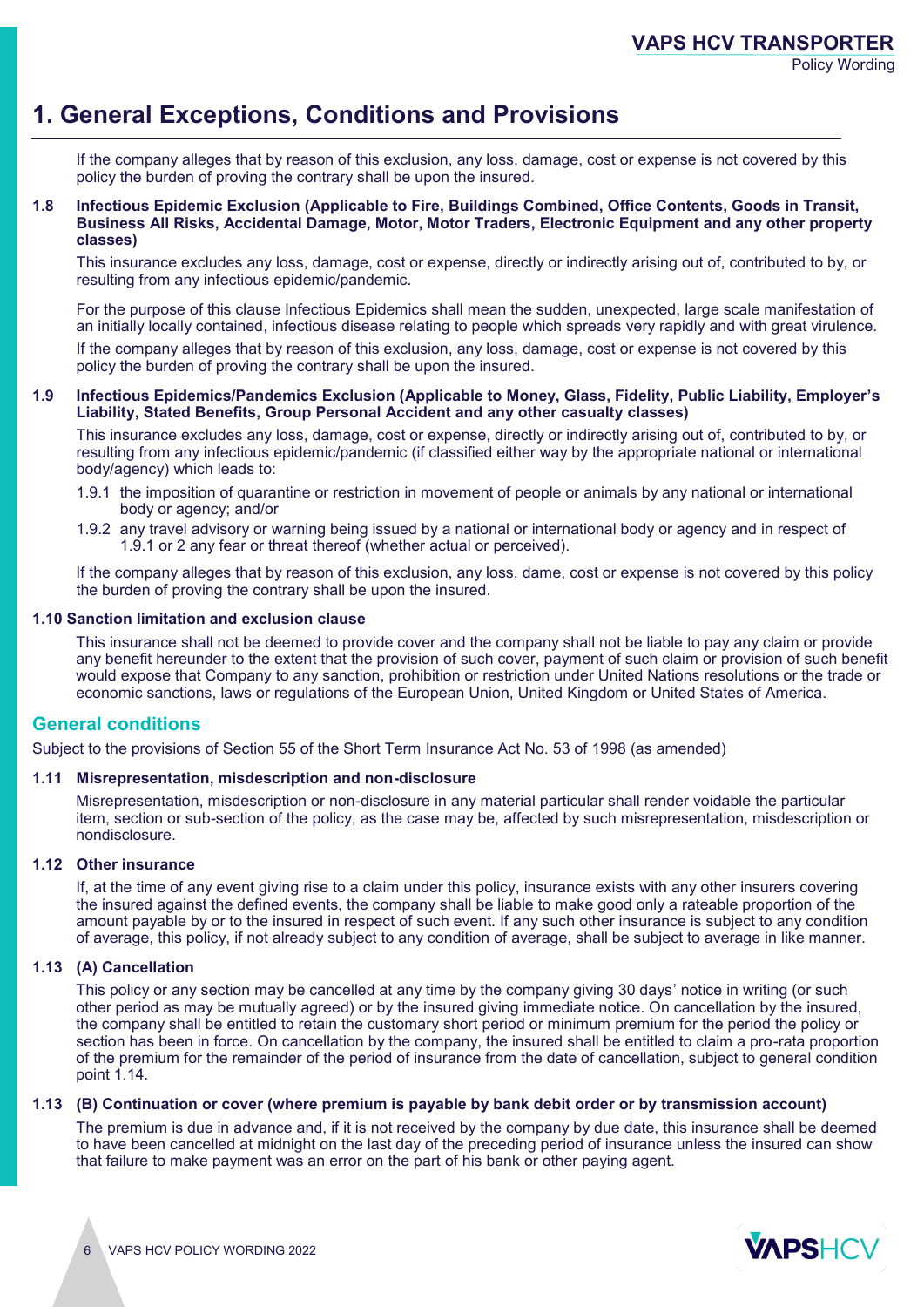## **1. General Exceptions, Conditions and Provisions**

Due date will be the first day of every calendar month where premium is payable monthly, the first day of 1.13.1 each third;

- 
- 1.13.2 each sixth; or

1.13.3 each twelfth calendar month following inception where premium is payable quarterly, half-yearly or annually.

#### **1.14 Adjustment of premium**

If the premium for any section of this policy has been calculated on any estimated figures, the insured shall, after the expiry of each period of twelve (12) consecutive months from the inception date or anniversary date, furnish the company with such particulars and information as the company may require for the purpose of recalculation of the premium for such period. Any difference shall be paid by or to the insured as the case may be.

#### **1.15 Prevention of loss**

The insured shall take all reasonable steps and precautions to prevent accidents or losses including but not limited to compliance and adherence to laws and regulations which are material to the risk.

The insured warrants that all laws, regulations, by-laws and rules that apply to the business or to any other matter for which cover is provided in terms of this policy (irrespective of whether the laws, regulations, by-laws and rules are in force at the date the policy is issued, or are enacted after that date) shall be adhered to at all times. The failure to ad here to any applicable law, regulation, bylaw or rule shall entitle the company to reject any claim where such failure is material to the claim.

#### **1.16 Claims**

- 1.16.1 On the happening of any event which may result in a claim under this policy the insured shall, at their own expense
	- (a) give notice thereof to the company as soon as reasonably possible and provide particulars of any other insurance covering such events as are hereby insured;
	- (b) as soon as practicable after the event inform the police of any claim involving theft or (if required by the company) loss of property and take all practicable steps to discover the guilty party and to recover the stolen or lost property;
	- (c) as soon as practicable after the event submit to the company full details in writing of any claim;

#### **1.17 Company's rights after an event**

- 1.17.1 On the happening of any event in respect of which a claim is or may be made under this policy, the company and every person authorised by them may, without thereby incurring any liability and without diminishing the right of the company to rely upon any conditions of this policy,
	- (a) take, enter or keep possession of any damaged property and deal with it in any reasonable manner. This condition shall be evidence of the leave and licence of the insured to the company to do so. The insured shall not be entitled to abandon any property to the company whether taken possession of by the company or not;
	- (b) take over and conduct in the name of the insured the defence or settlement of any claim and prosecute in the name of the insured for their own benefit any claim for indemnity or damages or otherwise and shall have full discretion in the conduct of any proceedings and in the settlement of any claim. No admission, statement, offer, promise, payment or indemnity shall be made by the insured without the written consent of the company.
- 1.17.2 The insured shall, at the expense of the company, do and permit to be done all such things as may be necessary or reasonably required by the company for the purpose of enforcing any rights to which the company shall be, or would become, subrogated upon indemnification of the insured whether such things shall be required before or after such indemnification.
- 1.17.3 In respect of any section of this policy under which an indemnity is provided for liability to third parties, the company may, upon the happening of any event, pay to the insured the limit of indemnity provided in respect of such event or any lesser sum for which the claim or claims arising from such event can be settled and the company shall thereafter not be under further liability in respect of such event.

#### **1.18 Fraud**

If any claim under this policy is in any respect fraudulent or if any fraudulent means or devices are used by the insured or anyone acting on their behalf or with their knowledge or consent to obtain any benefit under this policy or if any event is occasioned by the wilful act or with the connivance of the insured, the benefit afforded under this policy in respect of any such claim shall be forfeited.

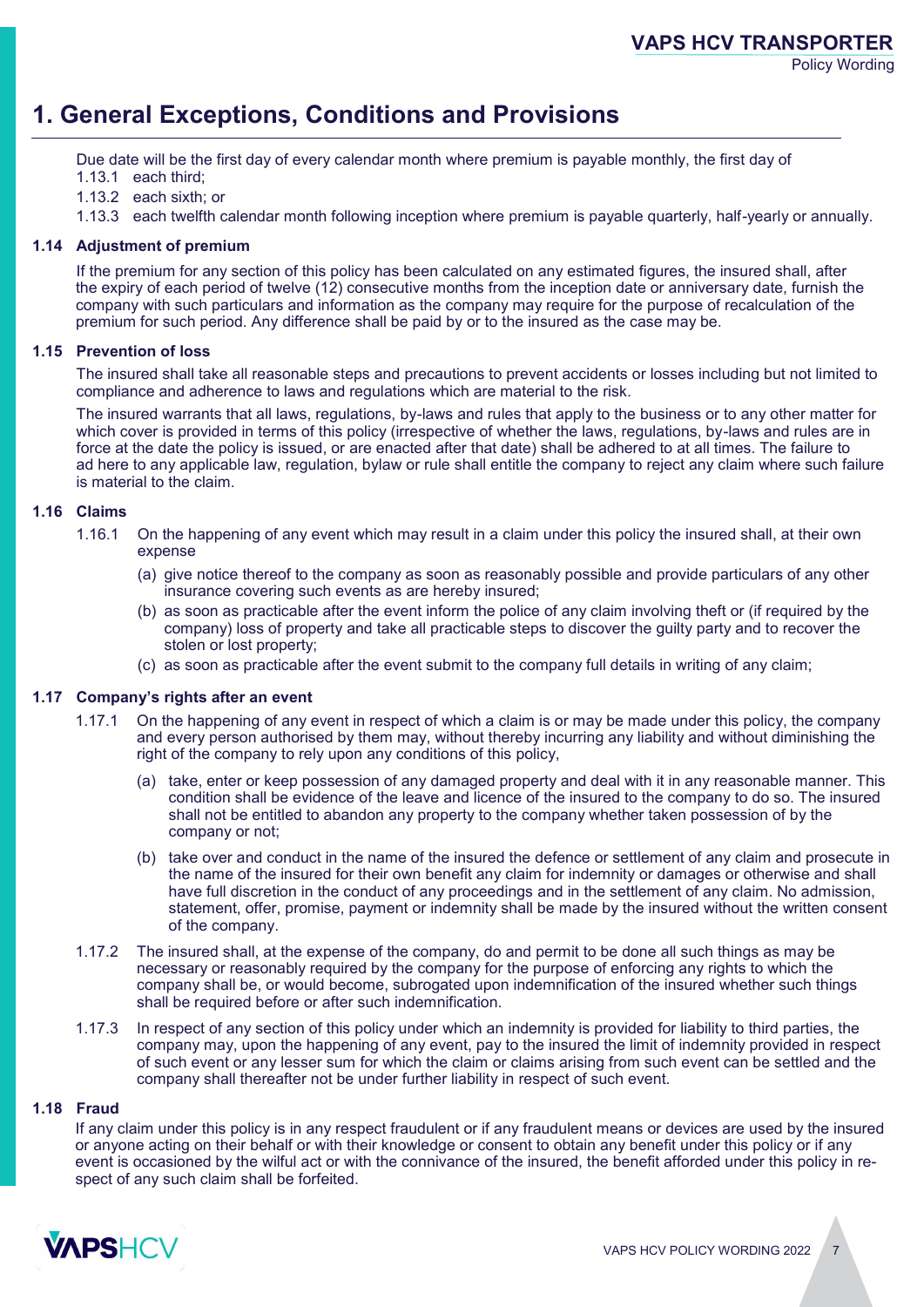## **1. General Exceptions, Conditions and Provisions**

#### **1.19 Reinstatement of cover after loss** (not applicable to stock on a declaration basis nor to any section where it is stated to be not applicable)

In consideration of sums insured not being reduced where appropriate by the amount of any loss, the insured shall pay additional premium on the amount of the loss from the date thereof or from the date of reinstatement or replacement (whichever is the later) to expiry of the period of insurance.

#### **1.20 Breach of conditions**

The conditions of this policy and sections thereof shall apply individually to each of the risks insured and not collectively to them so that any breach shall render voidable the section only in respect of the risk to which the breach applies.

#### **1.21 No rights to other persons**

Unless otherwise provided, nothing in this policy shall give any rights to any person other than the insured. Any extension providing indemnity to any person other than the insured shall not give any rights of claim to such person, the intention being that the insured shall claim on behalf of such person. The receipt of the insured shall in every case be a full discharge to the company.

#### **1.22 Collective insurances**

If this insurance is a collective insurance then the following amendment is made to general condition 6.16.1 (d) above.

"give the leading insurer on behalf of the insurers such proofs, information and sworn declaration as the insurers may require and forward to the leading insurer immediately any notice of claim or any communication, writ, summons or other legal process issued or commenced against the insured in connection with the event giving rise to the claim"

and General condition 1.17 is substituted by the following:

Company's right after an event

- (a) On the happening of any event in respect of which a claim is or may be made under this policy the leading insurer and every person authorized by them may, without thereby incurring any liability and without diminishing the right of the insurers to rely upon any conditions of this policy
	- (i) take, enter or keep possession of any damaged property and deal with it in any reasonable manner. This condition shall be evidence of the leave and licence of the insured to the lead insurer on behalf of all insurers to do so. The insured shall not be entitled to abandon any property to the insurers whether taken possession of by the leading insurer or not;
	- (ii) take over and conduct in the name of the insured the defence or settlement of any claim and prosecute in the name of the insured for their own benefit any claim for indemnity or damages or otherwise and shall have full discretion in the conduct of any proceedings and in the settlement of any claim. No admission, statement, offer, promise, payment or indemnity shall be made by the insured without the written consent of the leading insurer.
- (b) The insured shall, at the expense of the insurers, do and permit to be done all such things as may be necessary or reasonably required by the insurers for the purpose of enforcing any rights to which the insurers shall be or would become subrogated upon indemnification of the insured whether such things shall be required before or after such indemnification.
- (c) In respect of any section of this policy under which an indemnity is provided for liability to third parties, the insurers may, in the case of any event, pay the insured the limit of indemnity provided in respect of such event or any lesser sum for which the claim or claims arising from such event can be settled and the insurers shall thereafter not be under further liability in respect of such event.

#### **1.23 Change in Risk**

This policy will be declared void if the risk is materially increased without the prior written consent of the insurer.

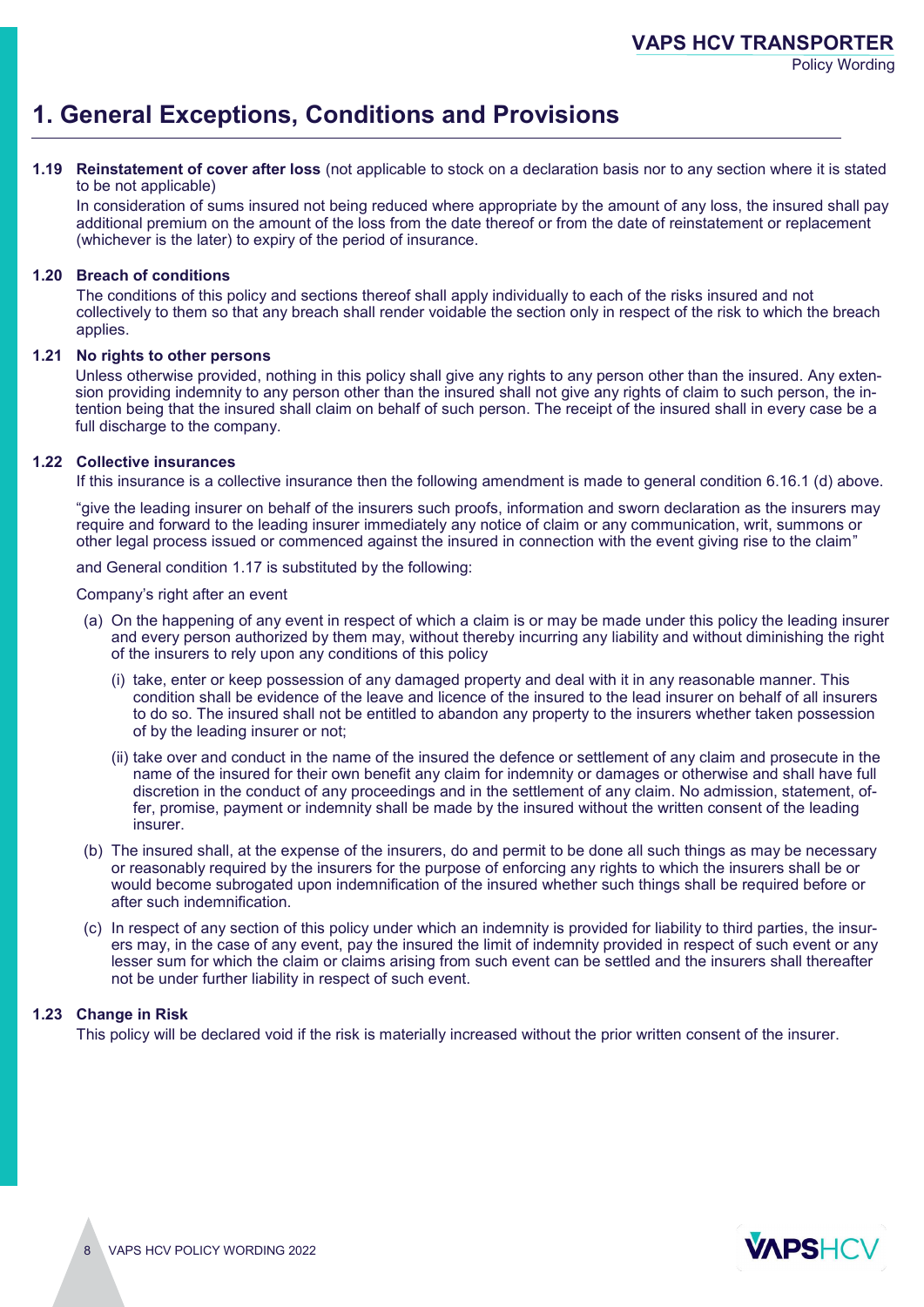## **1. General Exceptions, Conditions and Provisions**

#### **General provisions**

Subject to the provisions of Section 55 of the Short Term Insurance Act 53 of 1998 (as amended)

#### **1.24 Claims preparation costs**

The insurance by each section of this policy is extended to include costs reasonably incurred by the insured in producing and certifying any particulars or details required by the company in terms of general condition 6 or to substantiate the amount of any claim, provided that the liability of the company for such costs in respect of any one claim shall not exceed in respect of a particular section R5000 or 10% of the sum insured or limit of indemnity on the item affected, whichever is the lesser amount, plus any amount stated in the schedule to each section against an item for additional claim preparation costs.

#### **1.25 Payments on account**

In respect of any section where amounts recoverable from the company are delayed pending finalisation of any claim, payments on account may be made to the insured, if required, at the discretion of the company.

#### **1.26 First amount payable**

Except where provided for specifically in any section, the amount payable under this policy/section for each and every loss, damage or liability shall be reduced by the first amount payable shown in the schedule for the applicable defined event.

#### **1.27 Members**

Wherever the word "director" is used it is deemed to include "member" if the insured is a closed corporation.

#### **1.28 Liability under more than one section**

The company shall not be liable under more than one section of this policy in respect of liability, loss or damage arising from the same happening in respect of the same liability, loss or damage.

#### **1.29 Meaning of words**

The schedules and any endorsements thereto and the policy wording shall be read together and any word or expression to which a specific meaning has been given in any part thereof shall bear such meaning wherever it may appear.

#### **1.30 Premium payment**

Premium is payable on or before the inception date or renewal date as the case may be.

The company shall not be obliged to accept premium tendered to it after inception date or renewal date as the case may be but may do so upon such terms as its sole discretion may determine.

#### **1.31 Holding covered**

If the company is holding covered on a risk they will not reject a claim on the basis that the premium has not been agreed.

#### **1.32 Schedule sums insured blank**

If, in a schedule of this policy, the sum insured, limit of indemnity or compensation is:

1.32.1. left blank or has no monetary amount stipulated against it;

1.32.2. reflected as nil or not applicable or not covered or no indemnity extended;

this means the defined event or circumstance shown in the schedule is not insured by the policy.

#### **1.33 Jurisdiction**

This policy is subject to the jurisdiction of the courts of the Republic of South Africa.

#### **1.34 Security firms**

If an employee of a security firm employed by the insured under a contract causes loss or damage, the company agrees, if in terms of the said contract the insured may not claim against the said security firm, not to exercise their rights of recourse against the said security firm.

The company shall not raise as a defence to any valid claim submitted under any section or subsection of this policy that the company's rights have been prejudiced by the terms of any contract entered into between the insured and any security provider relating to the protection of the insured property.

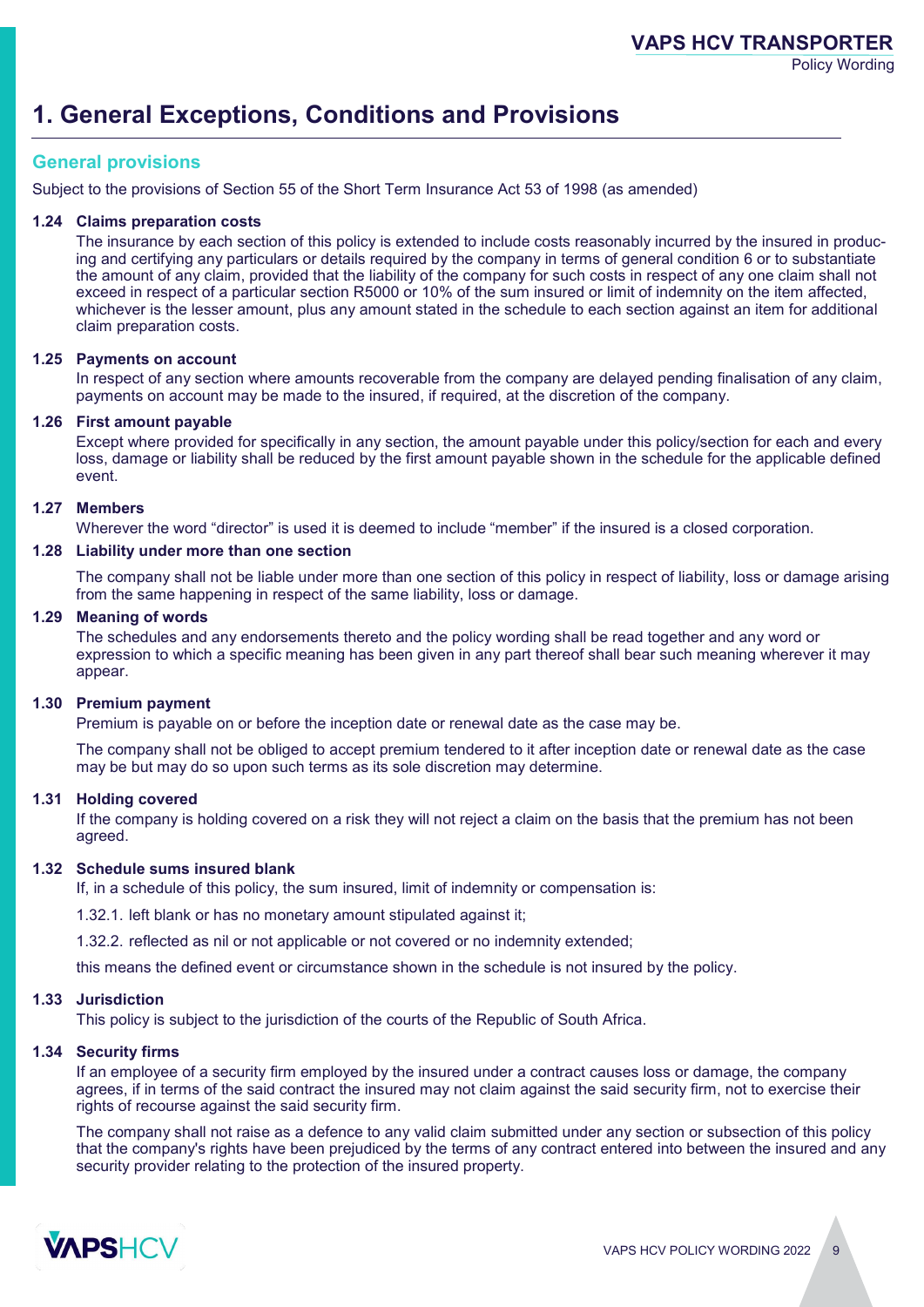## **2. Definitions**

This section deals with the definitions of terms used in the VAPS HCV Policy.

#### **2.1 You/Your/The Insured**

The Insured specified in the schedule including their legal representatives, the directors of a limited liability company or the members of a close corporation.

#### **2.2 The Company/Insurer**

The insurer and/or underwriter, as stated in the schedule.

#### **2.3 SASRIA**

SASRIA limited registration number 1979/000287/06, the designated supplier of special risks insurance within the Republic of South Africa.

#### **2.4 Intermediary**

The agent or broker who introduced the insured to and arranged for the issuing of the VAPS HCV policy.

#### **2.5 Conditions**

The conditions, exceptions, schedules and endorsements of the VAPS HCV policy.

#### **2.6 Hijacking or Theft/Hijack**

The unlawful intentional removal of the Insured Vehicle without the insured's permission with the use or threat of use of a firearm or any other dangerous weapon, the infliction of grievous bodily harm or a threat to inflict bodily harm by the offender or any accomplice;

#### **2.7 Own Damage**

Loss of or damage to an Insured Vehicle excluding loss or damage due to theft, hijacking, attempted theft or attempted hijacking;

#### **2.8 The Act**

The Short-term Insurance Act, No. 53 of 1998 (as amended);

#### **2.9 Excess/First amount payable**

The first amount or excess payable by the insured. The excess schedule as attached to the policy or on the schedule endorsements specifies the amounts payable by the insured in the event of a claim. In some instances, the excesses will be deducted from the settlement of a claim by the insurer. Where a claim is paid in advance of the insured having paid the excess, the insured will be required to refund the excess immediately.

#### **2.10 Meaning of Words**

The schedules and any endorsements thereto and the VAPS HCV policy wording shall be read together and any word or expression to which a specific meaning has been given in any part thereof shall bear such meaning wherever it may appear.

#### **2.11 Occurrence**

Refers to an occurrence or series of occurrences arising from one cause in connection with any one vehicle in respect of which indemnity is provided by the VAPS HCV policy.

#### **2.12 Period of Insurance**

The period of insurance as detailed in the policy schedule.

#### **2.13 Territorial limits**

Republic of South Africa, Namibia, Botswana, Swaziland, Zimbabwe, Lesotho, Malawi, Mozambique and Zambia and other territories as may be agreed with the insurers from time to time.

#### **2.14 Total Loss**

A vehicle becomes a total loss when the vehicle is stolen and not recovered or where the cost of repairing the vehicle is not economically viable in relation to its market value.

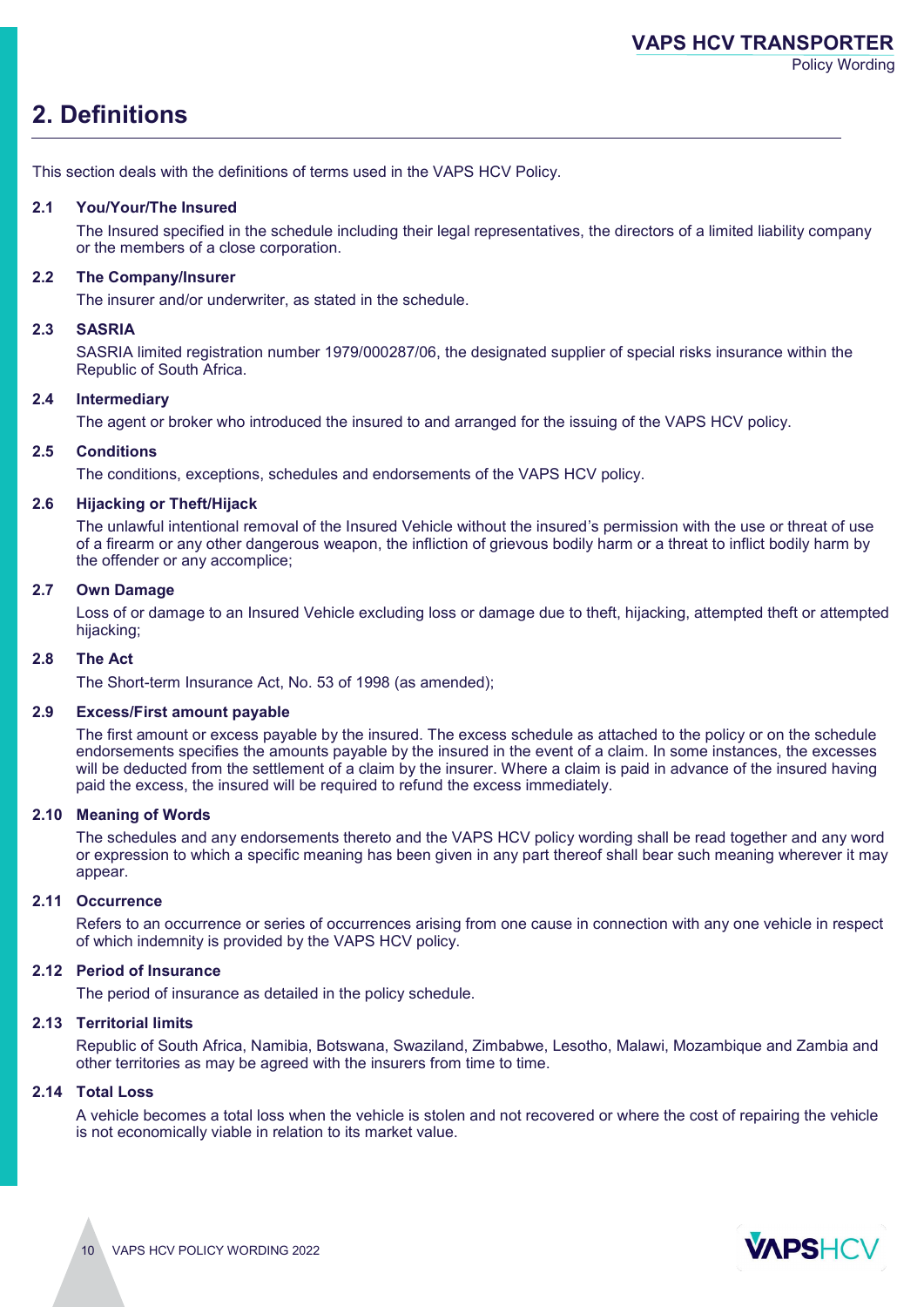## **2. Definitions**

#### **2.15 Vehicle value**

2.15.1 Section 3 VAPS HCV:

- 2.15.1.1 The reasonable market value shall mean the average between the retail and trade-in values, including VAT, as noted in trade publications for the month and year in which the loss took place.
- 2.15.1.2 Retail value shall mean the prescribed value noted in the trade publications for the month and year in which the loss took place.
- 2.15.1.3 Agreed value (if stated in the schedule to be included) shall mean in the event of a hijack or theft or a constructive total loss as determined by the company, the company will calculate settlement based on the agreed value of the insured vehicle at the time of the loss.

#### Provided That:

- (i) The agreed value must be revised by the insured and agreed thereto by the company on each annual anniversary date of the policy. In the event that the insured fails to do so, the company will apply the retail value as basis of settlement.
- (ii) The agreed value is inclusive of all unspecified extras fitted to the insured vehicle.
- (iii) Cancellation and subsequent reinstatement of the policy will require new agreed values to be submitted and accepted by the company.
- (iv) The agreed value cannot exceed the retail value plus a maximum of 20%, calculated at date of inception or annual anniversary review.

#### **2.16 Vehicles**

- 2.16.1 Medium Commercial Vehicle A goods carrying vehicle exceeding 3,500 kg (three thousand five hundred kilograms) GVM, but not exceeding 7,500 kg (seven thousand five hundred kilograms) GVM;
- 2.16.2 Heavy Commercial Vehicle A goods carrying vehicle exceeding 7,500 kg (seven thousand five hundred kilograms) GVM;
- 2.16.3 Special Types Self-propelled forklifts, road construction vehicles, cranes, construction vehicles with plant permanently attached and agricultural vehicles licensed for road use; and
- 2.16.4 PMV Private motor cars including station wagons, multi-purpose vehicles, sports utility vehicles and the like or similar vehicles designed to seat not more than 12 (twelve) persons including the driver;
- 2.16.5 LDV Light delivery vehicles not exceeding 3,500 kg (three thousand five hundred kilograms) GVM; and
- 2.16.6 Trailers and non-self-propelled goods carrying vehicle not exceeding 750 kg (seven hundred and fifty kilograms) GVM designed to be drawn by any vehicle described in  $\tilde{2.16.1}$ ,  $\tilde{2.16.2}$ , 2.16.5 and 2.16.7;
- 2.16.7 Bus a passenger carrying vehicle having more than 16 (sixteen) seats including the driver's seat;
- 2.16.8 Motor cycles (including motor scooters and 3- wheeled vehicles)

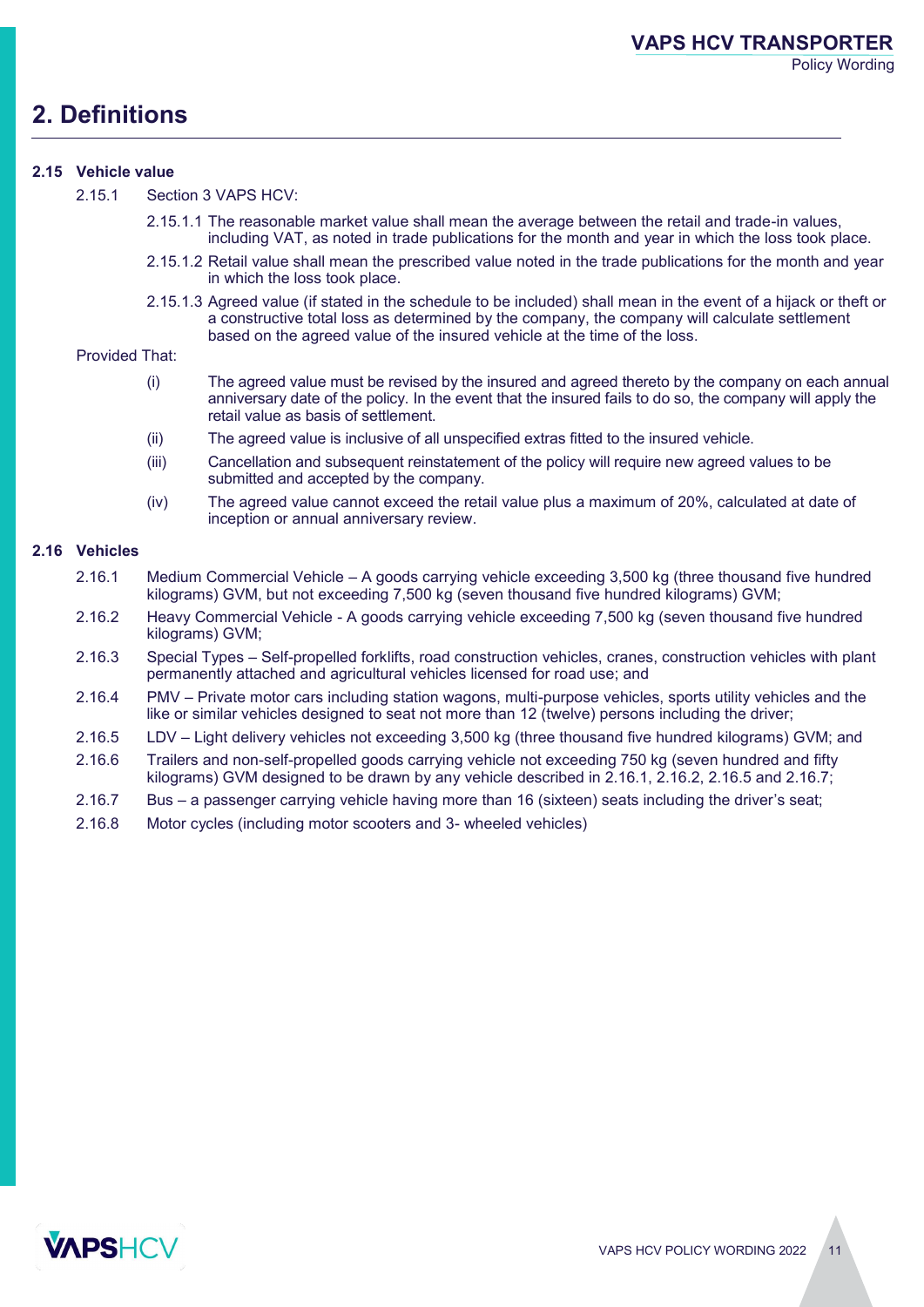## **3. VAPS HCV Commercial Motor**

#### **Sub-section A Loss or damage**

#### **3.1 Defined events**

Loss or damage to any vehicle described in the schedule and defined in 2.16.1 to 2.16.8 and its accessories, fleet management systems, tracking systems and spare parts whilst fitted thereon. In addition, if such vehicle is disabled by reasons of any loss or damage insured hereby, the company will pay the reasonable cost of removal to the nearest repairer, protection, towing and storage of the vehicle after an accident. The insured may give instructions for repairs to be executed without the prior consent of the company to the extent of but not exceeding R15 000, provided that a detailed estimate is first obtained and immediately forwarded to the company.

Provided that:

- 3.1.1 The limit of indemnity for each type of vehicle is as stated in the schedule and shall be the maximum amount payable by the company in respect of such loss or damage. It shall not exceed the value as selected and stipulated in the schedule, namely retail, market or agreed value of the vehicle and its accessories and spare parts at the time of such loss or damage. For the purpose of this policy, the term "Retail Value" shall be deemed to be the retail value of an insured vehicle of the same model and year of manufacture, including the value of spare parts and accessories, as reflected in the TransUnion auto or commercial dealers' guide or similar publication for the year and month in which the loss took place;
- 3.1.2 The amount of any loss or damage shall be limited to the reasonable cost of repair or replacement and the company may at its own option, repair, reinstate or replace such vehicle or any part thereof and/or its accessories and spare parts, which may necessitate the use of second-hand parts and/or parts obtained from sources other than the normal agents, or may pay in cash the amount of the loss or damage but never exceeding the limit of indemnity.
- 3.1.3 if, to the knowledge of the company, the vehicle is the subject of a suspensive sale or similar agreement, such payment shall be made to the owner described therein whose receipt shall be a full and final discharge to the company in respect of such loss or damage;
- 3.1.4 in respect of each and every occurrence giving rise to a claim under this sub-section, the insured shall be responsible for the first amounts payable stated in the schedule (according to the type of vehicle) of any expenditure (or any less expenditure which may be incurred) for which provision is made under this sub-section (including any payment in respect of costs, expenses and fees), and of any expenditure by the company in the exercise of any discretion it may have under this insurance. If the expenditure incurred by the company shall include any first amount payable for which the insured is responsible, such amount shall be paid by the insured to the company forthwith;
- 3.1.5 The company shall not be liable for more than the amount stated in the schedule (after deduction of the first amounts payable) in respect of the theft or attempted theft of audio, communications, fleet management and tracking installations not supplied by the manufacturers of the vehicle when new.
- 3.1.6 The limit of indemnity for any one occurrence at a single location involving multiple insured vehicles shall not exceed R30 million;
- 3.1.7 Any indemnifiable event requiring recovery or towing must be arranged via the VAPS Assist call centre. The company will pay the reasonable costs of such towing or recovery to the nearest approved truck repairer or security site, unless prior written approval has been obtained for alternative arrangements. Any recovery or towing not arranged through the VAPS Assist call centre will be limited to R15 000 per incident. The VAPS Assist number is 066 251 3044;
- 3.1.8 Where an incident payable in terms of the policy occurred outside the borders of the Republic of South Africa, the recovery and towing will be covered to the nearest border with the Republic of South Africa or to the nearest repairer within such territory limited to R15 000;

#### **Exceptions, conditions and exclusions to sub-section A**

#### **3.2 The company shall not be liable to pay for**

- 3.2.1 Consequential loss as a result of any cause whatsoever, depreciation in value whether arising from repairs following a defined event or otherwise, wear and tear, mechanical, electronic or electrical breakdowns, failures or breakages, including any consequential damage to any other mechanical, electrical or electronic component as a result of the mentioned breakdown, failure or breakage;
- 3.2.2 Damage to tyres and rims (road wheels) by application of brakes or by road punctures, cuts and/or bursts caused by obstacles and/or the inequalities of the road surfaces or impact with such obstacles and/or inequalities of the road surfaces;

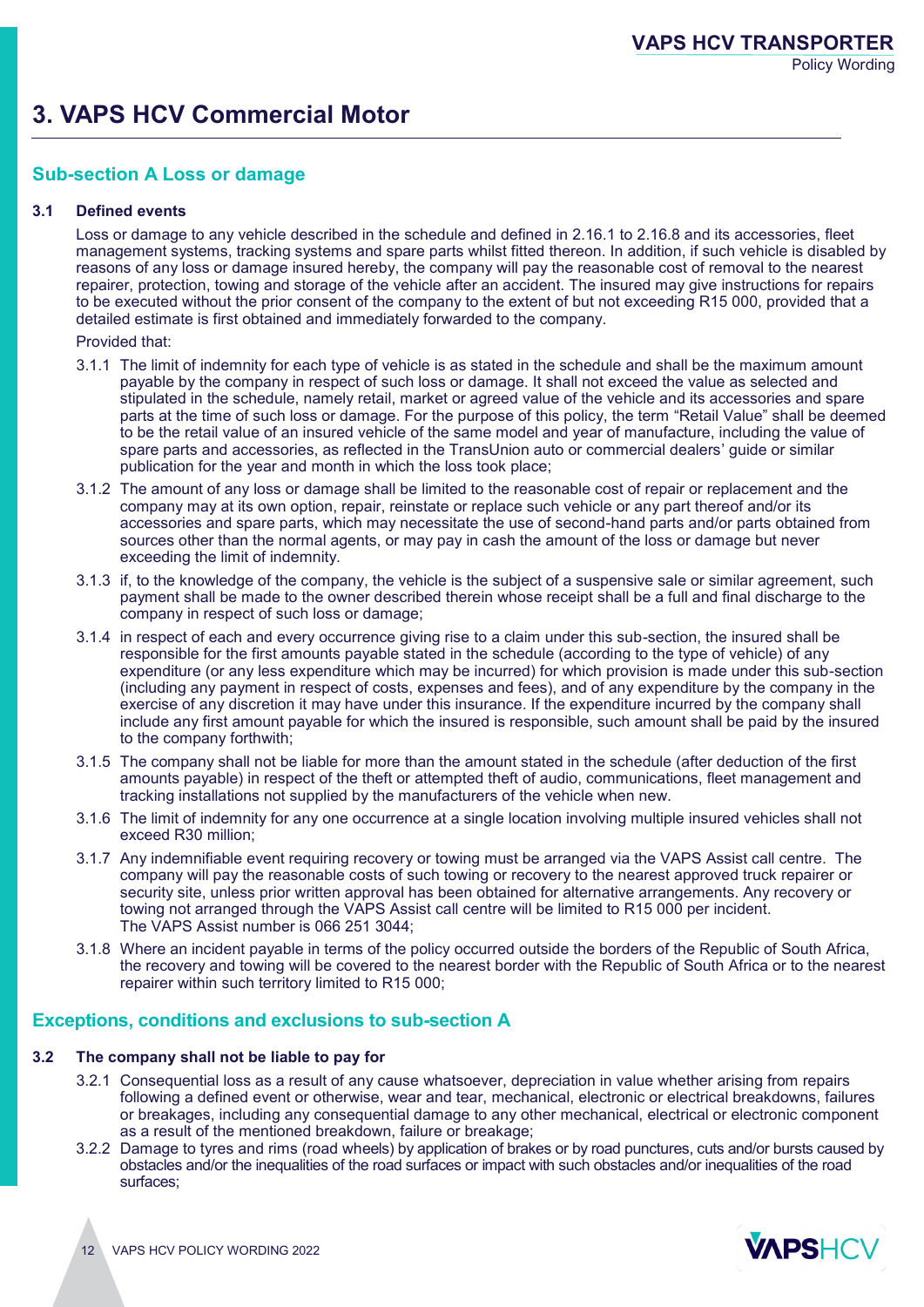## **3. VAPS HCV Commercial Motor**

- 3.2.3 Damage to springs/shock absorbers due to inequalities of the road or other surface or to impact with such inequalities;
- 3.2.4 Damage to the engine unless some other part of the vehicle is damaged in an accident at the same time or unless such damage is caused by thieves or persons of malicious intent;
- 3.2.5 Wear and tear, mechanical, electronic or electrical breakdown, failure or breakage;
- 3.2.6 Any loss or damage occasioned by permanent or temporary dispossession resulting from confiscation, commandeering or requisition by any lawfully constituted authority;
- 3.2.7 Loss or damage of any insured vehicle from or in connection with any exchange, cash or credit sale agreement, including theft under false pretence and/or fraud;
- 3.2.8 Any subsequent damage if the vehicle is used after an accident before necessary repairs have been carried out.
- 3.2.9 Loss or damage to any insured vehicle (excluding trailers) or any part thereof as a result of theft or hijacking irrespective of the manner in which the theft/hijacking took place unless:
	- (i) The insured can prove that prior to the happening of such theft or hijacking (or attempt thereof) the vehicle was fitted with an approved tracking system;
	- (ii) The insured can prove that the system was operational at the time of any theft or hijacking or any attempt thereof;
	- (iii) The insured can prove that a legal contract existed between the insured and the supplier of the vehicle tracking system and any monthly subscription fees have been paid in full at the time of any theft or hijacking or any attempt thereof;
	- (iv) The vehicle tracking system is monitored, on a 24-hour basis, by a manned control room operated by employees of the supplier of the vehicle tracking system;
	- (v) The contract which exists between the insured and the supplier of the vehicle tracking system requires the suppliers, in the event of the tracking system being activated, to immediately notify the insured of the activation and proceed forthwith with steps to recover the vehicle.
	- (vi) This requirement is compulsory on all vehicles with a sum insured of R200 000 or more

#### **Security Requirements**

- 3.2.9.1 All Vehicles with a Value of more than R 200 000 Tracking device with Recovery option required
- 3.2.9.2 All Vehicles with a Value below R 200 000 VESA level 3 or 4 or factory fitted alarm/immobilizer and/or Tracking device

#### **Optional limitations**

#### **3.3 Third party only limitation (if stated in the schedule to be applicable)**

Sub-sections A and C are cancelled.

#### **3.4 Third party, fire and theft only limitation (if stated in the schedule to be applicable)**

The liability of the company under sub-section A is restricted solely to loss or damage resulting from fire, self-ignition, lightning or explosion or by theft or any attempt thereat. Further, sub-section C are cancelled.

#### **Sub-section B Liability to third parties**

#### **3.5 Defined events**

Any injury or damage caused by or through or in connection with any vehicle described in the schedule or in connection with the loading and/or unloading of such vehicle in respect of which the insured and/or any passenger becomes legally liable to pay all sums including claimant's costs and expenses in respect of

- 3.5.1 death of or bodily injury to any person, but excluding death of or bodily injury to any person in the employ of the insured arising from and in the course of such employment or being a member of the same household as the insured
- 3.5.2 damage to property other than property belonging to the insured or held in trust by or in the custody or control of the insured or being conveyed by, loaded onto or unloaded from such vehicle.

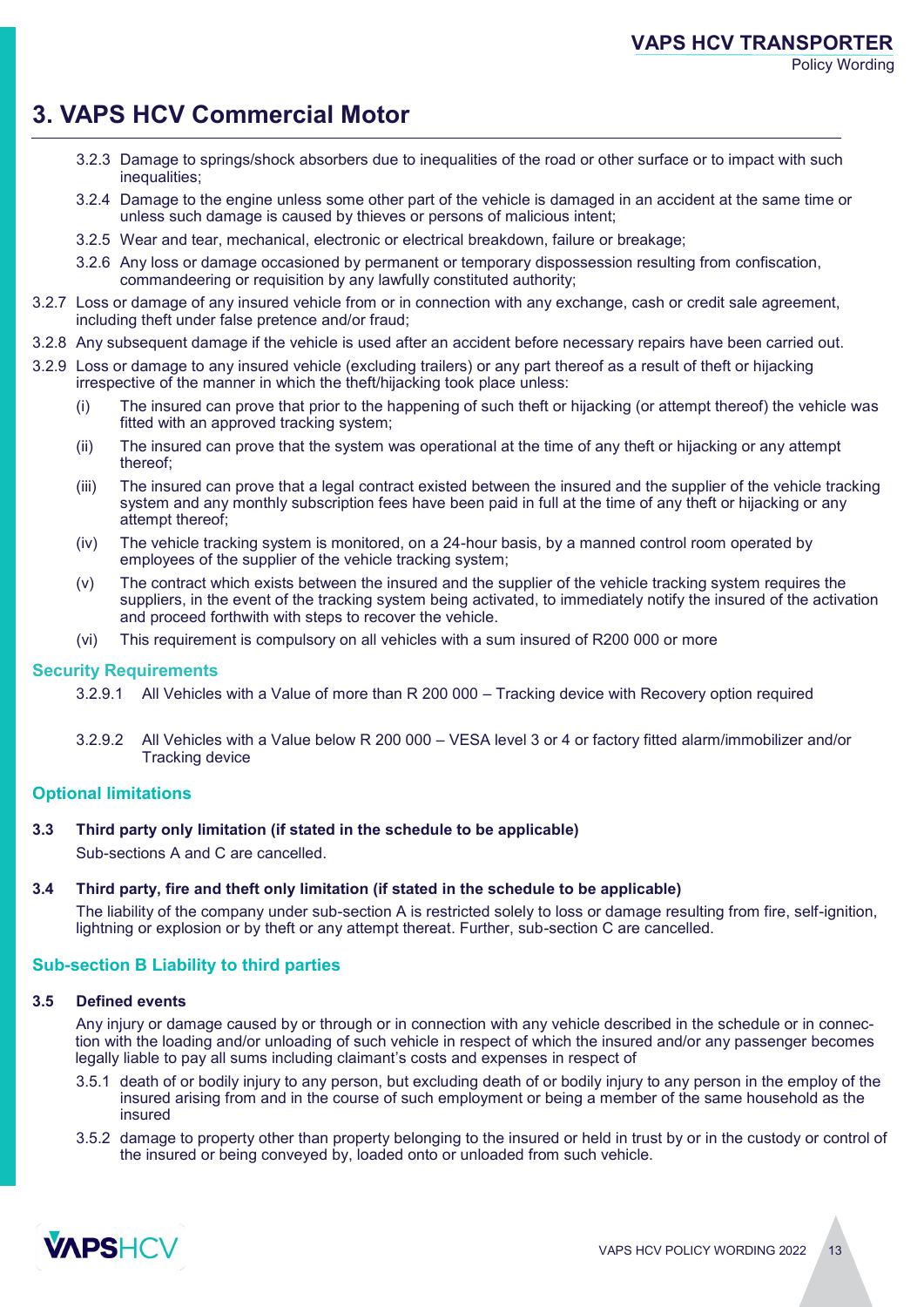## **3. VAPS HCV Commercial Motor**

#### **3.6 The company will also, in terms of and subject to the limitations of and for the purposes of this sub-section,**

3.6.1. pay all costs and expenses incurred with their written consent, and shall be entitled at their discretion to arrange for representation at any inquest or inquiry in respect of any death which may be the subject of indemnity under this sub-section, or for defending in any magistrate's court any criminal proceedings in respect of any act causing or relating to any event which may be the subject of indemnity under this sub-section,

#### provided that

the total of the company's liability under both this extension and subsection B shall not exceed the limit of indemnity stated to apply to sub-section B;

- 3.6.2 indemnify any person who is driving or using such vehicle on the insured's order or with the insured's permission provided that
	- 3.6.2.1 such person shall, as though he were the insured, observe, fulfil and be subject to the terms, exceptions and conditions of this insurance in so far as they can apply
	- 3.6.2.2 such person driving such vehicle has not been refused any motor insurance or continuance thereof by any insurer
	- 3.6.2.3 indemnity shall not apply in respect of claims made by any member of the same household as such person
	- 3.6.2.4 such person is not entitled to indemnity under any other policy except in respect of any amount not recoverable thereunder;
- 3.6.3. indemnify the insured while personally driving or using any private type motor car not belonging to him and not leased or hired to him under a lease or suspensive sale agreement, provided the insured is an individual and has insured hereunder a vehicle described under definition (a) or (b) and provided the company shall not be liable for damage to the vehicle being driven or used;
- 3.6.4. indemnify the insured in respect of liability arising from the towing by a vehicle (other than for reward) of any other vehicle or trailer (including liability in connection with the towed vehicle or trailer), provided the company shall not be liable for damage to the towed vehicle or trailer or to property therein or thereon.

#### Provided that

in respect of each and every occurrence giving rise to a claim under this sub-section, the insured shall be responsible for the first amounts payable stated in the schedule (according to the type of vehicle) of any expenditure (or any less expenditure which may be incurred) for which provision is made under this sub-section (including any payment in respect of costs, expenses and fees), and of any expenditure by the company in the exercising of any discretion it may have under this insurance.

If the expenditure incurred by the company shall include any first amount payable for which the insured is responsible, such amount shall be paid by the insured to the company forthwith

#### **Exceptions to sub-section B**

#### **3.7 The company shall not be liable under this sub-section in respect of:**

- 3.7.1 so much of any compensation or claim as falls within the scope of any compulsory motor vehicle insurance enactment. This exception shall apply notwithstanding that no insurance under such enactment is in force or has been affected.
- 3.7.2 death of or injury to any person being carried in or upon or entering or getting onto or alighting from a vehicle described in definition 2.16, vehicle types 2.16.1 (Medium Commercial Vehicle), 2.16.2 (Heavy Commercial Vehicle), 2.16.3 (Special Types), 2.16.5 (LDV), 2.16.6 (Trailers), 2.16.7 (Buses) and 2.16.8 (Motorcycles) at the time of the occurrence of the event from which any claim arises (except any person being carried in or upon or entering or getting onto or alighting from a permanently enclosed passenger carrying compartment of a commercial vehicle with a carrying capacity not exceeding 1500kg (LDV)).
- 3.7.3 liability arising from the operation, demonstration or use (for purposes other than maintenance or repair of the vehicle) of any tool or plant forming part of or attached to or used in connection with a vehicle or anything manufactured by or contained in any such tool or plant. This exclusion shall not apply to forklift trucks.
- 3.7.4 injury or damage arising out of the malicious acts, deliberate, conscious and intentional disregard by the insured, insured's management of the need to take reasonable precautions to prevent any event or circumstances which may give rise to a claim.

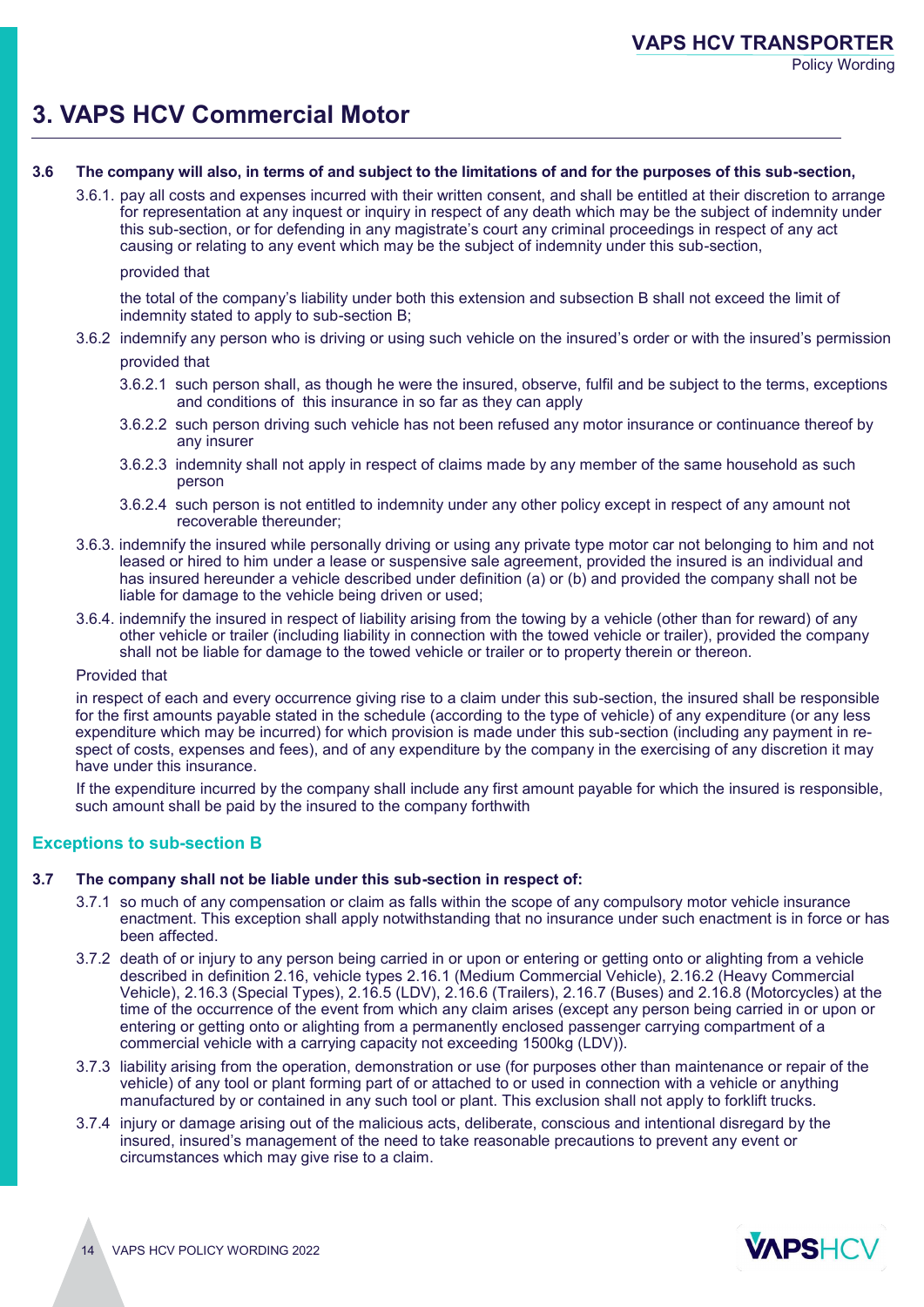## **3. VAPS HCV Commercial Motor**

3.7.5 costs and expenses incurred for clean-up and remedial procedures to remove or repair the effects of spillage or leakage (irrespective of whether such spillage or leakage is the result of a motor accident or not) of any substance or material carried in or on or by the insured vehicle.

#### **3.8 Limits of indemnity**

Unless otherwise stated, the liability of the company under this sub-section in respect of any one occurrence shall not exceed the limits of indemnity as stated in the schedule.

#### **Sub-section C Medical Expenses**

#### **3.9 Defined events**

If an occupant in the specified part of a vehicle described in Section 2 under Definitions, in direct connection with such vehicle, sustains bodily injury by violent, accidental, external and visible means, the company will pay to the insured the medical expenses incurred as a result of such injury up to R5 000 per injured occupant but not exceeding R20 000 in total for all occupants injured as a result of an occurrence or series of occurrences arising out of one event.

The amount payable under this sub-section shall be reduced by any amount recoverable under any workmen's compensation enactment or similar legislation.

The term medical expenses include any costs incurred to free such injured occupant from such vehicle or to bring such injured occupant to a place where medical treatment can be given.

Defined vehicle but only if insured under sub-section A of this section: Any private type motor car or motorised caravan and any other type of insured vehicle other than a bus passenger carrying or taxi compartment.

#### **Extensions**

#### **3.10 Contingent liability extension (if stated in the schedule to be included)**

The indemnity under sub-section B includes claims made against:

- 3.10.1 the insured in the event of an injury or damage arising in the course of the business and caused by or through or in connection with any motor vehicle not the property of or provided by the insured, while being used by any partner or director or employee of the insured (hereinafter in this extension referred to as such person);
- 3.10.2 any such person in the event of an injury or damage arising in the course of the business and caused by or through or in connection with any motor vehicle not belonging to him or to the insured or leased or hired by either of them, but only in so far as such person has not been refused any motor insurance or continuance thereof by any insurer provided that;
	- (i) all the words in 3.7.2 of the exceptions to sub section B are deleted
	- (ii) the company shall not be liable for loss of or damage to any motor vehicle being used for the purposes and in the manner described in (a) and (b) above
	- (iii) the payment by the insured of subsidies or travelling allowances to such person for the use of his own vehicle for official purposes of the insured, including the carriage of persons for such purposes, is allowed without prejudice to the insurance by this extension
	- (iv) if, at the time of the occurrence of any accident giving rise to a claim under this extension, the insured or such person is entitled to indemnity under any other policy in respect of the same occurrence, the company shall not be liable to make any payment hereunder except in respect of any excess beyond the amount payable under such other policy
	- (v) the terms exceptions and conditions of the policy shall otherwise apply
	- (vi) injury or damage arising out of the malicious acts, deliberate, conscious and intentional disregard by the insured, insured's management of the need to take reasonable precautions to prevent any event or circumstances which may give rise to a claim.

#### **3.11 Passenger liability extension (if stated in the schedule to be included)**

Exception 3.7.2 under sub-section B shall not apply to vehicles described in definition 2.16.1, 2.16.2, 2.16.5, 2.16.6, 2.16.7 and 2.16.8.

The limit of indemnity for any one occurrence shall not exceed the amount stated in the schedule.

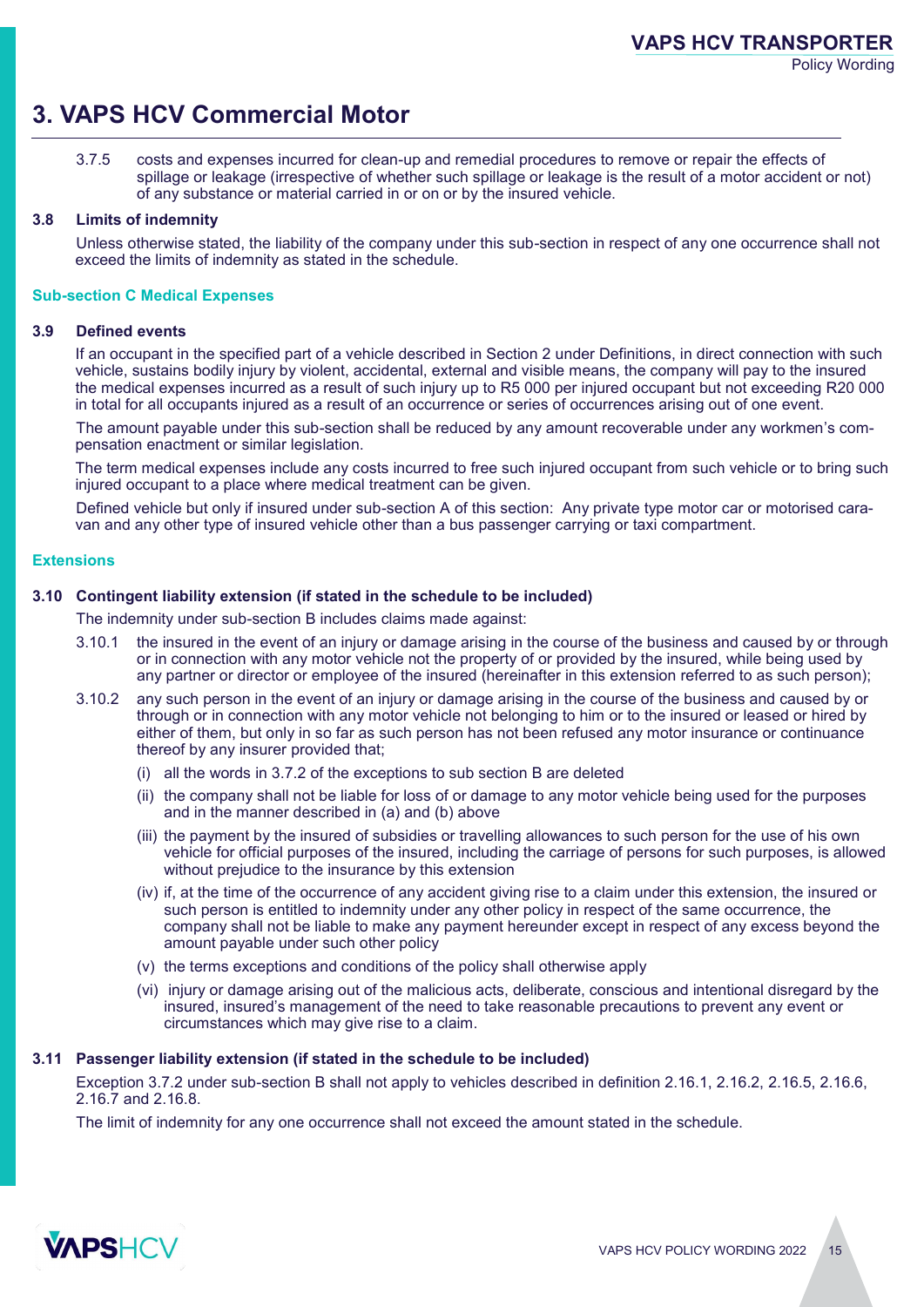## **3. VAPS HCV Commercial Motor**

#### **3.12 Unauthorised passenger liability extension (if stated in the schedule to be included)**

The indemnity under sub-section B, notwithstanding exception 3.7.2 thereto, extends to cover the insured's legal liability for death of or bodily injury to persons while being carried in or upon or entering or getting onto or alighting from any vehicle in contravention of the insured's instructions to their driver not to carry passengers. The limit of indemnity for any one occurrence shall not exceed the amount stated in the schedule.

#### **3.13 Parking facilities and movement of third-party vehicles extension (if stated in the schedule to be included)**

This section extends to indemnify the insured in respect of accidents caused by or through or in connection with the moving of any vehicle (not owned or borrowed by or hired or leased to the insured) by any person in the employment of the insured or acting on the insured's behalf, provided always that such vehicle was being moved

- (a) with the authority of any tenant, customer or visitor of the insured or
- (b) in connection with the insured's parking arrangements or
- (c) to facilitate the carrying out of the insured's business,

and provided further that this extension shall not apply in respect of damage to vehicles which are parked for reward. For the purpose of this extension, such vehicle (and its contents) shall not be deemed to be held in trust by, or in the custody or control of, the insured.

#### **3.14 Windscreen extension (if stated in the schedule to be included)**

The provisions of this section relating to first amount payable shall not apply to any payment for damage to windscreen glass, side or rear glass forming part of any vehicle.

provided that

- (a) no other damage has been caused to the vehicle giving rise to a claim under the policy
- (b) the insured shall be responsible for the first amount payable applicable to the windscreen as stated in the schedule for each and every loss.

#### **3.15 Waiver of subrogation rights**

For the purposes of this section, the company waives all rights of subrogation or action which they may have or acquire against any other person to whom the indemnity hereunder applies, and each such person shall observe, fulfil and be subject to the terms, exceptions and conditions (both general and specific) of this insurance in so far as they can apply.

#### **3.16 Cross liabilities**

Where more than one insured is named in the schedule, the company will indemnify each insured separately and not jointly, and any liability arising between such insured shall be treated as though separate policies had been issued to each, provided that the aggregate liability of the company shall not exceed the limit of indemnity stated in the schedule.

#### **3.17 Riot and strike extension (if stated in the schedule to be included)**

Subject otherwise to the terms, conditions, exclusions, exceptions and warranties contained therein, this section is extended to cover loss or damage directly occasioned by or through or in consequence of:

- (i) civil commotion, labour disturbances, riot, strike or lockout;
- (ii) the act of any lawfully established authority in controlling, preventing, suppressing or in any other way dealing with any occurrence referred to in (i) above;

provided that this extension does not cover:

- (a) loss or damage occurring in the Republic of South Africa and Namibia;
- (b) consequential or indirect loss or damage of any kind or description whatsoever, other than loss of rent if specifically insured;
- (c) loss or damage resulting from total or partial cessation of work, or the retarding or interruption or cessation of any process or operation;
- (d) loss or damage occasioned by permanent or temporary dispossession resulting from confiscation, commandeering or requisition by any lawfully constituted authority;
- (e) loss or damage related to or caused by any occurrence referred to under General Exceptions point 1.1.1 (ii), (iii), (iv), (v) or (vi) of this policy or the act of any lawfully established authority in controlling, preventing, suppressing or in any other way dealing with any such occurrence.

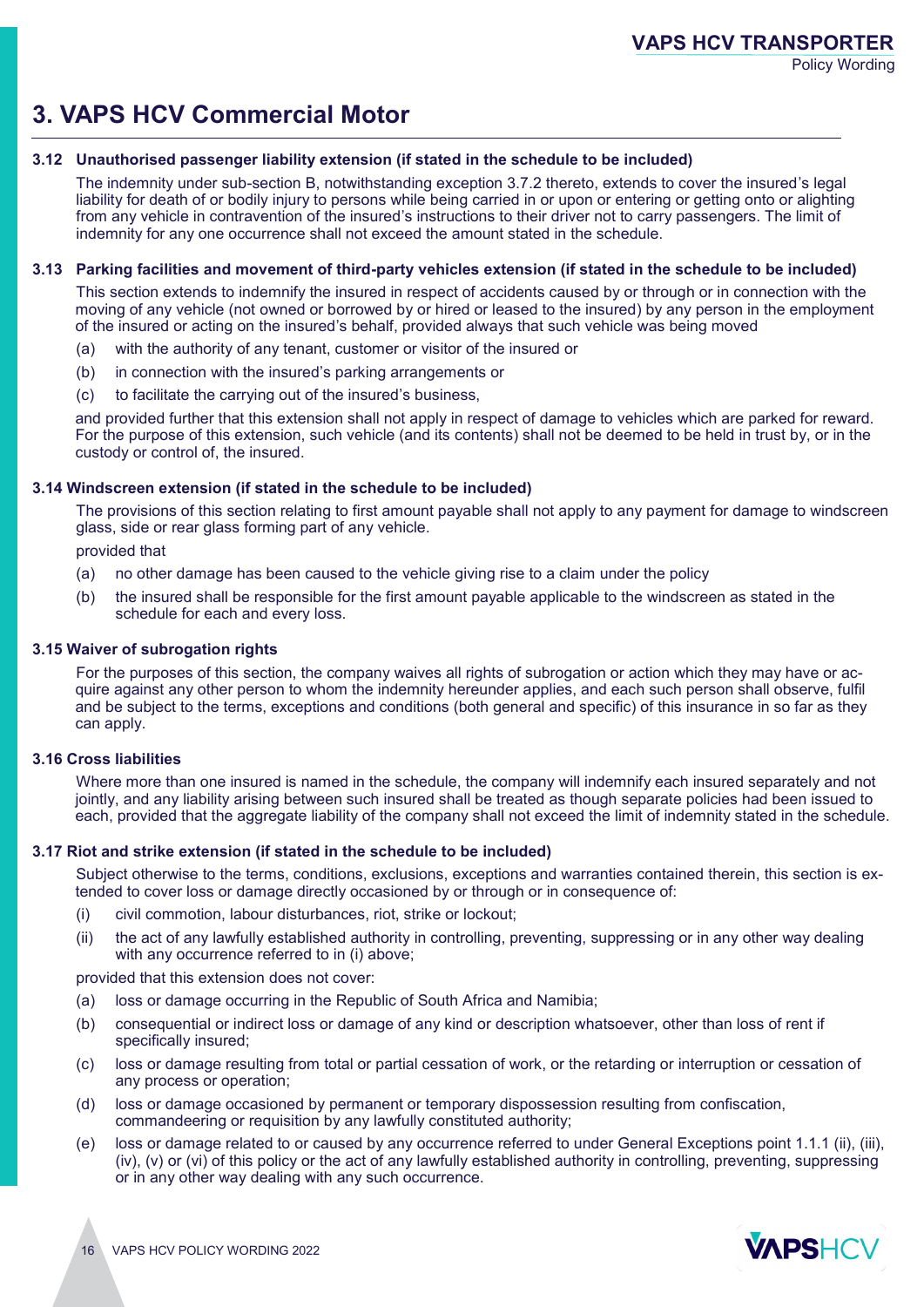## **3. VAPS HCV Commercial Motor**

#### **3.18 Loss of keys extension (if stated in the schedule to be included)**

The company will indemnify the insured in respect of the cost of replacing locks and keys, including the remote alarm controller and, if necessary, the reprogramming of any coded alarm system of any insured vehicle, following upon the disappearance of any key or alarm controller of such vehicle or following upon the insured having reason to believe that any unauthorised person may be in possession of a duplicate of such key or alarm controller,

provided that;

- (i) the company's liability shall not exceed, in respect of any one event R 25,000, or the amount stated in the schedule
- (ii) such amount shall be reduced by the first amount payable stated in the schedule.

The provisions of this section relating to first amount payable shall not apply to this extension.

#### **3.19 Fire extinguishing charges extension**

Any costs (not exceeding R15,000) relating to the extinguishing or fighting of fire shall be deemed to be damage to the insured property and shall be payable in addition to any other payment for which the company may be liable in terms of this section, provided the insured is legally liable for such costs and the insured property was in danger from the fire.

#### **3.20 Territorial limits extension**

This cover extension is subject to the following conditions:

If the Insured Vehicle is damaged, the company is not liable for the repair of such damage before the vehicle has been repatriated to the RSA successfully.

#### **3.21 Increased towing costs within RSA borders (if stated in the schedule to be included)**

The cover provided under sub-section A Defined events, in respect of "cost of removal" is hereby increased per item to the amount stated in the schedule.

#### **3.22 Wreckage removal extension (if stated in the schedule to be included)**

The cover provided under sub-section A is extended to include costs and expenses incurred by the insured in respect of the clearing up and removal of debris and wreckage of any insured vehicle following damage to such vehicle by a defined event, provided that, in addition to the limit of indemnity under sub-section A of this section, the limit of the company's liability under this extension shall not exceed R25,000 in respect of any one occurrence or the limit stated in the schedule.

#### **3.23 Fuel Tank Spillage and Leakage Extension (if stated in the schedule to be included)**

Notwithstanding the provisions of point 3.7.5 of exceptions to sub section B, our liability is extended to include costs and expenses incurred by the insured for clean-up and remedial procedures to remove or repair the effects of spillage and leakage from an insured vehicle's fuel tank or engine limited to R250 000 any one occurrence provided that in respect of each and every occurrence giving rise to a claim under this extension, the client will be responsible for the first amount payable of R10 000 of any such cost and expense. Provided further that this extension shall not be applicable in the event that cover for the same event whether incorporated in this policy or any other policy is in force at the time of liability giving rise to a claim under this extension.

This extension does not provide cover for any costs and expenses associated with the spillage of Dangerous Goods as identified and classified by the code of practice SABS 0228 which deals with the transportation of dangerous goods by road and rail modes.

#### **Memoranda**

#### **3.24 Constructive total loss outside the Republic of South Africa**

If following an accident, the insured vehicle is not returned to the Republic of South Africa and is declared a total loss outside the Republic of South Africa, the Insurers will settle the claim for the lesser of the market value or the limit of indemnity. Both the excess and the value of the salvage as determined by VAPS HCV will be subtracted from the final settlement. In such circumstances the salvage will belong to the Insured.

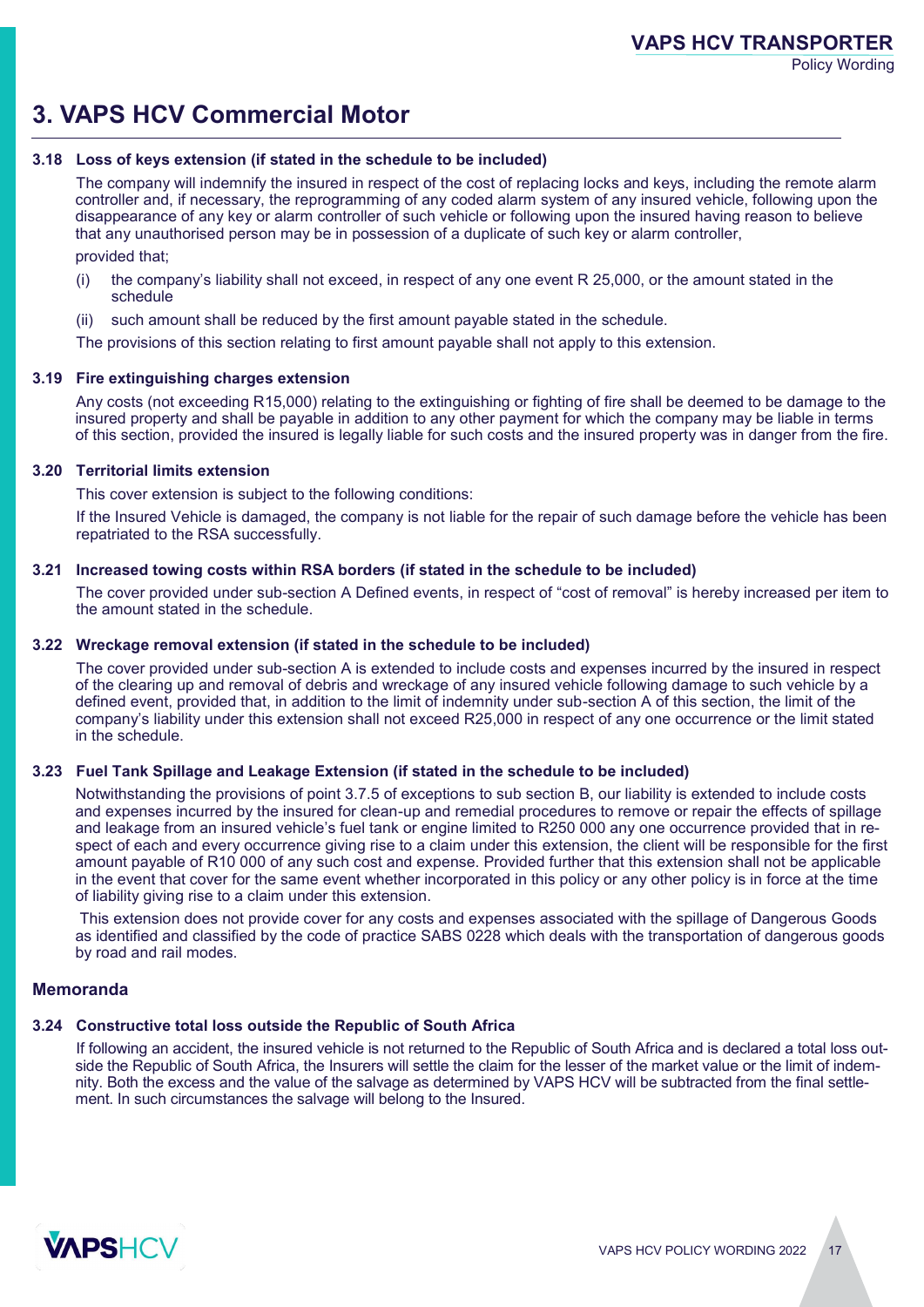## **3. VAPS HCV Commercial Motor**

#### **3.25 Trailer combination indemnity**

In the event of total loss of a trailer specified in the schedule and operating as a trailer combination at the time of such loss or damage, the insured may elect to treat the whole trailer combination as a total loss, provided that each of the trailers operating as a trailer combination are specified in the schedule. The first amount payable as stated in the schedule in respect of each trailer shall remain applicable.

#### **3.26 Premium adjustment clause**

If this section is issued on a non-specified vehicle basis, the insured shall submit to the company at the end of each period of twelve (12) consecutive months from the inception date or anniversary date a declaration of the total number of vehicles owned, hired or leased at such expiry date. The company shall, upon receipt of this declaration, make a premium adjustment of 50% of the annual rate per vehicle applied to the difference in the number of vehicles at inception or renewal and the number declared.

#### **3.27 War clause**

In respect of sub-sections B and C only, General Exception 1 is deleted and replaced by the following: This section does not cover war, invasion, act of foreign enemy, hostilities (whether war be declared or not) civil war, mutiny, insurrection, rebellion, revolution, military or usurped power.

#### **3.28 Description of use clause**

Use for social domestic and pleasure purposes and use for the business or occupation of the insured excluding hiring, carriage of passengers for hire or carriage of fare paying passengers, racing speed or other contests, rallies, trials, carriage of explosives or carriage of any load or passengers exceeding the capacity for which it is constructed or licensed to carry or use for any purpose in connection with the motor trade. The indemnity to the insured in connection with any vehicle shall operate while such vehicle is in the custody or control of a member of the motor trade for the purpose of its overhaul, upkeep or repair.

#### **Optional limitations**

#### **3.29 Third party only limitation (if stated in the schedule to be applicable)**

Sub-sections A and C are cancelled.

#### **3.30 Third party, fire and theft only limitation (if stated in the schedule to be applicable)**

The liability of the company under sub-section A is restricted solely to loss or damage resulting from fire, self-ignition, lightning or explosion or by theft or any attempt thereat. Further, sub-section C are cancelled.

### **Specific Policy Exceptions and Exclusions**

#### **3.31 The company shall not be liable for any accident, injury, loss, damage or liability**

- (a) whilst the vehicle is being used with the general knowledge and consent of the insured otherwise than in accordance with the description of use clause.
- (b) incurred outside the Republic of South Africa, Botswana, Lesotho, Malawi, Mozambique, Namibia, Swaziland and Zimbabwe, but the company will not indemnify the insured against loss of or damage to any vehicle while in transit by sea or air between ports or places in these territories including loading and unloading incidental to such transit.
- (c) incurred while any vehicle is being driven by
	- (i) the insured while under the influence of intoxicating liquor or drugs (unless administered by or prescribed by and taken in accordance with the instructions of a member of the medical profession other than himself) or while not licensed to drive such vehicle;
	- (ii) any other person with the general consent of the insured who, to the insured's knowledge, is under the influence of intoxicating liquor or drugs (unless administered by or prescribed by and taken in accordance with the instructions of a member of the medical profession other than himself) or who is not licensed to drive such vehicle

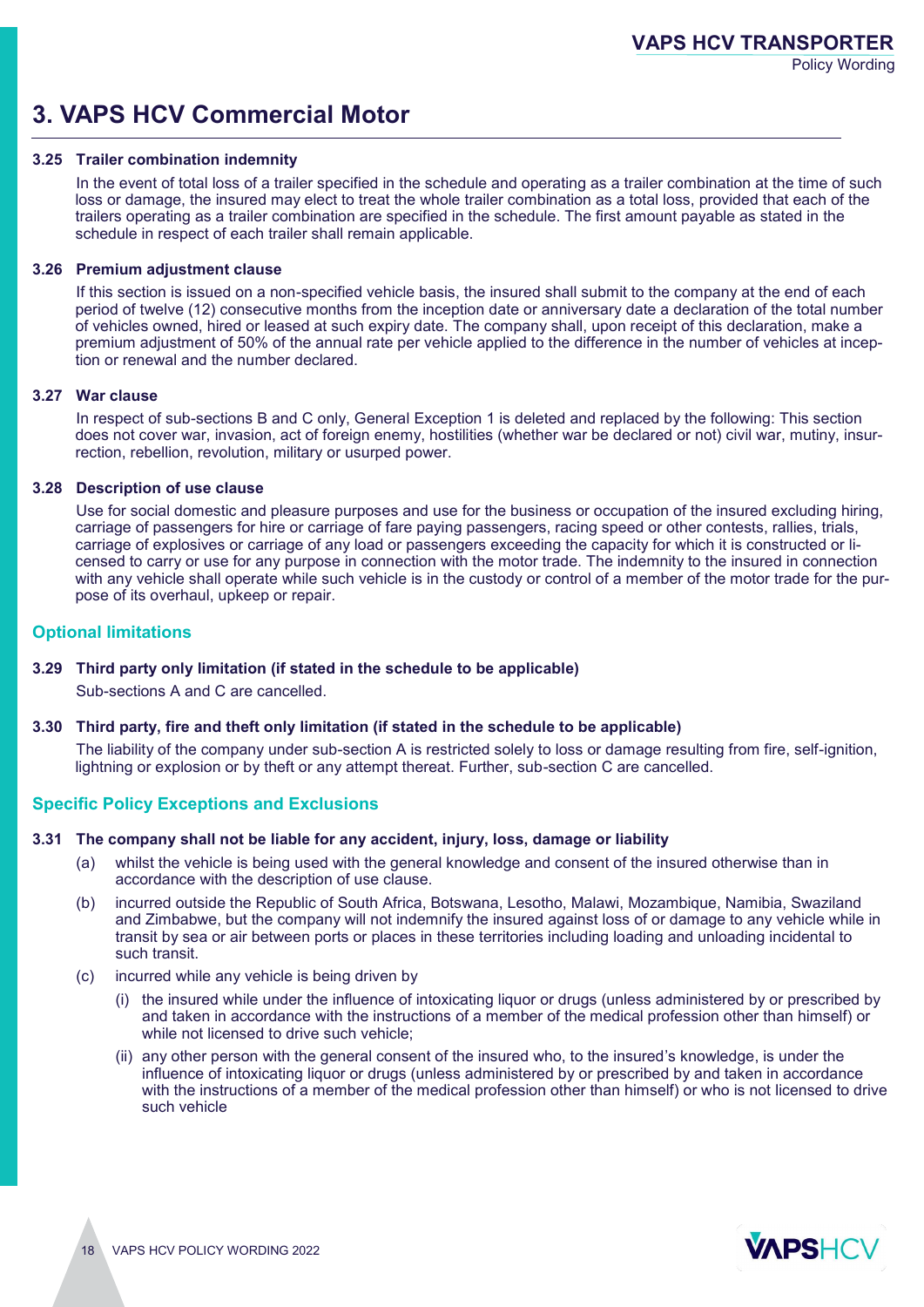## **3. VAPS HCV Commercial Motor**

(iii) or is under the control for the purpose of being driven by a person who does not hold a current valid Professional Drivers Permit (PrDP) or Zimbabwean Defensive Driving Certificate (DDC) to drive such a vehicle as required in terms of the National Road Traffic Amendment Act 1998 (as amended) or any replacement statute.

This exception applies if the said person has held a PrDP but has not renewed it and is applicable to all drivers of

- (i) goods vehicles with a GVM exceeding 3,500kg
- (ii) breakdown vehicles
- (iii) buses
- (iv) mini-buses with a GVM exceeding 3,500kg or with 10 or more seats (including the driver)
- (v) motor vehicles conveying persons for reward
- (vi) motor vehicles conveying more than 9 persons

but this shall not apply if the insured was unaware that the driver was unlicensed and the insured can prove to the satisfaction of the company that, in normal course of his business, procedure are in operation to ensure that only licensed drivers are permitted to drive insured vehicles provided that any driver shall be deemed to be licensed to drive the vehicle if he is complying with the licensing laws relating to any of the territories referred to under Specific exception (b), or if a licence is not required by law, or while such driver is learning to drive and is complying with the laws relating to learner drivers.

- **3.32** The company shall not be liable for any claim arising from contractual liability, unless such liability would have attached to the insured notwithstanding such contractual agreement.
- **3.33** In respect of any claim following an accident in Namibia, Botswana, Angola, Zambia, Mozambique, Tanzania, Zimbabwe and the Democratic Republic of the Congo, the cover under this policy does not include:
	- **3.33.1** Parts stripped from the vehicle whilst left unguarded at the scene of the accident or whilst in transit back to the Republic of South Africa.
	- **3.33.2** Sub Section B Liability to Third Parties.
- **3.34** If the insured vehicle or any other vehicle forming a part of a combination of vehicles together with an insured vehicle, driver or operator at the time of any accident giving rise to a claim in terms of this policy is found not to comply with the National Road Traffic Act No. 9 of 1996 (as amended) and the regulations issued there under or any relevant traffic ordinance insofar as they apply to vehicle licenses, clearance certificates, operators permits, drivers licences, professional drivers permits, abnormal loads and dangerous goods then all benefit under this policy shall be forfeited.
- **3.35** If the insured vehicle or any other vehicle forming a part of a combination of vehicles together with an insured vehicle at the time of any incident giving rise to a claim in terms of this policy, is found to be in a state or condition which is not roadworthy or does not comply with part II of the regulations and standards promulgated in terms of the National Road Traffic Act No 93 1996 (as amended) then all benefit under this policy shall be forfeited.
- **3.36** If the insured vehicle or any other vehicle forming a part of a combination of vehicles together with an insured vehicle either singularly or in combination, at the time of any incident giving rise to a claim in terms of this policy, is found to be overloaded as provided for in terms of the National Road Traffic Act No 93 1996 (as amended) and the regulations issued there under or where the combined mass of the combination of vehicles and the load thereon exceeds 56 000 kilograms, then all benefit under this policy shall be forfeited.

#### **Specific condition**

If, during the currency of this section, any driver's licence in favour of the insured or their authorized driver is endorsed, suspended or cancelled, or if he or they shall be charged or convicted of negligent, reckless or improper driving, notification shall be sent in writing to the insurer immediately after the insured obtain knowledge of such fact.

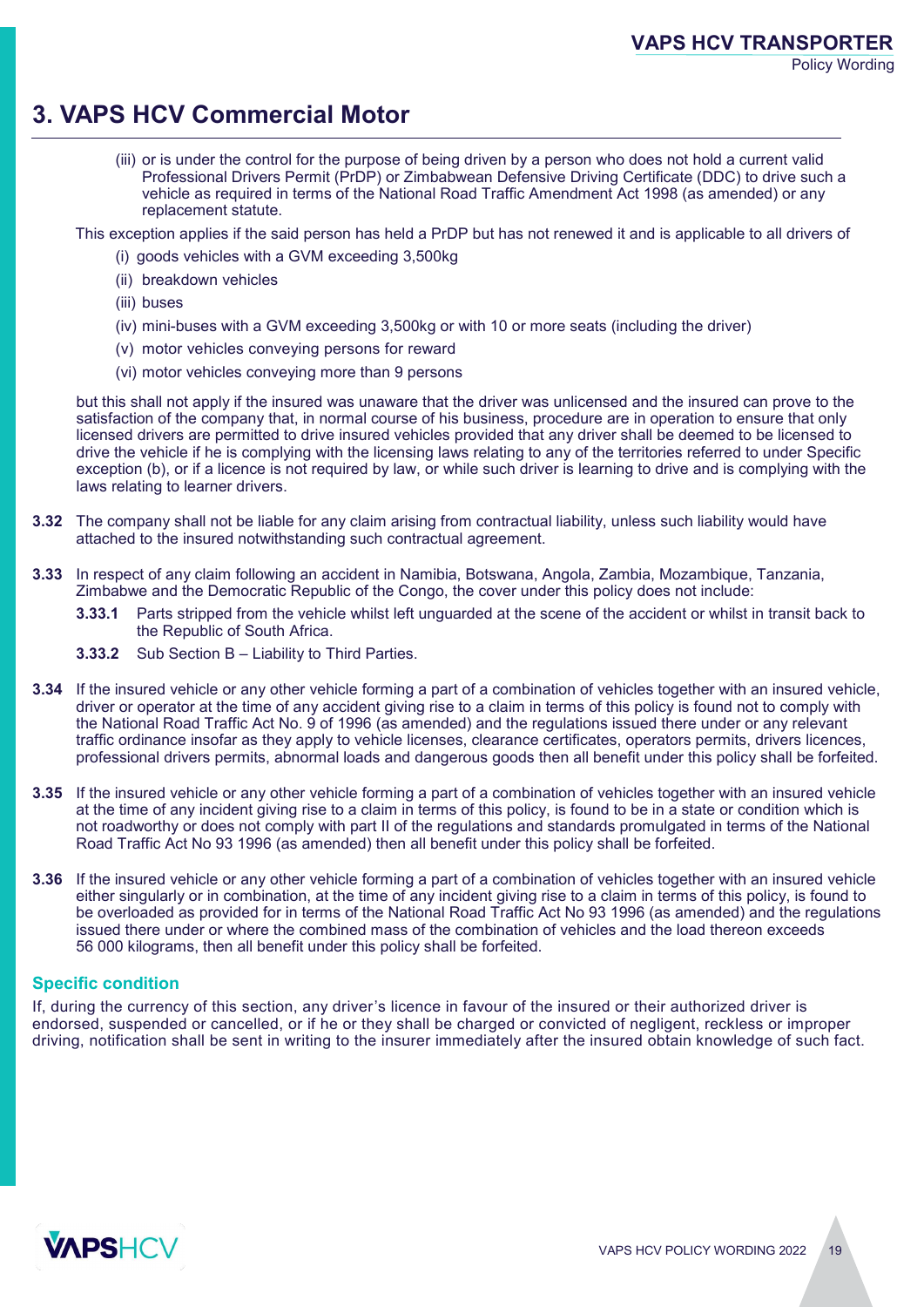## **4. VAPS HCV Goods in Transit (GIT)**

This section forms part of the policy if an insured value is shown in the policy schedule for this section and a premium has been presented for payment. If so, the content of this section must be read together with the General Conditions, Exclusions and Provisions in this policy document, and any terms and conditions stated in the policy schedule.

This section and schedule, together with the General Conditions, Exclusions and Provisions and the duly completed and received application for insurance and any endorsements shall be read together as one contract and any word or expression to which a specific meaning has been attached in any part of this section shall bear the same meaning wherever it may appear.

#### **Defined Events**

If the defined events in the schedule are stated as being All Risks, cover applicable in terms of this section will be:

**4.1 All Risks of physical loss of or damage** to the whole or part of the subject matter or cargo (as defined in the policy schedule), in the course of transit by the means of conveyance as stated on the schedule or other means incidental thereto and caused by any accident or misfortune not otherwise excluded

provided that:

- 4.1.1 the insured shall be responsible for the first amount payable (Excess) as stated in the schedule in respect of each and every defined event,
- 4.1.2 the liability of the company for all loss or damage arising from any one defined event shall not exceed:
	- (a) In respect of new property indemnity shall be calculated on the cost price of the goods, and not the full invoiced amounts indicated on the suppliers invoice;
	- (b) in respect of other property, the depreciated value or local market value at the time of the loss;
	- (c) in respect of fresh produce, the average market value for the commodity at the market of intended sale on the day of the intended sale, less agents' and market commission, less any costs not incurred or, if pre-sold, suppliers' invoice value, less any costs not incurred;
	- (d) in respect of cargo carried in terms of a transport contract, the basis of settlement as agreed in writing and in terms of the contract of carriage;
	- (e) in respect of shipping containers: depreciated market value (as determined by the cargo owners) or second-hand replacement value at the time of loss;
	- (f) the sum insured stated in the schedule;

whichever is the least.

#### **4.2 Limited/Restricted cover**

If the defined events in the schedule are stated as being fire, collision, overturning, theft following and hijack, cover applicable in terms of this section will be against the risk of fire, collision of conveying vehicle, collision of the load or container with external objects, overturning of the conveying vehicle, theft following an insured peril and hijacking as defined herein.

If the defined events in the schedule are stated as being limited to any specific perils only, cover applicable in terms of this section will be limited to these specified perils only, as these specified perils are interpreted in terms of this section.

#### **Definitions**

#### **4.3 You/Your/The Insured**

The transporter or carrier as defined in the schedule but excluding any sub-contractors unless specifically stated to be included in the schedule.

#### **4.4 Cargo/Subject matter**

Goods conveyed by the haulier/transporter as described in the schedule, including all containers, packaging materials, receptacles, covers, boxes and labels but excluding alcohol, liquor and alcoholic beverages, antiques or antiquities of any description, arms, ammunition, artworks, all types of electronic equipment including hand held devices, live animals of any description, bank and treasury notes, cash, travellers' cheques, bullion, platinum, cobalt, copper, deeds, designs, documents of any description, explosives, furs, jewellery, patterns, plans, precious metals or stones, specie, stamps, tickets, tobacco, brass and scrap metal, exotic sea foods including caviar, prawns, calamari and crayfish, aircraft and their parts and accessories unless declared to the company and specifically included in the schedule.

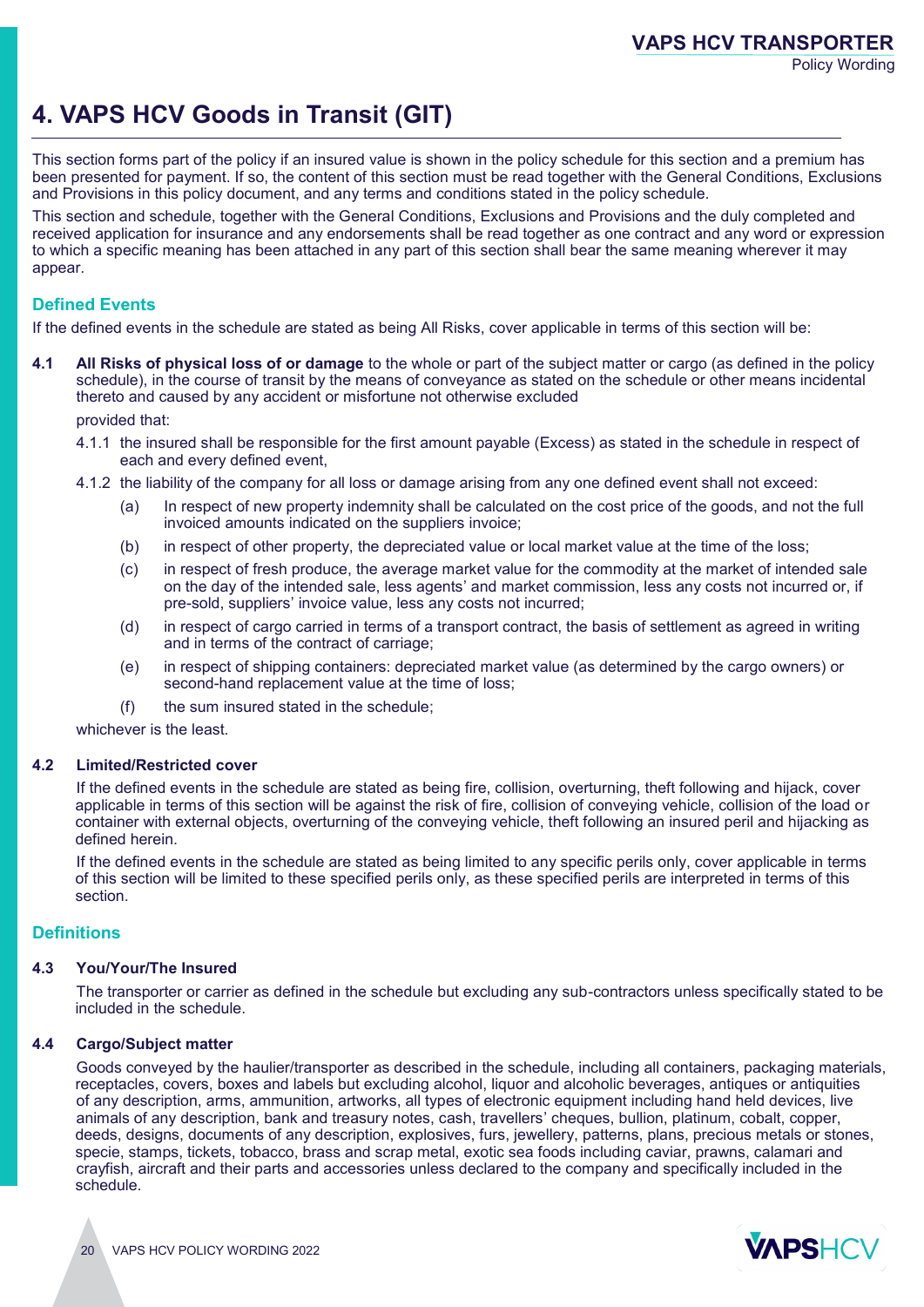## **4. VAPS HCV Goods in Transit (GIT)**

#### **4.5 Territorial limits**

Republic of South Africa, Namibia, Botswana, Lesotho, Swaziland, Zimbabwe, Malawi, Mozambique, Zambia, Tanzania, Angola and the Democratic Republic of the Congo.

#### **4.6. Theft/Hijack**

Seizure of insured cargo contained in or on the conveying vehicle or the theft of insured cargo, where such seizure or theft is accompanied by unlawful and forcible removal of the conveying vehicle to a destination other than originally intended, or accomplished by means of violence or threat of violence against the person or persons who, at the time of such seizure, are in actual control of such conveying vehicle carrying the insured cargo.

#### **4.7 Haulier (Transporter)**

A haulier is a company or a person that transports goods by road.

#### **4.8 Consignee**

In a contract of carriage, the consignee is the entity who is financially responsible (the buyer) for the receipt of a shipment. Generally, but not always, the consignee is the same as the receiver.

#### **4.9 Consignor**

The consignor, in a contract of carriage, is the person sending a shipment to be delivered whether by land, sea or air.

#### **Policy Exceptions, conditions and exclusions**

The company shall not be liable for:

#### **4.10 Loss, damage or expense directly or indirectly resulting from or caused by:**

- 4.10.1 Theft or any attempt thereat, from any unattended vehicle unless:
	- (a) the goods are contained in a completely closed and securely locked vehicle and any theft is accompanied by forcible and violent entry or exit; or
	- (b) the vehicle, in which the goods are contained in or on, is in a locked building and any theft is accompanied by forcible and violent entry or exit, or
	- (c) the vehicle, in which the goods are contained in or on, is within the perimeter of a security complex or recognized truck stop with 24-hour security;
- 4.10.2 The carriage of any load exceeding the capacity for which the means of conveyance is constructed or licensed to carry;
- 4.10.3 Transit by sea;
- 4.10.4 Detention, confiscation, impounding, requisition, capture, seizure, restraint or detainment (hijacking excepted) of the subject matter insured by customs, police, crime prevention units, the Assets Forfeiture Unit or other officials or authorities;
- 4.10.5 The dishonesty or wilful misconduct of any partner, member, director or employee of the insured company or business whether acting alone or in collusion with others. This exclusion shall not apply to any driver or driver assistant;
- 4.10.6 Ordinary loss in weight or volume, ordinary wear and tear or loss or damage caused by inherent vice or nature of the subject matter insured;
- 4.10.7 Contamination of the subject matter by residue or remains of previously conveyed loads;
- 4.10.8 Breakdown of refrigeration equipment and/or the loss or damage resulting from variation in temperature howsoever caused, unless otherwise specifically stated in the schedule to include DOS (deterioration of refrigerated stock), in which case cover is extended to include loss or damage to the subject matter insured resulting from variation in temperature attributable to breakdown or malfunction of refrigeration machinery resulting in its stoppage or malfunctioning, with the onus of proving such breakdown or malfunction resting on the insured. This cover extension shall not apply whilst the subject matter insured is being transported in a refrigerated shipping container which is not owned by the insured.

If specifically included in the schedule, cover is extended to include physical loss or damage to temperature controlled subject matter insured as a result of deterioration of the consignment caused by the incorrect temperature setting of the refrigerating unit. The onus of proof that an incorrect setting did occur rests with the insured.

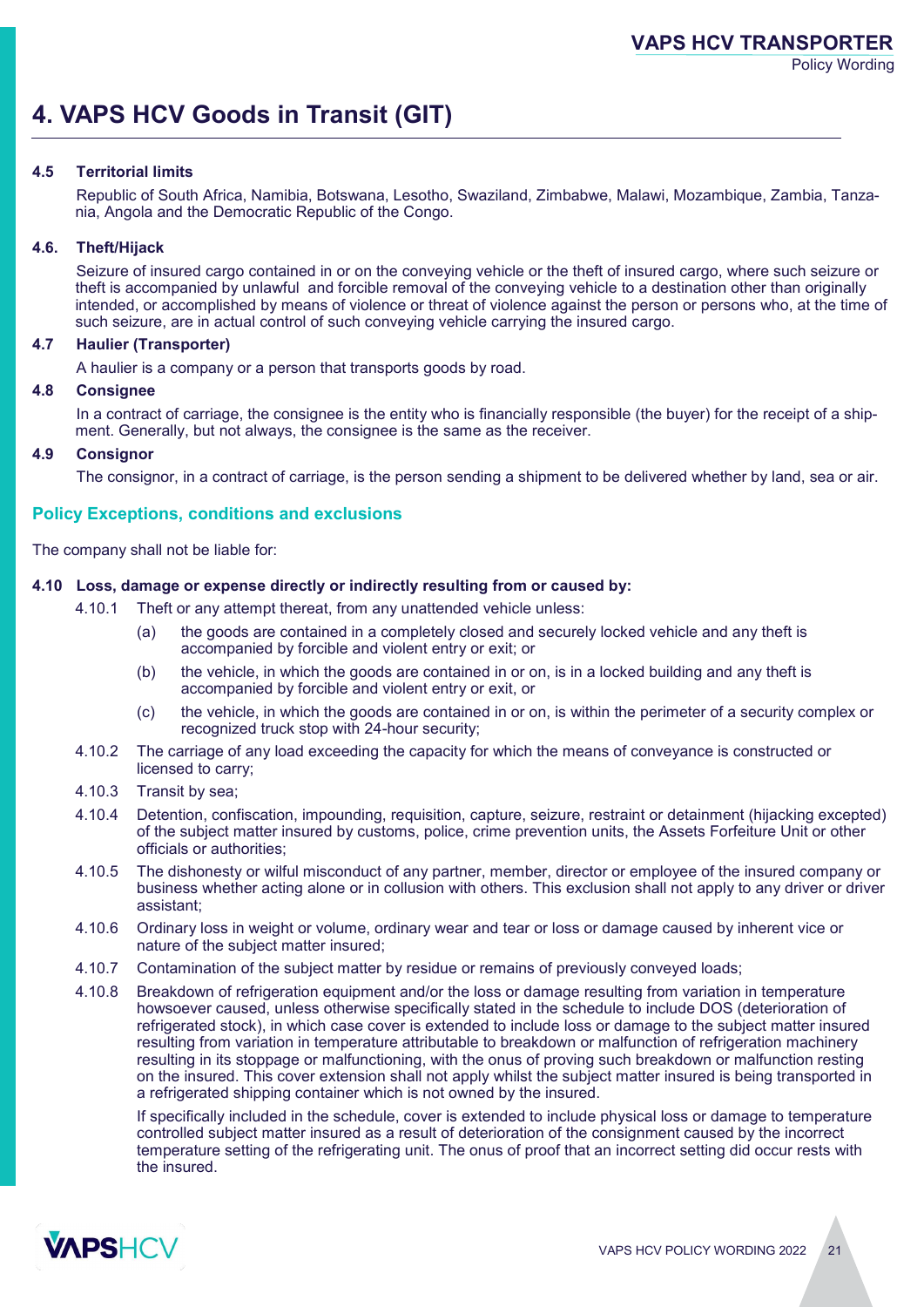## **4. VAPS HCV Goods in Transit (GIT)**

Temperature setting specifically and only refers to the incorrect setting of the required temperature via the electronic keypad of the refrigerating unit. Incorrect setting of airflow intake/outflow/circulation is excluded. Providing always that the responsibility for setting the temperature correctly rests solely with the insured, failing which no cover exists under this extension of cover. This cover does not extend to cargo within temperature-controlled reefer containers which are not owned by the insured.

It is further warranted that the refrigerating equipment and ancillary equipment has been serviced and maintained by approved agents of the manufacturer of the refrigerating equipment within no less than 3 (three) months prior to the loss occurring, failing which no cover exists for any losses relating to deterioration of refrigerated goods

- 4.10.9 Water damage including rust, oxidation and /or discolouration to unprotected goods and /or goods conveyed in the open.
- 4.10.10 Insufficiency or unsuitability of packing, covering or securing of the subject matter insured in or on the conveying vehicle where such packaging, stowing and securing of the subject matter could not withstand the normal hazards of transit;
- 4.10.11 Insolvency or financial default of the insured or of its agents or sub-contractors;
- 4.10.12 Unexplained or unaccountable shortages;
- 4.10.13 Any delays, even though the delay be caused by an insured peril;
- 4.10.14 Consequential loss, including but not limited to loss of profits, penalties, guarantees and extraordinary reproduction costs;
- 4.10.15 Fire related losses are excluded unless there is a minimum of 4.5kg dry powder fire extinguisher in good working order on/in the conveying vehicle at time of loss, and the driver/crew has knowledge of how to operate same.
- **4.11** Loss or damage occurring outside the territorial limits as stated in the schedule;
- **4.12** Loss or damage to goods insured by a marine policy or any goods more specifically insured;
- **4.13** Loss or damage whilst the subject matter insured is in the care of any subcontractor, person or company other than the insured named in the policy schedule, unless otherwise stipulated;
- **4.14** Loss or damage where the subject matter has been subcontracted by you or by your subcontractor to any illegitimate, fraudulent, non-existing or fictitious subcontractor;
- **4.15** Any liabilities whatsoever arising out of the use of shipping containers;
- **4.16** Depreciation in value whether arising from repairs following a defined event or otherwise.
- **4.17** Loss or damage as a direct result of mechanical, electrical or electronic breakdown, rust, oxidation, contact with water, moisture, discolouration, chipping, denting, scratching and cutting unless caused by the following defined events:
	- 4.17.1 Fire, explosion, lightning, earthquake and volcanic eruption, including resultant smoke and water damage.
	- 4.17.2 Overturning of the conveyance.
	- 4.17.3 Collision of the conveyance and/or the insured goods with an object external to itself and the conveyance.
	- 4.17.4 Hijacking, theft or robbery or any attempt thereat of the conveyance or insured goods.

#### **4.18 It is further warranted that cover is excluded under any of the following circumstances:**

- 4.18.1 Whilst any conveying vehicle or any other vehicle forming a part of a combination of vehicles together with the conveying vehicle, driver or operator at the time of any accident giving rise to a claim in terms of this section, is found not to comply with the National Traffic Act No.9 of 1996 (as amended) and the regulations issued thereunder or any relevant traffic ordinance insofar as they apply to vehicle licences, clearance certificates, operators permits, drivers licences, Professional Driver Permits and Dangerous Goods Permits.
- 4.18.2 Whilst the conveying vehicle or any other vehicle forming a part of a combination of vehicles together with the conveying vehicle, at the time of any incident giving rise to a claim in terms of this section, is found to be in a state or condition which is not roadworthy or does not comply with Part II of the regulations and standards promulgated in terms of the National Road Traffic Act No. 93 of 1996 (as amended).

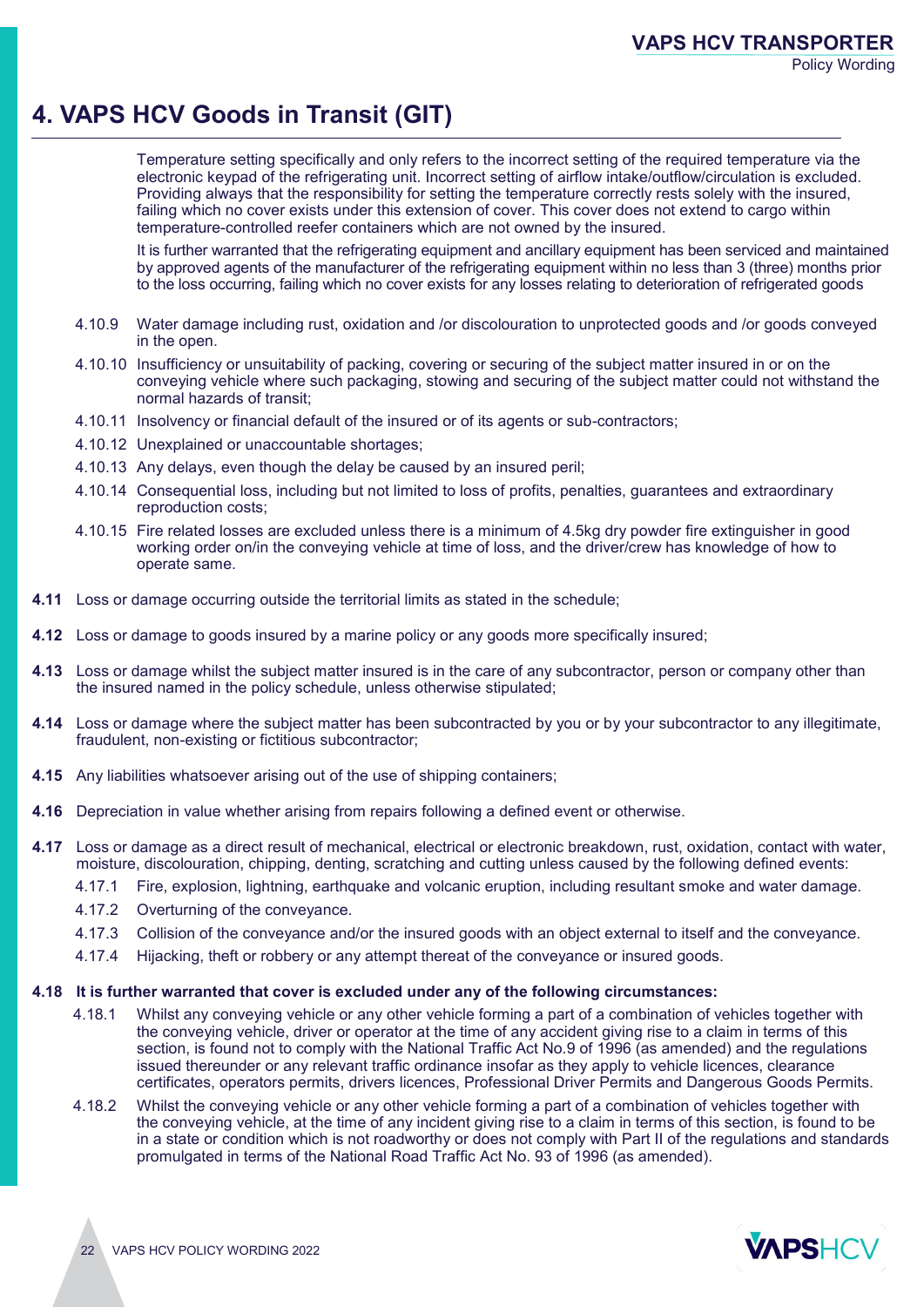## **4. VAPS HCV Goods in Transit (GIT)**

4.18.3 If the conveying vehicle or any other vehicle forming a part of a combination of vehicles together with the conveying vehicle, either singularly or in combination, at the time of any incident giving rise to a claim in terms of this section is found to be overloaded as provided for in terms of the National Road Traffic Act No.93 of 1996 (as amended) and the regulations issued there under by more than 5% of the weight such vehicle combination is licensed to carry, then all benefit under this section shall be forfeited .

#### **4.19 Cargo Exclusions:**

Cash, bank and currency notes, coins, bonds, coupons, stamps, negotiable instruments, title deeds, manuscripts or securities of any kind, alcohol, liquor and alcoholic beverages, antiques or antiquities of any description, arms, ammunition, artworks, all types of electronic equipment including hand held devices, live animals of any description (livestock), travellers' cheques, bullion, platinum, cobalt, copper, designs, documents of any description, explosives, furs, jewellery, patterns, plans, precious metals or stones, specie, stamps, tickets, tobacco, brass and scrap metal, exotic sea foods including caviar, prawns, calamari and crayfish, aircraft and their parts and accessories, unless declared to the company and specifically included and mentioned as covered in the schedule.

If livestock is specifically included and mentioned in the schedule, cover is restricted to death or humane killing within 24 (twenty-four) hours of, and as a direct result of the following defined events:

- 4.19.1 Fire, explosion, lighting, earthquake and volcanic eruption, including resultant smoke and water damage.
- 4.19.2 Overturning of the conveyance.
- 4.19.3 Collision of the conveyance and/or insured cargo with an object external to itself and the conveyance.
- 4.19.4 Theft following an insured peril.
- 4.19.5 Bolting following an insured peril.
- 4.19.6 Hijacking of the conveyance.

#### **Extensions**

#### **4.20 Salvage/recovery of Load Costs**

The cover under this section is extended to include additional costs reasonably incurred by the insured in connection with goods conveyed which is covered in terms of the policy consequent upon an insured peril which prevents the vehicle from completing or continuing delivery of the goods to the predefined destination.

Reasonable costs shall include:

- 4.20.1 unloading the cargo from the damaged vehicle and reloading the cargo onto an alternative vehicle;
- 4.20.2 sending alternative transport to the scene of the accident;
- 4.20.3 costs for protection of the load;
- 4.20.4 costs incurred for the storage of damaged goods.

provided that the company's liability in terms of this extension shall not exceed R25 000 per event.

#### **4.21 Debris removal**

The company will pay for the expenses incurred by the insured in respect of clearing up and removing goods/cargo debris following loss or damage to the carrying vehicle. This benefit is subject to:

- 4.21.1 the limit specified in the schedule;
- 4.21.2 the exclusion of any expenses incurred in consequence of or to prevent or mitigate pollution or contamination, third party liability, public liability and environmental liability.

#### **4.22 Fire extinguishing charges**

If the cargo described in the schedule is lost or damaged by fire whilst in course of a transit insured by this section the company will in addition to indemnifying the Insured for such loss or damage pay for the cost of extinguishing or attempting to extinguish such fire provided that the maximum amount payable under this extension shall not exceed R15,000 or the limit of indemnity shown in the schedule whichever the higher.

#### **4.23 Riot and strike extension (if stated in the schedule to be included)**

Subject otherwise to the terms, conditions, exclusions, exceptions and warranties contained therein, this section is extended to cover loss or damage directly occasioned by or through or in consequence of:

4.23.1 civil commotion, labour disturbances, riot, strike or lockout;

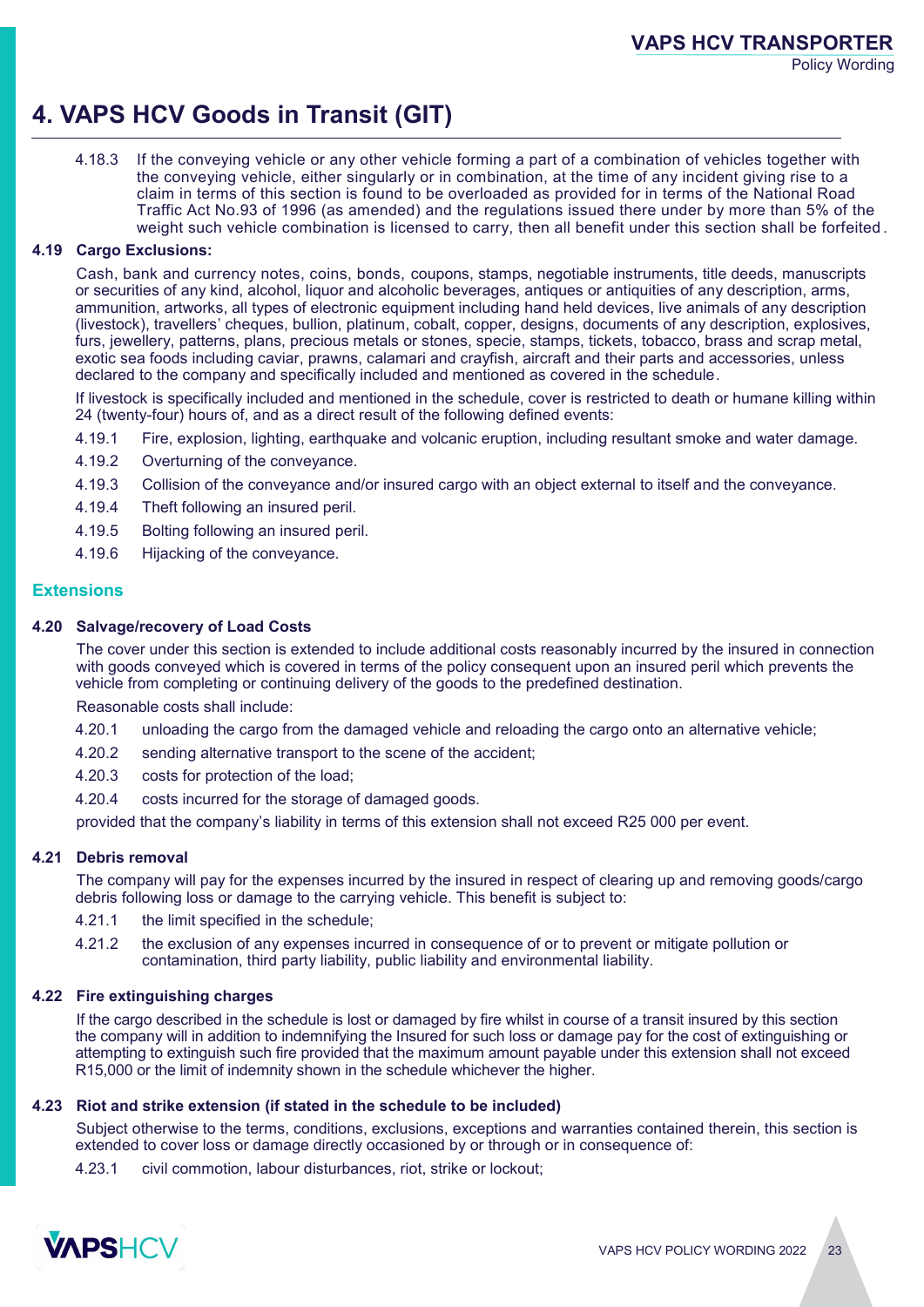## **4. VAPS HCV Goods in Transit (GIT)**

4.23.2 the act of any lawfully established authority in controlling, preventing, suppressing or in any other way dealing with any occurrence referred to in 4.9.1 above;

provided that this extension does not cover:

- 4.23.3 loss or damage occurring in the Republic of South Africa and Namibia;
- 4.23.4 consequential or indirect loss or damage of any kind or description whatsoever, other than loss of rent if specifically insured;
- 4.23.5 loss or damage resulting from total or partial cessation of work, or the retarding or interruption or cessation of any process or operation;
- 4.23.6 loss or damage occasioned by permanent or temporary dispossession resulting from confiscation, commandeering or requisition by any lawfully constituted authority;
- 4.23.7 loss or damage related to or caused by any occurrence referred to under General Exceptions point 2.31of this policy or the act of any lawfully established authority in controlling, preventing, suppressing or in any other way dealing with any such occurrence.

#### **4.24 Container Cover**

Included under this insurance is cover for loss of and/or damage to any form of shipping containers including reefer and tanktainers whilst being transported and/or used to contain the cargo. Cover for containers will be for the same extent of cover as provided under the defined events for the cargo carried. Indemnity under this section is limited to R30,000 for 6m shipping containers and R 60,000 for 12m shipping containers. If the insured requires a higher limit for containers it must included in the load limit as specified for the conveyance carrying the cargo and container(s).

#### **4.25 Tarpaulins, Nets, Straps and Chains**

The cover is extended to include loss of and/or damage to tarpaulins, nets, straps and chains owned and used by the insured which were on the conveying vehicle noted in the schedule at the time of loss. Cover is limited to loss or dam age caused by fire, collision of the conveying vehicle, and /or the insured load with any external object, overturning of the conveying vehicle, theft following an insured peril and hijacking as defined herein. Indemnity is limited to R15,000 (Fifteen thousand Rand) and subject to an excess of R1,000 (one thousand Rand).

#### **4.26 Alternative transport following a breakdown or related problem**

It is agreed that in the event of a breakdown of the conveying vehicle during transit or if, for any reason beyond the insured's control and the load is endangered, nothing contained in this section shall debar the use of any other goods vehicle to assist with the completion of the transit and the insurance afforded shall not be affected thereby, provided any risk management warranties applicable in terms of this section are complied with.

#### **4.27 Diversion of Subject Matter**

Cover shall apply where the cargo is delivered to an incorrect delivery address fraudulently supplied or is received at the correct destination address but diverted by fraudulent means by parties who are not the legitimate owners or consignees. The onus of proof that the cargo has been fraudulently diverted or stolen by persons other than the legitimate owners or consignee's rests with the insured.

#### **Specific Conditions**

#### **4.28 Section Limit/Maximum Sum Insured**

As per schedule (inclusive of VAT) any one vehicle per transit unless otherwise declared to and accepted by the company prior to loss. Where separate limits are stipulated on the schedule divided into separate classifications (example: into commodity types), these limits are not cumulative, other than in the case of cover for tarpaulins where cover will be additional to maximum section limits.

#### **4.29 First amount payable (Excess)**

The amount payable under this section for each and every loss, damage or expense shall be reduced by the first amount payable or excess as shown in the schedule for the applicable Defined Event or Extension.

#### **4.30 Means of conveyance**

Cover is limited to goods entrusted to the insured whilst these are being conveyed on vehicles (and any trailers attached thereto at time of loss), as stipulated in the schedule by registration number, or as may be otherwise stipulated in the schedule.

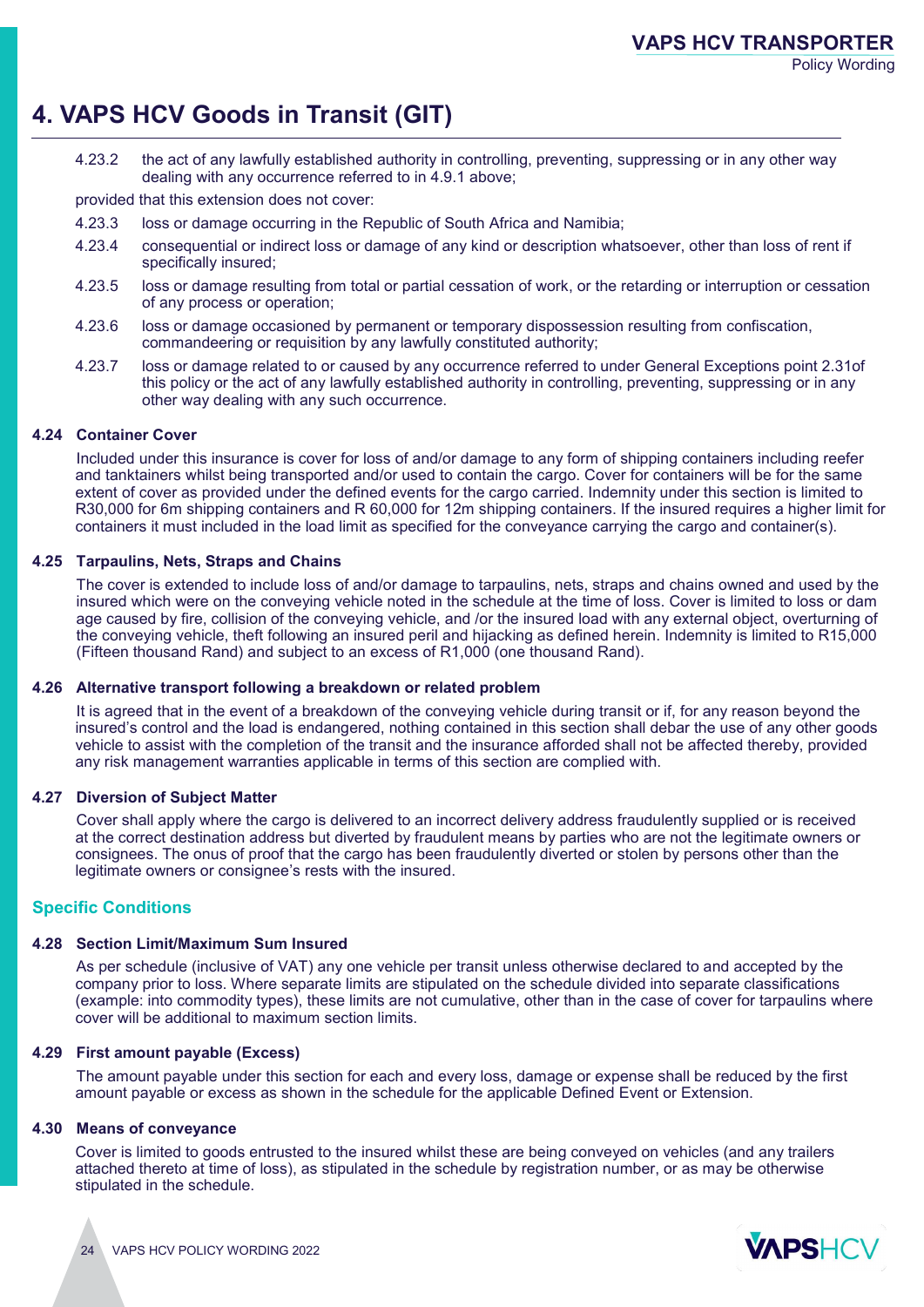## **4. VAPS HCV Goods in Transit (GIT)**

#### **4.31 Prevention of Loss**

It is the insured's duty and anyone acting on behalf of the insured to take such measures as may be reasonable for the purpose of averting or minimizing any loss and/or damage recoverable hereunder. In addition to any loss or damage recoverable hereunder, the company will reimburse the insured for costs properly and reasonably incurred in pursuance of such measures, even if no loss or damage results. Such costs will be restricted to the amount as stated in the schedule unless otherwise agreed with the company prior to incurring any such costs. It is the insured's further duty to ensure that all rights against third parties are properly preserved and exercised.

#### **4.32 Brand or Trademarks**

In the event of a recoverable claim for damage to subject matter insured bearing brand or trademarks the sale of which carries a guarantee, the value shall, if required by the Insured, be determined only after the removal of such brand or trademarks, and if applicable, repacking into plain containers. The cost of removal or repacking shall be borne by the company.

Nothing in this Clause shall be deemed to override the provisions of the DISPOSAL OF SALVAGE CLAUSE herein.

#### **4.33 Labels**

In the case of damage affecting labels, capsules or wrappers the company, if liable therefore in terms of this policy, shall not be liable for more than an amount sufficient to pay the cost of new labels, capsules or wrappers, and the cost of reconditioning the goods, but in no event shall the company be liable for more than the insured value of the damaged subject-matter.

#### **4.34 Pairs and Sets**

When subject matter insured consist of articles in pairs or sets, this insurance shall not pay more than the value of the particular part or parts which may be lost or damaged, without reference to any special value which such article or articles may have as part of such pairs or sets, nor more than a proportionate part of the insured value of the pair or set.

#### **4.35 Other insurance**

If at the time of any event giving rise to a claim under this section, any insurance exists with any other insurer covering the cargo against the defined events, the company shall be liable to make good only a rateable proportion of the amount payable by or to the insured in respect of such event. If any such other insurance is subject to average, this policy, if not already subject to any condition of average, shall be subject to average in like manner.

#### **4.36 Period of insurance**

Cover shall attach to all transits commencing on the date as stated in the schedule and terminate on the date stated in the schedule (both days inclusive), and any subsequent period for which the company may accept premium.

#### **4.37 The transit and cover**

- 4.37.1 starts with the loading of the goods onto or into the vehicle.
- 4.37.2 continues during the transit and any return journey if the goods cannot be delivered.
- 4.37.3 concludes goods whilst temporarily stored during the course of the journey (such storage not to exceed 96 (ninety-six) hours), and
- 4.37.4 ceases with the unloading of the goods at the address on the waybill, delivery note or consignment note.

If any consignee refuses to accept the cargo consigned, transit shall be deemed to continue and the insurance in respect of such cargo shall continue in force until the cargo is delivered at the premises of the consignor by any means of conveyance, provided that the insured shall take all reasonable steps to ensure that the cargo is returned as soon as is reasonably possible.

#### **4.38 Loading and unloading**

Loading and unloading is only covered if such loading and unloading is the responsibility of the insured or their appointed sub-contractor and such loading and unloading is under the direct control and supervision of the insured or their appointed sub-contractor.

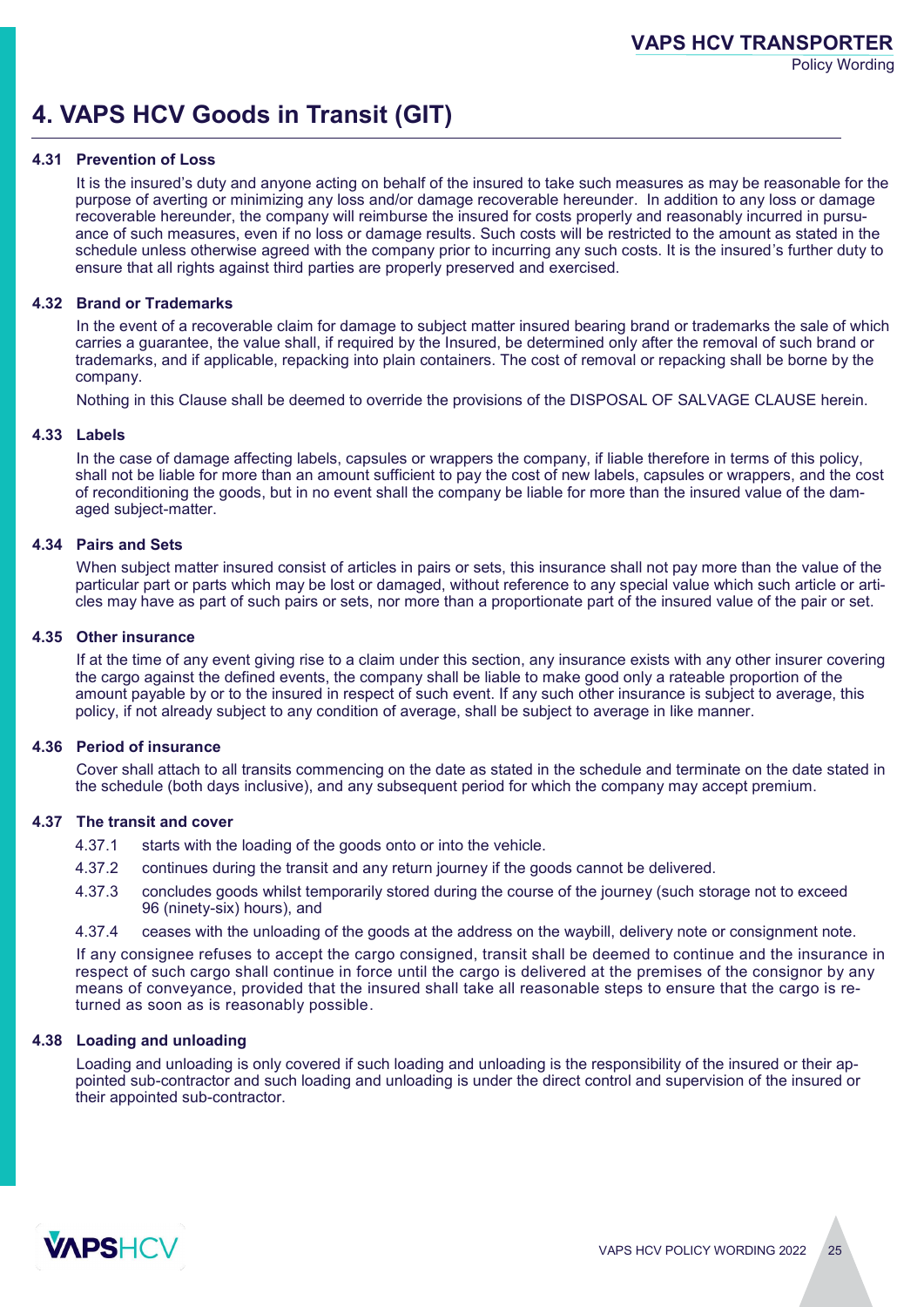## **4. VAPS HCV Goods in Transit (GIT)**

#### **4.39 Repairers**

Provided that prior written approval of the company has been obtained, the Insured has the option of nominating the repairers to be employed (including themselves) where repairs by any other party would prejudice the rights of the manufacturers' and/or suppliers' guarantees and/or warranties and the like. The company agrees to pay the reasonable costs of the repairers nominated by the Insured.

In the event of loss or damage recoverable under this section, the Insured shall take all reasonable steps to mitigate its loss and to sell the damaged goods for the best possible salvage price under the circumstances, with the prior written approval of the company. Should the Insured fail to do so, the company will nevertheless be entitled to reduce the claim payable under the policy by an amount equivalent to a reasonable salvage.

#### **4.40 Value added tax (VAT)**

We will settle claims as per terms and conditions applicable plus VAT where the insured is obliged to pay VAT in terms of South African legislation.

#### **4.41 Parts replacement/ reinstatement**

In respect of any claim for loss of or damage to any part of the cargo or subject matter in consequence of a defined event, the amount recoverable hereunder shall not exceed such proportion of the cost of replacing the part lost or damaged (including the reasonable cost of freight, other than by air).

The maximum payment by the company in the event of any part needed to replace or repair damage to such insured subject matter being unobtainable in RSA as a standard (ready manufactured) article, shall be a sum equal to the value of such part (including the reasonable cost of freight, other than by air) at the time of loss, but not in any case exceeding such part's price as stated in the manufacturers last issued catalogue or price list.

#### **4.42 Settlement**

Settlement of any loss recoverable under this section will be to the benefit of the owner of the cargo or subject matter or their subrogated insurer or any other party as authorised in writing to the company by the owner or their subrogated insurer. Signature by either the insured or the owner of the subject matter to the company's Agreement of Loss will discharge the company from any further obligations under this section.

#### **4.43 Repatriation: (Outside RSA borders)**

This section covers the cargo or subject matter whilst on or in specified conveyances whilst travelling outside the borders of RSA but within the territorial limits as stated in the schedule. If, following a recoverable claim, the cargo or subject matter is not returned to South Africa and it is declared by the company to be a constructive total loss outside South Africa then the company will settle the claim in terms of the basis of valuation less:

4.44.1 the first amount payable (excess); and

4.44.2 the estimated value of salvage which would have been realized in South Africa

On payment of the above, the salvage will belong to the insured or owners of the cargo or subject matter. Cover in terms of the section will cease if the cargo is abandoned outside South Africa.

#### **4.44 Abnormal loads**

Where the loads being conveyed are abnormal or over height, the insured and approved and nominated subcontractors must comply with the relevant Road Traffic regulations as per the Road Traffic Act. Abnormal Loads must comply with all the conditions and procedures as stated in any abnormal load permit issued for the transportation of such load.

#### **Memoranda**

**4.45** Where the means of conveyance is by specified vehicle, the insurance under this section shall apply to Property on any vehicle temporarily used in place thereof while a specified vehicle is undergoing repair or servicing, which replacement vehicle is not the property of the insured or leased or hired by them under a lease or suspensive sale agreement.

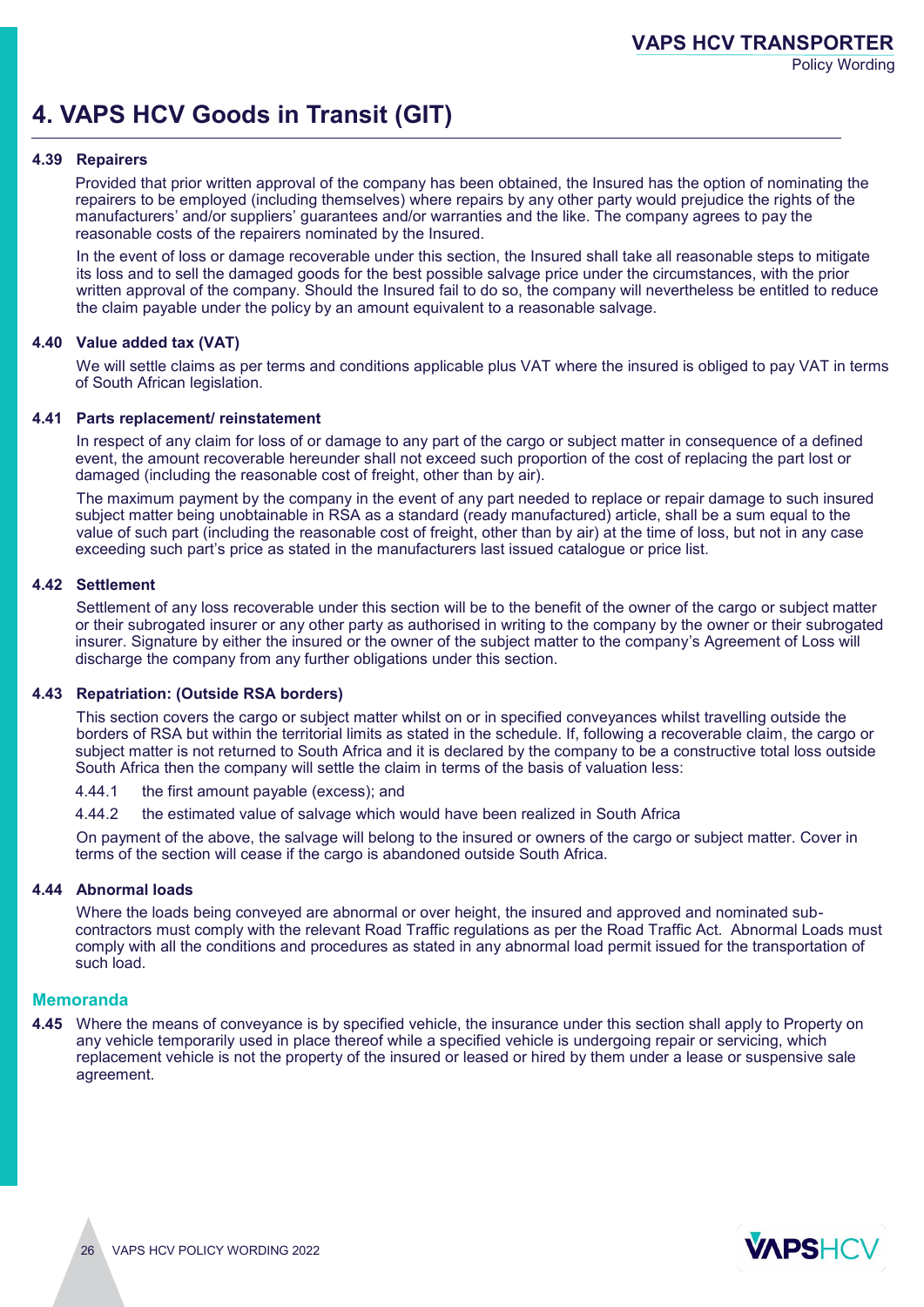## **5. Value Added Products and Services**

#### **5.1 Own Damage Excess Reducer (if stated in the schedule to be applicable)**

The company will pay the standard own damage/section A excess which is payable in terms of the VAPS HCV policy limited to the sum insured stated in the policy schedule and the maximum sum insured stated below.

#### **Specific Conditions**

- 5.1.1 In terms of the insured vehicles the policy is limited to the sum insured as stated in the schedule subject to maximum sum insured per event of;
	- 5.1.1.1 Heavy Commercial Vehicles, Trailers, Buses, Commercial Vehicles & Plant R350, 000
	- 5.1.1.2 Private Motor Vehicles & LDV's R 80 000
- 5.1.2 Less the inner excess as stated in the policy schedule and/or as noted on endorsement on policy schedule
- 5.1.3 The policy should provide comprehensive cover in respect of the Insured Vehicle.

#### **Specific Exclusions**

The company shall not be held liable for:

- 5.1.4 Any loss or damage or injuries to third parties; consequential loss as a result of any cause whatsoever, depreciation in value whether arising from repairs following a defined event or otherwise wear and tear, mechanical or electrical breakdown, failures or breakages and any penalty excess not specifically purchased.
- 5.1.5 Towing & Recovery Costs
- 5.1.6 Theft & Hijack excluded unless the policy has been extended to include Theft/Hijack excess reducer
- 5.1.7 Any additional excesses are excluded unless Insured and noted on policy schedule.

#### **5.2 Theft/Hijack Excess Reducer (if stated in the schedule to be applicable)**

The company will pay the Theft/Hijack excess which is payable in terms of the VAPS HCV policy limited to the sum insured stated in the policy schedule or the maximum sum insured stated below, subject to the applicable inner excess (as defined).

#### **Specific Conditions**

- 5.2.1 In terms of the insured vehicles (as defined) the policy is limited to the sum insured as stated in the schedule subject to a maximum sum insured per event of;
	- 5.2.1.1 Heavy Commercial Vehicles, Trailers, Buses, Commercial Vehicles & Plant R450, 000
	- 5.2.1.2 Private Motor Vehicles & LDV's R 80 000
- 5.2.2 Less the inner excess as stated in the policy schedule and/or as noted on endorsement on policy schedule.
- 5.2.3 Should the vehicle be recovered with damage the client can claim under the own damage reducer section of this policy if applicable.

#### **5.3 Third Party Excess Reducer (if stated in the schedule to be applicable)**

The company will pay the Third-Party Liability excess which is payable in terms of the VAPS HCV policy limited to the maximum sum insured stated in this policy schedule.

#### **Specific Conditions**

5.3.1 Unless otherwise stated, the liability of the company under this sub-section in respect of any one occurrence shall not exceed the limits of indemnity as stated in the schedule.

#### **5.4 Penalty Excess Reducer (if stated in the schedule to be applicable)**

The company will pay the excess which is payable in terms of the VAPS HCV policy covering the additional penalty excesses due, limited to the sum insured as stated in the policy schedule and the maximum sum insured as stated below.

#### **Specific Conditions**

- 5.4.1 This section will not apply to those penalty excesses specifically endorsed by the Insurer due to corrective action, i.e. as a result of claims.
- 5.4.2 In terms of each specifically insured penalty excess the policy is limited to the sum insured as stated in this policy schedule subject to a maximum sum insured per event of R80, 000 less the respective inner excess.

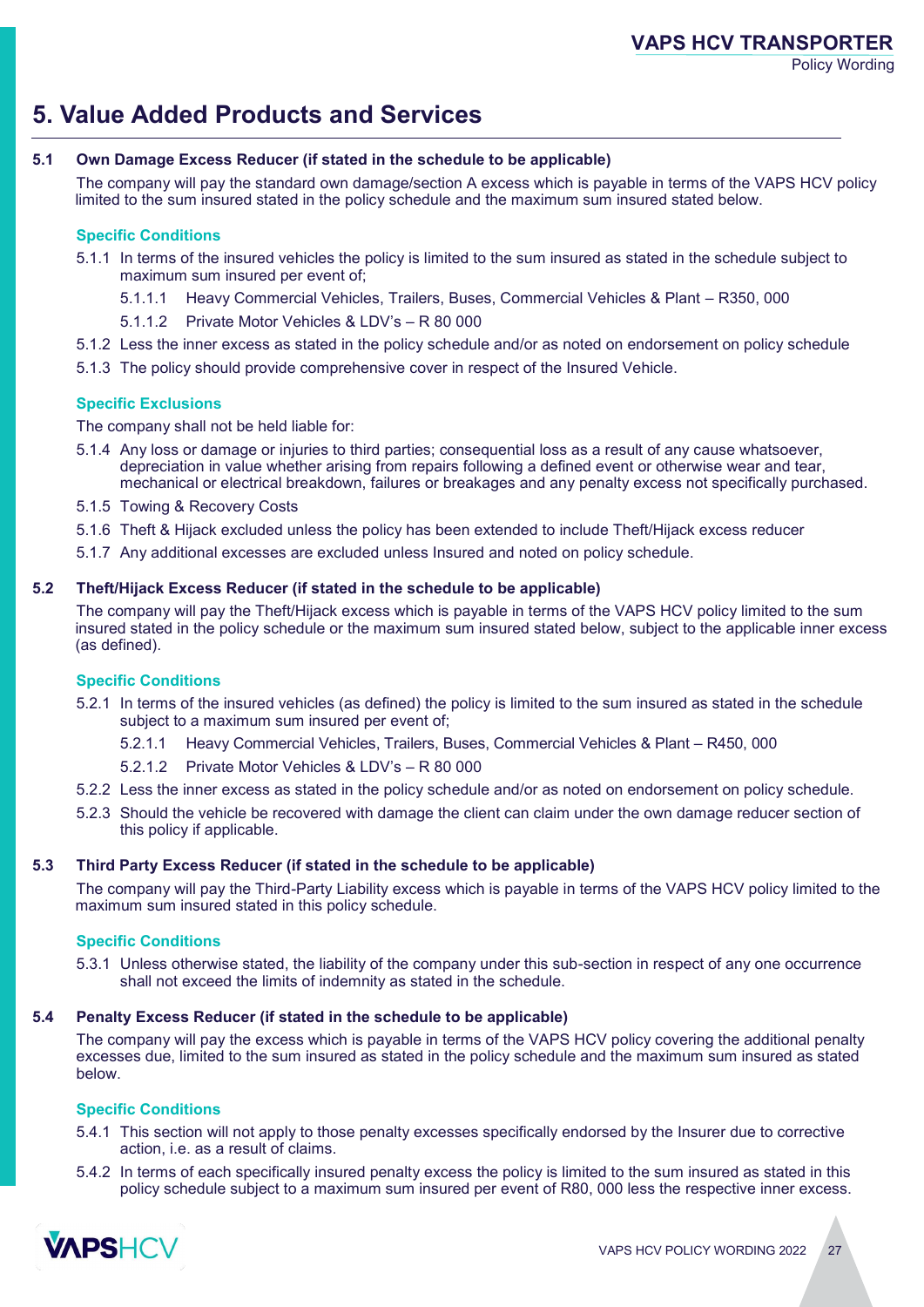## **5. Value Added Products and Services**

- 5.4.3 Options available:
	- (a) Driving between 23h00 and 05h00.
	- (b) Driving license is issued by an authority outside the Republic of South Africa.

#### **Specific Exclusion**

The company shall not be held liable for:

5.4.4 Any loss or damage or injuries to third parties; consequential loss as a result of any cause whatsoever, depreciation in value whether arising from repairs following defined event or otherwise wear and tear, mechanical or electrical breakdown, failures or breakages and any penalty excess not specifically included and stated in the schedule.

#### **5.5 Loss of Use (if stated in the schedule to be applicable)**

The company will pay the loss of income of the insured commercial vehicle following an insured event of Own damage, Theft / Hijack and/or Total loss which is payable in terms of the VAPS HCV policy, limited to the sum insured/daily pro-rata benefit as stated in the policy schedule whilst having repairs effected within a reasonable period (solely determined by VAPS) following an insured event.

#### **Specific Conditions**

- 5.5.1 If being repaired cover will only be applicable whilst the insured vehicle is in the custody of a registered member of the motor trade, who is an underlying insurer approved collision damage repairer.
- 5.5.2 Maximum benefit of R160 000 any one event in total, or
	- (a) R20 000 per week, or
	- (b) 8 weeks in total
- 5.5.3 After the deduction of the time excess as defined in the policy schedule, this cover will commence the following day from the date of authorization of repairs by the insurer.
- 5.5.4 The indemnity period will expire on date of completion of authorized repairs or on the day the agreement of loss/ agreed total loss release/tender of settlement is forwarded from insurer onto insured.
- 5.5.5 Any indemnity amount will only become applicable if the I\insured is unable to use the insured vehicle in the opinion of VAPS HCV prior to the commencement of repair following a loss or accident giving rise to a claim in terms of the policy.
- 5.5.6 The insured event must be the subject of an indemnifiable claim in terms of the policy.
- 5.5.7 The time excess period will apply over and above any other excess payable under this policy in connection with the same incident.

#### **Specific Exclusion**

5.5.8 No claim will be processed for downtime caused by mechanical and/or electrical breakdown.

#### **5.6 Cross Border Towing & Recovery (if stated in the schedule to be applicable)**

Where the insured vehicle is involved in an accident outside the borders of the RSA and sustains damage which is insured in terms of Section 2 of the policy and which renders it undriveable, the company will pay the actual costs of recovery and towing which have been incurred to repatriate the insured vehicle to the RSA, provided that the indemnity afforded by this section does not exceed R50,000 per insured item, and provided that the cover under this section only pays for the costs incurred in getting the insured vehicle to the South African side of the border.

#### **Specific Exclusion**

5.6.1 The company shall not be liable to pay for the cost of any damages which may occur to the vehicle during the course of repatriation to the South African side of the border and/or the cost of any duties payable to the authorities.

#### **5.7 Windscreen Comprehensive Cover (if stated in the schedule to be applicable)**

This section insures the repair or replacement of the windscreen and/or side glass damaged on the specified insured vehicle.

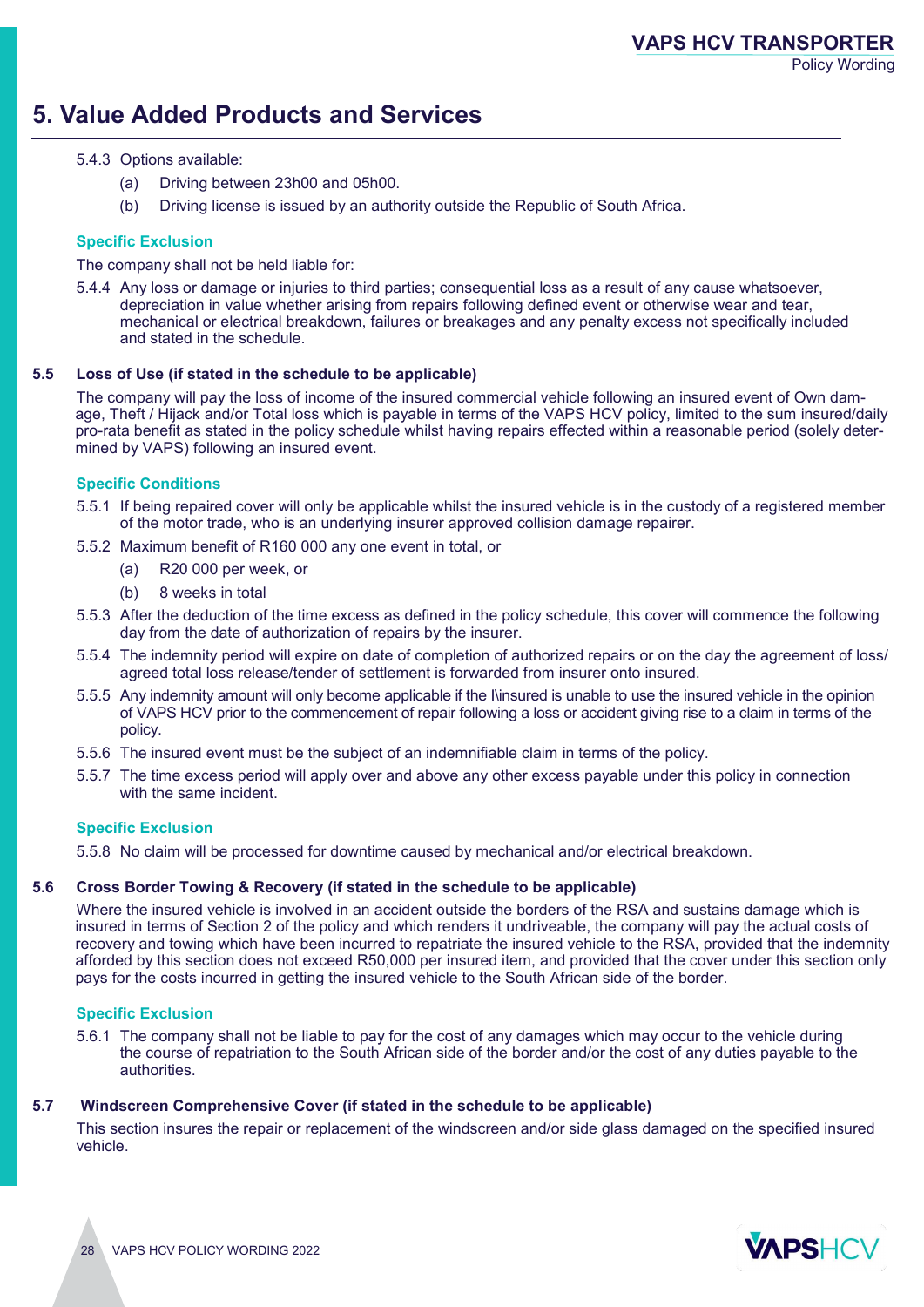## **5. Value Added Products and Services**

#### **Specific Exclusions**

- 5.7.1 All windscreen claims must be reported within 30 days of loss
- 5.7.2 In terms of the insured vehicles, this section is limited to R 15 000 any one loss.
- 5.7.3 Side glass cover for buses excluded.

#### **5.8 Windscreen Excess Waiver (if stated in the schedule to be applicable)**

The company will pay the standard windscreen excess which is payable in terms of the VAPS HCV Policy limited to the sum insured stated in this policy schedule and the maximum sum insured stated below.

#### **Specific Conditions**

- 5.8.1 In terms of the insured vehicles the policy is limited to the sum insured as stated subject to maximum sum insured per event of;
	- (a) Heavy Commercial Vehicles, Trailers, Buses, Commercial Vehicles & Plant R10, 000
	- (b) Private Motor Vehicles & LDV's R 5 000

5.8.2 Less the inner excess as stated in the policy schedule and/or as noted on endorsement on policy schedule.

#### **5.9 Tyre/Pothole Cover (if stated in the schedule to be applicable. PMV's, LDV's and Commercial vehicles below 3500kgs only)**

In the event of accidental damage to a tyre caused by sudden braking, cuts, punctures by foreign objects or bursts, the insurer will indemnify the Insured for the cost of repair or replacement of a tyre including balancing, provided that the indemnity is based on the percentage of unused tread left on the tyre.

#### **Limit of Indemnity**

The insurer will reimburse the Insured the amount on his/her invoice relating to the purchase or repair of tyres, less any wear and tear on the tyre at the time of an event that may result in a claim.

Maximum indemnity is R2 000 per tyre (Option 1) or R 3 000 (Option 2), less any wear and tear/worn tread. Maximum liability per claim/event is R4 000 (Option 1) or R6000 (Option 2).

#### **Specific Conditions**

This policy is limited to two claims per year, or one claim if two tyres are replaced in one incident. All claims must be reported to the VAPS call centre on 012 942 4536 before any replacement of damaged tyre(s) may be done. No claim(s) will be paid if the client replaces tyre(s) without authorisation from VAPS HCV.

#### **Specific Exclusions**

The Insurer will not be liable to pay for any loss or resultant damage:

- $\blacktriangleright$ to tyres on any heavy commercial type vehicle or fare paying transport vehicles;
- caused by safety devices built into or fitted onto tyres;
- caused to tyres by safety devices, or built-in safety mechanisms;
- $\blacktriangleright$ to flat tyres, - where the tyre cannot be repaired as a result of a normal puncture;
- caused to tyres as a result of driving while the tyre(s) are deflated; (Punctured tyre(s)-: tyre(s) that could have been repaired, if not been driven on while punctured.)
- $\blacktriangleright$ to tyres that have a tread depth of less than 1mm at any point;
- $\blacktriangleright$ to tyres fitted to a vehicle used for racing, pace setting, speed testing, reliability trials, hire or reward, off-road activities, dispatch or courier services, or driving tuition;
- caused by or resulting from an accident involving the motor vehicle on which the tyres were fitted;
- $\blacktriangleright$ to rethreads, i.e. tyres that have been refitted with rubber rethreads;
- $\blacktriangleright$ tyres still covered under a supplier or manufacturer's warranty or guarantee period;
- $\blacktriangleright$ from, or any liability arising from faulty manufacturing or fitment;
- $\blacktriangleright$ to the vehicle resulting from an event covered by this policy;
- $\blacktriangleright$ to rims, mags or any safety devices fitted on or in the tyre;
- or liability to third parties, or third party property damage;

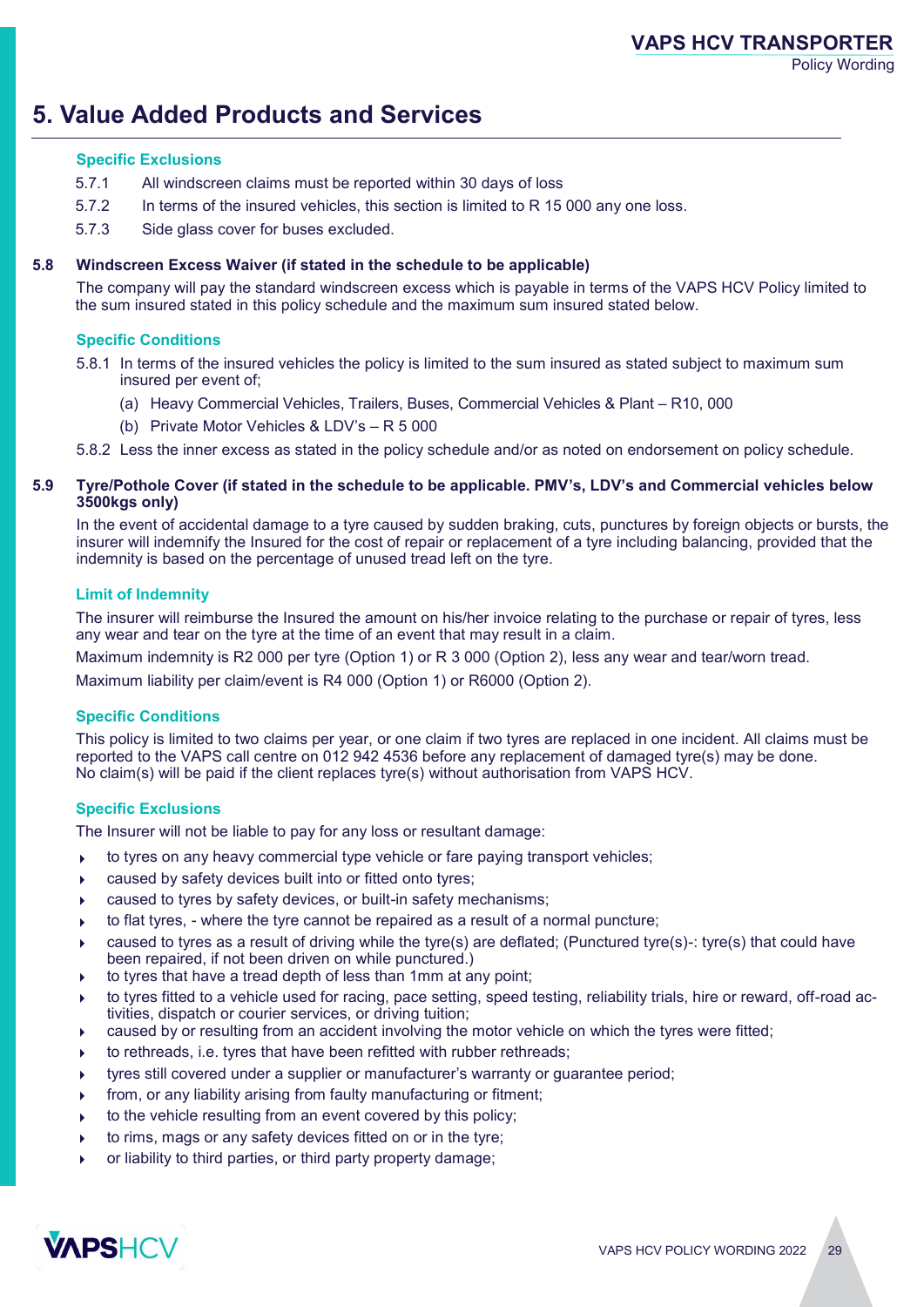## **5. Value Added Products and Services**

#### **Tyre Insurance Tread & Indemnity Limits**

Our indemnity limits will be calculated as follows

- 1mm left on the tyre 12.5% of the cost of the tyre
- 2mm left on the tyre 25% of the cost of the tyre
- 3mm left on the tyre 37.5% of the cost of the tyre
- 4mm left on the tyre 50% of the cost of the tyre
- 5mm left on the tyre 62.5% of the cost of the tyre
- 6mm left on the tyre 75% of the cost of the tyre
- 7mm left on the tyre 87.5% of the cost of the tyre
- 8mm left on the tyre 100% of the cost of the tyre

#### **5.10 Car Hire (if stated in the schedule to be applicable. PMV's, LDV's and Commercial vehicles below 3500kgs)**

VAPS HCV will pay the actual Car Hire charges including the cost of delivery if the insured vehicle is unusable or is being repaired following loss or damage covered under the underlying motor section or while the vehicle remains uncovered following theft, subject to availability, in terms of the selection of the Group car as shown in the schedule. If selected, VAPS will also pay for a period of 5 days after a mechanical breakdown of the vehicle and for two days' rental for routine servicing of the Insured vehicle.

#### **When will we arrange Car Hire?**

- $\blacktriangleright$ **Insured Vehicle Stolen or Hijacked** - We will arrange car hire upon receipt of instructions accompanied by copies of the claim forms from the insurer.
- $\blacktriangleright$ **Insured Vehicle damaged but drivable** - Provided we have received instructions and copies of claim forms from the Insurer, we will arrange car hire as soon as the insured vehicle has been delivered to an approved panel beater
- $\blacktriangleright$ **Insured Vehicle damaged and not drivable** - Provided we have received instructions and copies of claim forms from the insurer, we will arrange car hire as soon as the insured vehicle has been towed.
- **Mechanical Breakdown** (If cover is included) Upon receipt of instructions accompanied by the mechanical breakdown claim form from the insurer, we will provide the insured with a hired vehicle for a period of up to 5 days whilst the insured vehicle is not in the insured's possession.
- **Routine Services** (Two claims per annum and if cover is included) Upon receipt of instructions accompanied by written confirmation from an approved motor dealer confirming the service date, we will provide the insured with a hired vehicle for a period of 2 days, twice per annum, whilst the insured vehicle is not in the insured's possession

#### **5.11 Goods in Transit (GIT) Basic Excess Reducer (if stated in the schedule to be applicable)**

The company will pay the specified vehicle's Goods in Transit Basic Excess, which is calculated and payable on your VAPS HCV Policy limited to the Sum Insured and Specified excesses as stated in the Policy Schedule and the maximum Sum Insured as stated below.

#### **Specific Conditions**

- 5.11.1 Maximum limit of Indemnity R200 000 per event.
- 5.11.2 Limited to Cost Price of goods to the owner of the goods and/or replacement value and/or market value whichever is the lesser, at time of loss.
- 5.11.3 If liability is declined in terms of the VAPS HCV GIT Policy, then indemnification of this policy will similarly be declined.
- 5.11.4 Any condition, warranty or exclusion applicable to the VAPS HCV GIT Policy will similarly be applicable to this cover.
- 5.11.5 This policy will only respond where there has been a legitimate non-hijack claim on the VAPS HCV GIT Policy and such indemnity has been paid to the Insured by the Insurer, less the excess applicable.
- 5.11.6 No additional excess will be covered unless agreed on and endorsement is noted on Policy Schedule noting same.

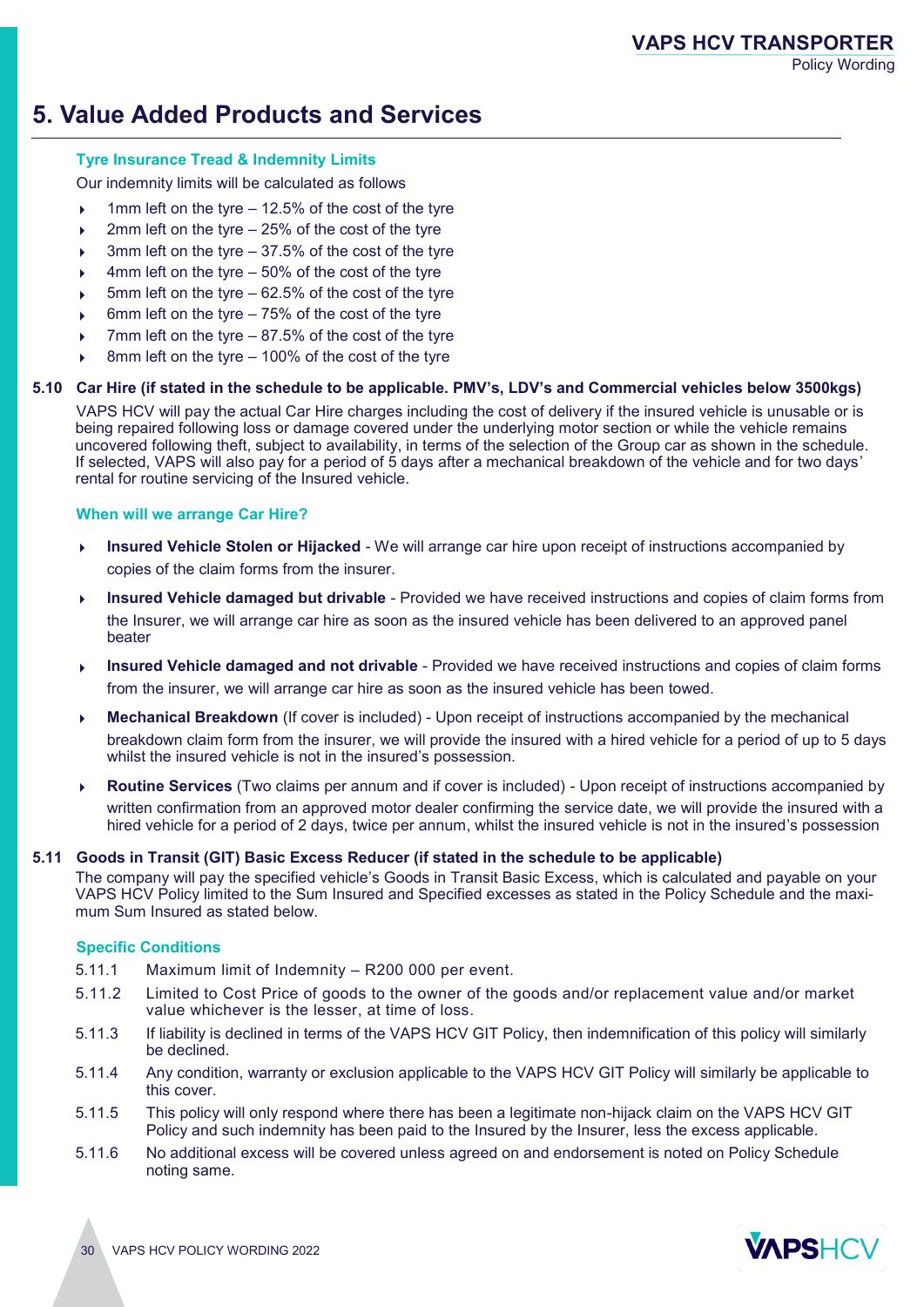## **5. Value Added Products and Services**

#### **5.12 Goods in Transit (GIT) Theft/Hijack Excess Reducer (if stated in the schedule to be applicable)**

The company will pay the specified vehicle Goods in Transit Theft/Hijack Excess applicable, which is calculated and payable on your VAPS HCV GIT Insurance Policy limited to the Sum Insured and Specified excesses as stated in the Policy Schedule and the maximum Sum Insured as stated below.

#### **Specific Conditions**

- 5.12.1 Maximum limit of Indemnity R300 000 per event.
- 5.12.2 Limited to Cost Price of goods to the owner of the goods and/or replacement value and/or market value whichever is the lesser, at time of loss.
- 5.12.3 There must be in force a valid VAPS HCV GIT Policy at the time of loss.
- 5.12.4 If liability is declined in terms of the VAPS HCV GIT Policy, then indemnification of this policy will similarly be declined.
- 5.12.5 Any condition, warranty or exclusion applicable to the VAPS HCV GIT Policy will similarly be applicable to this cover.
- 5.12.6 This policy will only respond where there has been a legitimate hijack claim on the VAPS HCV GIT Policy and such indemnity has been paid to the Insured by the Insurer, less the excess applicable.
- 5.12.7 No additional excess will be covered unless agreed on and endorsement is noted on Policy Schedule noting same.

#### **5.13 Inception Value Policy (if stated in the schedule to be applicable)**

In the event that your vehicle is a total loss (i.e. stolen, hi-jacked or written off), and/ or subject to a valid claim in terms of SASRIA we shall settle your claim as follows:

- 5.13.1 If the vehicle is financed, we shall pay your financial institution first, the greater of:
	- (a) the outstanding balance that you owe as at the date of loss less the payment made in terms of the underlying comprehensive policy; or
	- (b) the balance between the retail value as determined by the underlying comprehensive policy at the time of the loss and the sum insured as at the inception date of this Inception Value Policy

Any other monies due in terms of the policy will be paid directly to you

less any excesses that might be stated in the schedule as being applicable under this Inception Value Policy.

5.13.2 If the vehicle is not financed, we shall pay you the inception value: less the retail value as at the date of loss; less any excesses that might be applicable as stated in the schedule under this Inception Value Policy

#### **Definitions**

- 5.13.3 **Inception value** shall be the retail value as at the inception of the Inception Value Policy with us;
- 5.13.4 **Retail value** shall be determined as per the publication of the Mead & Mc Grouther Auto Dealers Digest;
- 5.13.5 **Outstanding balance** refers to the outstanding balance that you owe a financial institution as at the date of loss;

less any:

- (a) overdue instalments and arrear interest as at the date of loss;
- (b) rebates you would have been entitled to had you settled the loan as at the date of loss;
- (c) refunds due to you or the financial institutions;
- 5.13.6 **Vehicle** shall be restricted to either a code 1 or code 2 as per the applicable Road Traffic Regulations in South Africa. and/ or a motorcycle and/ or HCV (Heavy Commercial Vehicle) provided that a legally recognized retail value as per the publication of the Mead & Mc Grouther Auto Dealers Digest can be attached to the vehicle/ motorcycle/ Heavy vehicle at the time of the loss occurring and the vehicle(s) are legally licensed as per the applicable Road Traffic Regulations in South Africa.

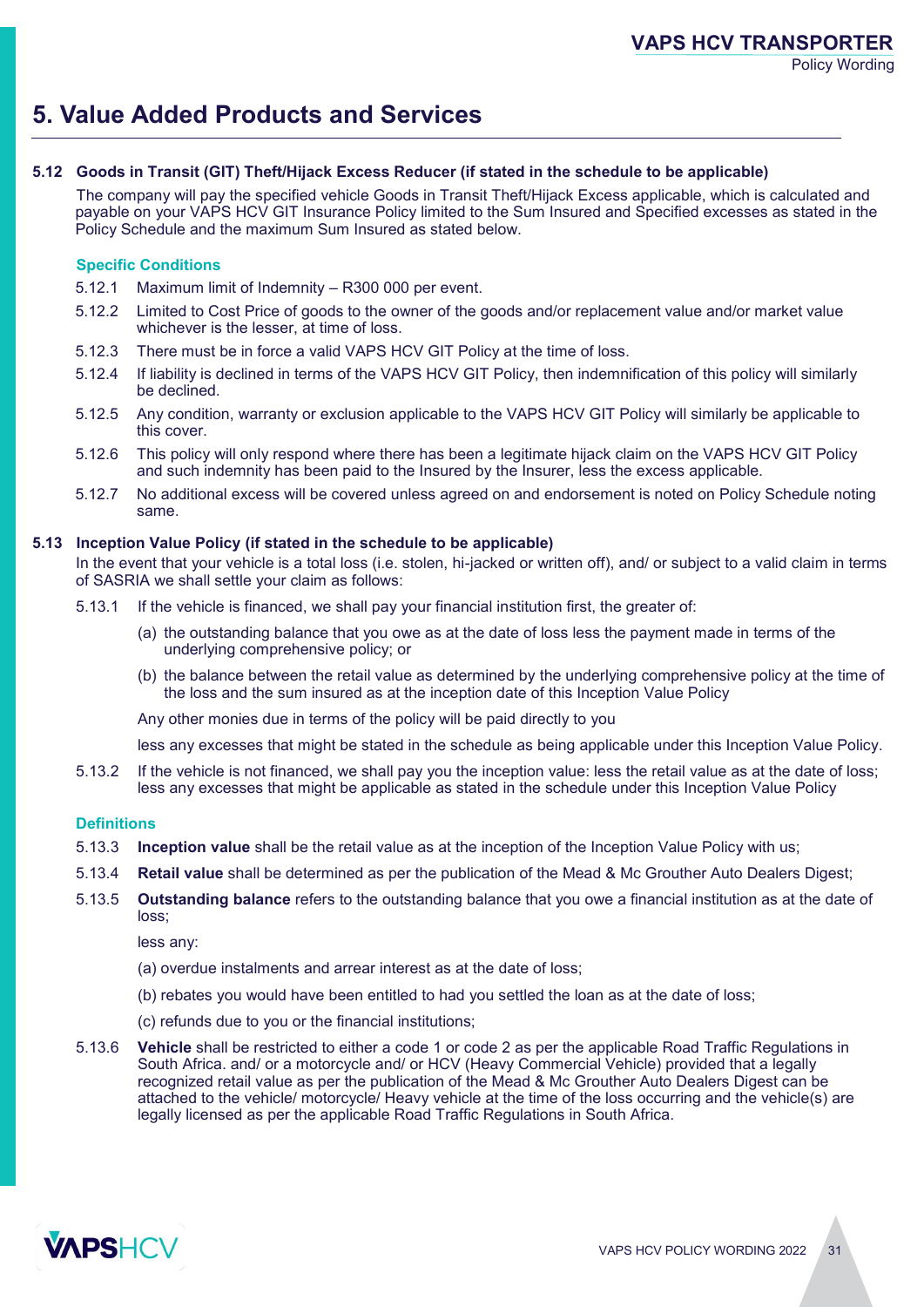## **5. Value Added Products and Services**

#### **Specific Exclusions**

- 5.13.7 If your underlying comprehensive insurance is repudiated or rejected;
- 5.13.8 If your underlying comprehensive policy is voided or cancelled;
- 5.13.9 Amounts payable by you in respect of the underlying comprehensive insurance;

#### **Specific Conditions**

5.13.10 Alterations to or cancellation of the Inception Value Policy will be effected in the following manner:

- (a) by giving you 30 days' written notice (electronically, by fax or by post to your last known address).
- (b) any changes or a cancellation made to the policy will be effective from the time and date agreed to.
- (c) if you cancel your policy during the course of an insured month, we will not refund the premiums you have paid for the rest of that month.
- 5.13.11 If your insurance policy is cancelled due to the non-payment of premium, then your cover shall be terminated.
- 5.13.12 Reinstatement of cancelled policy If your insurance policy is cancelled due to the non-payment of premiums the Inception Value Policy shall not be reinstated but may be reissued from the date that you requested reinstatement and the value shall be the retail value as at the inception of the replacement Inception Value Policy.
- 5.13.13 Excesses, deductibles and similar payments only apply if specifically indicated in the policy schedule

#### **5.14 Credit Shortfall (if stated in the schedule to be applicable)**

This section insures you for the shortfall arising following a total loss settlement per the Underlying Insurance Policy; this amount is calculated as the difference between the retail value (as stipulated in the Transunion Dealers Guide) and the Statutory Settlement Balance in the applicable Credit Agreement as defined.

#### **Specific Conditions**

- 5.14.1 The amount of the Statutory Settlement Balance up to a maximum of:
	- (a) Heavy Commercial Vehicles, Buses, Special Types & Trailers R250, 000
	- (b) Light Delivery Vehicles, Private Motor Vehicles & Motorcycles R60, 000
- 5.14.2 The amount paid by the Underlying Insurer (before Underlying Insurer Policy excess being deducted) will be deducted.

#### **5.15 Pollution Liability Excess Reducer (if stated in the schedule to be applicable)**

This section insures your excess which is payable in terms of your Underlying Insurance Policy covering the transportation of dangerous goods, environmental liability and/or clean-up costs limited to the Sum Insured as stated in the Policy Schedule and the maximum Sum Insured as stated below.

#### **Specific Conditions**

- 5.15.1 The amount of the Underlying Policy Excess which will not be higher than the amount stated in the Policy Schedule up to a maximum of R150, 000 for Hazardous Goods Transported on the Insured Vehicle.
- 5.15.2 Less the inner excess amount applicable on each and every claim, which will be 25% of claim with a minimum of R5, 000 and or noted as endorsement on the Policy Schedule.
- 5.15.3 This cover is only available if the Hazardous Goods Transported are Insured with an Underlying Insurance Company for Pollution Liability, and the said liability exceeds the limit stated in the VAPS Policy Schedule in respect of the specified Insured Vehicles.
- 5.15.4 We will at our option pay any claim directly to the Underlying Insurer; provided that the loss is indemnified by the Underlying Insurer and that the claim exceeds the VAPS Sum Insured.

#### **Specific Exclusions**

5.15.5 The Underwriters shall not be held liable for: Liability arising following a Consignee / Consignor / Operator - not complying with all legislation governing the transportation of Hazardous Goods.

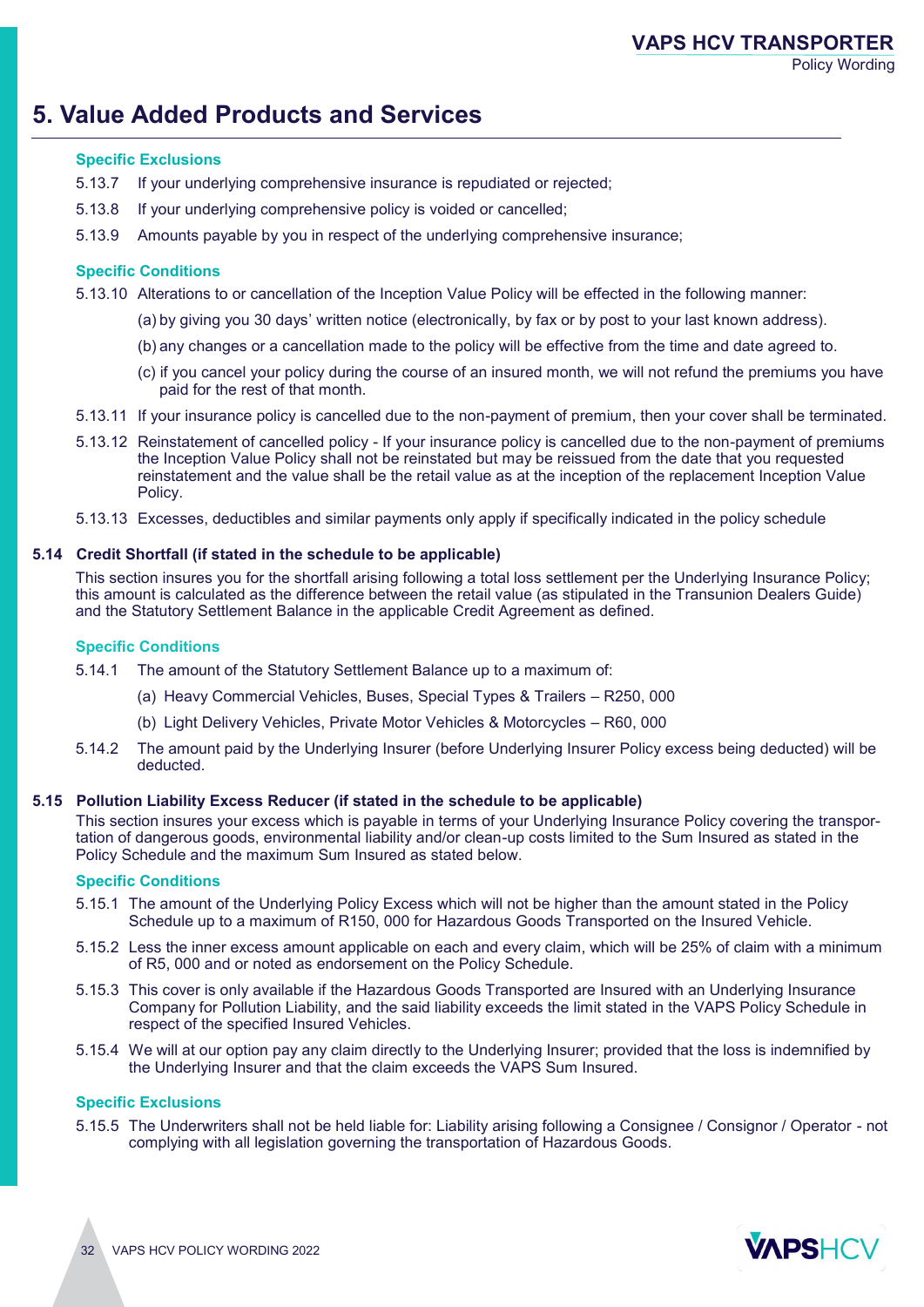## **5. Value Added Products and Services**

#### **5.16 Non-Motor Excess Reducer (if stated in the schedule to be applicable)**

This section insures your Non-Motor excess as described in your VAPS Policy Schedule which is payable in terms of your Underlying Insurance Policy limited to the Sum Insured stated in this VAPS Policy Schedule and the maximum sum insured stated in this VAPS Policy Schedule.

Commercial Lines sections that we can provide Excess Reducer cover on: Fire, Buildings Combined, Office contents, Electronic Equipment, Business Interruption, Accounts Receivable, Theft, Money, Glass, Fidelity, Business All Risks, Accidental Damage, Public Liability, Employers' Liability, Stated Benefits & Group personal Accident.

Personal Lines sections that we can provide Excess Reducer cover on: Houseowners (Buildings), Householders (Contents), All Risks, Personal Accident & Personal Liability

#### **Specific Conditions**

- 5.16.1 Any specific non-motor excess can be referred to VAPS for cover.
- 5.16.2 Maximum Indemnity Limit is R 250 000.

5.16.3 There must at all times be a valid Underlying Comprehensive policy in place at the time of claim.

#### **Specific Exclusions**

The Underwriter shall not be held liable if:

- 5.16.4 Proof of settlement has been received from the Underlying Policy Insurer.
- 5.16.5 The Underlying Insurer has refused your claim for an event.

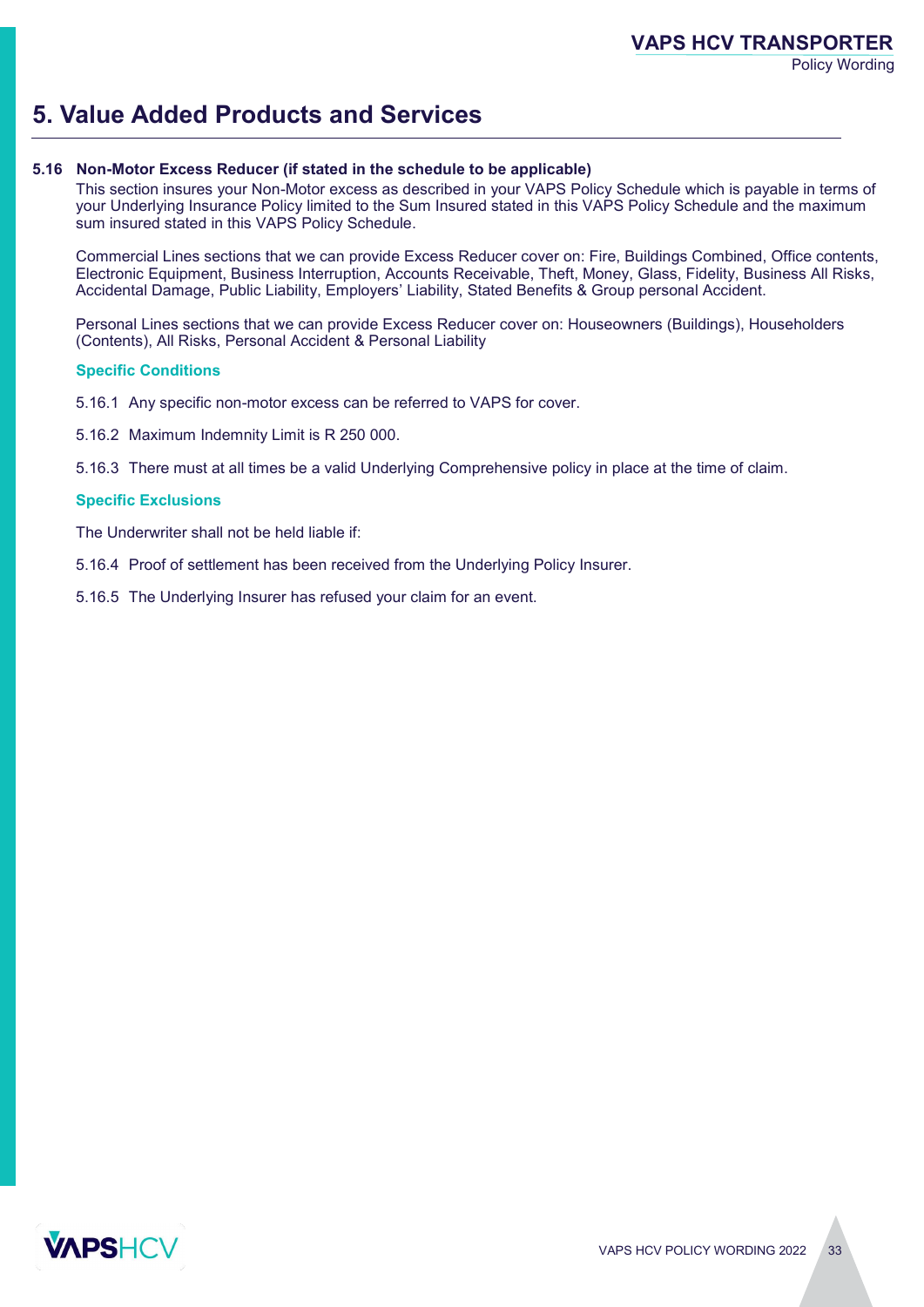## **6. VAPS HCV Driver Assist (Driver Accident Cover)**

#### **6.1 Category – 24 Hour Cover – Transporters Drivers & Employees – One Employed driver & One Employed Passenger**

| <b>Circumstances</b>               | <b>Compensation</b>               | <b>Excess</b>             |
|------------------------------------|-----------------------------------|---------------------------|
| Death (Accident)                   | R 100 000 per Insured Person      | R 5000 per Insured Person |
| Permanent Disability (Accident)    | R 100 000 per Insured Person      | R 5000 per Insured Person |
| <b>Medical Expenses</b>            | R 50 000 per Insured Person       | Nil                       |
| No. of persons per vehicle covered | $2$ (Two)                         | N/A                       |
| 24 hrs. Medical Evacuation         | Arranged through VAPS Call Centre | N/A                       |
| <b>Premium (incl VAT)</b>          | R 45 per vehicle per month        |                           |
|                                    |                                   |                           |

#### **6.2 Defined Events**

Bodily injury caused by accidental, violent, external and visible means to any principal, partner, director or employee of the insured (hereinafter in this section referred to as such person) specified in the schedule.

The company will pay the insured, on behalf of such person or his estate, the compensation stated in the schedule in the event of accidental bodily injury to any such person directly and independently of all other causes resulting within 24 calendar months in death or disability as specified in the schedule under the heading circumstances.

#### **Memoranda**

- (i) Where the injury is not specified, the company will pay such sum, as in their opinion, is consistent with the provisions below.
- (ii) Permanent total loss of use of part of body shall be treated as loss of such part.
- (iii) 100% shall be the maximum percentage of compensation payable for permanent disability resulting from an accident or series of accidents arising from one cause in respect of any one such person.
- **6.3 Temporary total disability** shall mean total and absolute incapacity from following usual business or occupation.
- **6.4 Medical Expenses** shall mean total and absolute incapacity from following usual business or occupation.
- **6.5 Business limitation** (if stated in the schedule to be applicable) This section applies only in respect of accidental bodily injury to such person arising from and in the course of his employment in the business.

#### **6.6 Provisos**

It is declared and agreed that

- The company shall not be liable to pay, for death or disability resulting from an accident or series of accidents arising from one cause in respect of any one such person, more than the compensation payable for death or permanent disability (whichever is the higher) plus any compensation payable for temporary total disability and medical expenses;
- 6.6.2 The compensation specified for temporary total disability shall be payable for not more than the number of weeks stated in the schedule and such payment shall cease as soon as the injury causing the incapacity has healed as far as is reasonably possible, notwithstanding that permanent disability may remain;
- 6.6.3 Unless otherwise provided herein, this section shall not apply to any such person under 15 or over 70 years of age;
- 6.6.4 After suffering accidental bodily injury for which compensation may be payable under this section, such person shall, when reasonably required by the company so to do, submit to medical examination and undergo any treatment specified. The company shall not be liable to make any payment unless this proviso is complied with to its satisfaction;
- 6.6.5 General conditions 2 and 9 do not apply to this section;
- 6.6.6 in respect of this section only, General Exception1 is deleted and replaced by the following:

This section does not cover death or injury directly or indirectly caused by, related to or in consequence of war, invasion, act of foreign enemy, hostilities (whether war be declared or not), civil war, mutiny, insurrection, rebellion, revolution, military or usurped power.

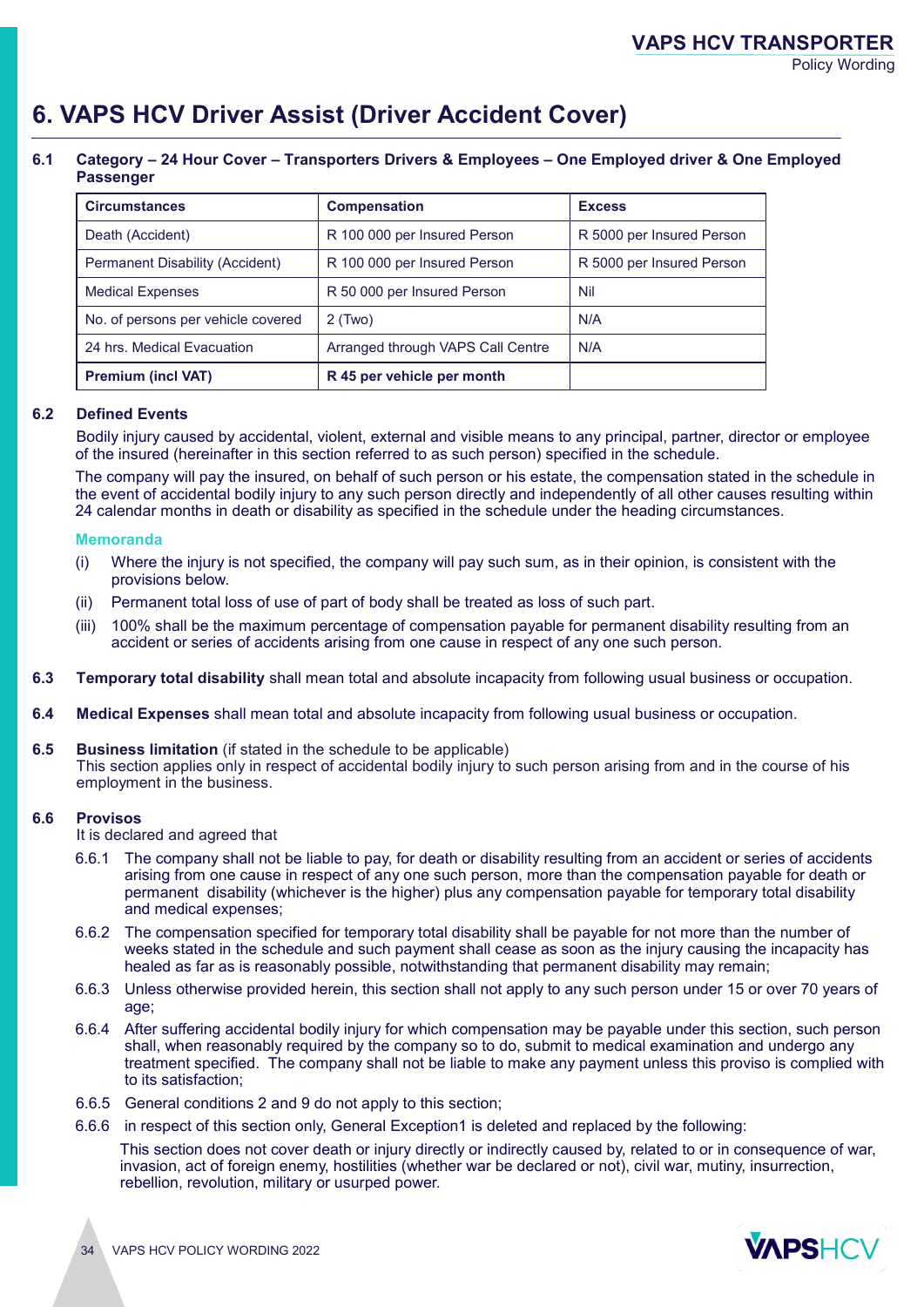## **6. VAPS HCV Driver Assist (Driver Accident Cover)**

#### **6.7 Definitions**

| Permanent Disability shall mean:                                                                                                                                         | Percentage of<br>Compensation |  |  |
|--------------------------------------------------------------------------------------------------------------------------------------------------------------------------|-------------------------------|--|--|
| (a) Loss by physical separation at or above the wrist or ankle of one or more limbs                                                                                      | 100                           |  |  |
| (b) Permanent and total loss of:                                                                                                                                         |                               |  |  |
| Whole eye                                                                                                                                                                | 100                           |  |  |
| Sight of eye                                                                                                                                                             | 100                           |  |  |
| Sight of eye except perception of light                                                                                                                                  | 75                            |  |  |
| (c) Permanent and total loss of hearing:                                                                                                                                 |                               |  |  |
| <b>Both ears</b>                                                                                                                                                         | 100                           |  |  |
| One ear                                                                                                                                                                  | 25                            |  |  |
| (d) Permanent and total loss of speech                                                                                                                                   | 100                           |  |  |
| (e) Injuries resulting in permanent total incapacity from following usual occupation or<br>any other occupation for which such person is fitted by knowledge or training | 100                           |  |  |
| (f) Loss of four fingers                                                                                                                                                 | 70                            |  |  |
| (g) Loss of thumb                                                                                                                                                        |                               |  |  |
| <b>Both phalanges</b>                                                                                                                                                    | 25                            |  |  |
| One phalanx                                                                                                                                                              | 10                            |  |  |
| (h) Loss of index finger                                                                                                                                                 |                               |  |  |
| Three phalanges                                                                                                                                                          | 10                            |  |  |
| Two phalanges                                                                                                                                                            | 8                             |  |  |
| One phalanx                                                                                                                                                              | 4                             |  |  |
| (i) Loss of middle finger                                                                                                                                                |                               |  |  |
| Three phalanges                                                                                                                                                          | 6                             |  |  |
| Two phalanges                                                                                                                                                            | 4                             |  |  |
| One phalanx                                                                                                                                                              | $\overline{2}$                |  |  |
| (j) Loss of ring finger                                                                                                                                                  |                               |  |  |
| Three phalanges                                                                                                                                                          | 5                             |  |  |
| Two phalanges                                                                                                                                                            | 4                             |  |  |
| One phalanx                                                                                                                                                              | 2                             |  |  |
| (k) Loss of little finger                                                                                                                                                |                               |  |  |
| Three phalanges                                                                                                                                                          | 4                             |  |  |
| Two phalanges                                                                                                                                                            | 3                             |  |  |
| One phalanx                                                                                                                                                              | $\overline{2}$                |  |  |
| (I) Loss of metacarpals                                                                                                                                                  |                               |  |  |
| First or second (additional)                                                                                                                                             | 3                             |  |  |
| Third, fourth or fifth (additional)                                                                                                                                      | $\overline{2}$                |  |  |
| (m) Loss of toes                                                                                                                                                         |                               |  |  |
| All on one foot                                                                                                                                                          | 30                            |  |  |
| Great, both phalanges                                                                                                                                                    | 5                             |  |  |
| Great, one phalanx                                                                                                                                                       | $\overline{2}$                |  |  |
| Other than great, if more than one toe lost, each                                                                                                                        | $\overline{2}$                |  |  |

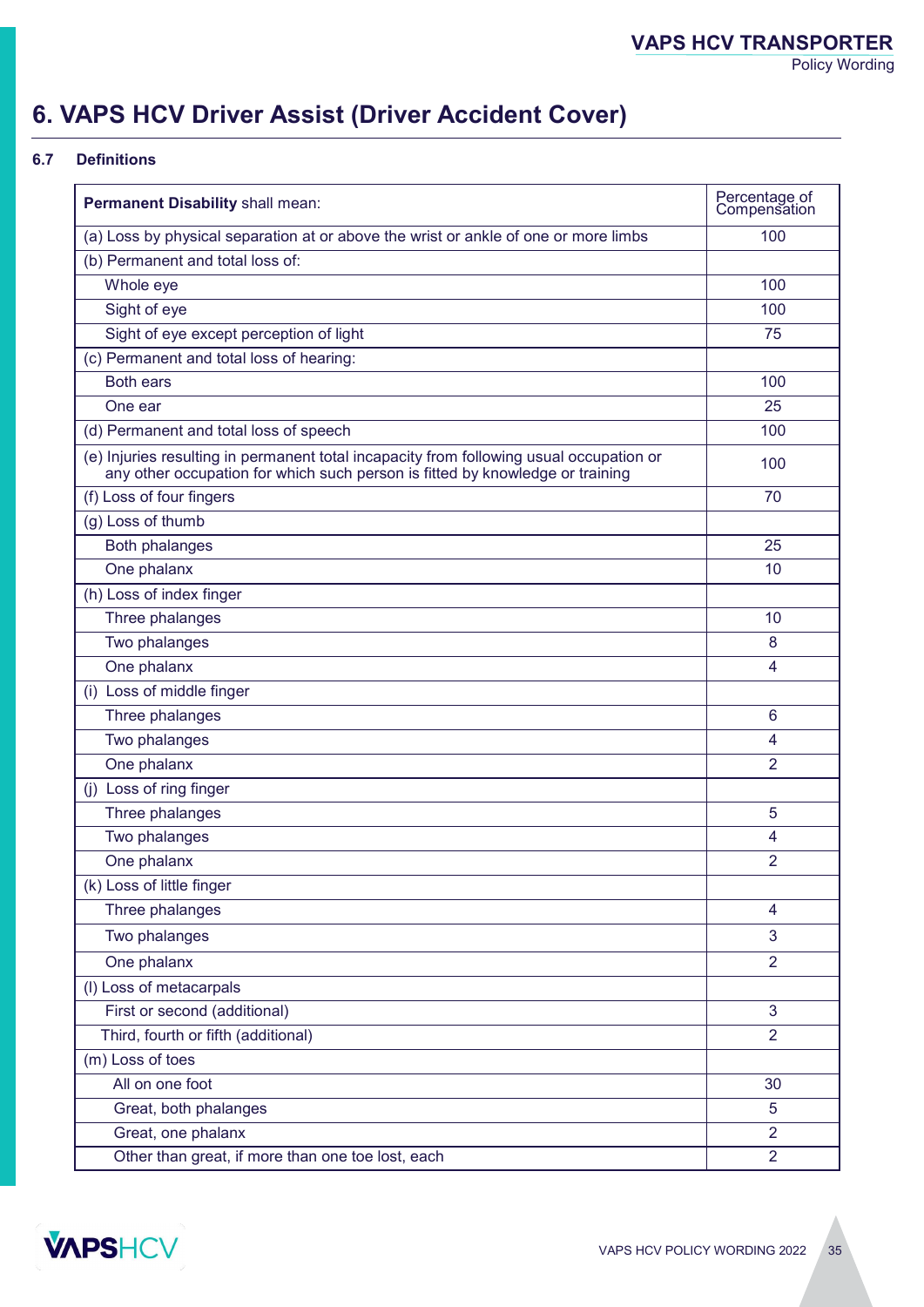## **6. VAPS HCV Driver Assist (Driver Accident Cover)**

#### **6.8 Extensions**

#### 6.8.1 **Exposure**

Bodily injury shall be deemed to include injury caused by starvation, thirst and/or exposure to the elements, directly or indirectly resulting from mishap.

#### 6.8.2 **Disappearance**

In the event of the disappearance of any such person in circumstances which satisfy the company that he has sustained injury to which this section applies, and that such injury has resulted in the death of such person, the company will, for the purposes of the insurance afforded by this section, presume his death provided that if, after the company shall have made payment hereunder in respect of such person's presumed death, he is found to be alive, such payment shall forthwith be refunded by the insured to the company.

#### 6.8.3 **Burns disfigurement (if stated in the schedule to be included)**

Subject to the exclusion shown below, the following item is added to the definition of "Permanent disability";

| <b>Permanent Disability shall mean:</b>                                                                 | Percentage of Compensation                                                                                       |  |
|---------------------------------------------------------------------------------------------------------|------------------------------------------------------------------------------------------------------------------|--|
| permanent disfigurement resulting from accidental<br>external burns to the combined surface area of the |                                                                                                                  |  |
| Face and neck 100% surface area disfigurement                                                           | 50                                                                                                               |  |
| Less than 100% area disfigurement                                                                       | The proportion of 50 which the actual<br>surface area disfigurement bears to<br>100% surface area disfigurement  |  |
| Remaining parts of the body other than the face and<br>neck-100% surface area                           | 25                                                                                                               |  |
| Remaining parts of the body other than the face and<br>neck-less than 100% surface area disfigurement   | The proportion of 25 which the actual<br>surface area disfigurement bears to<br>100% surface area disfigurement. |  |

The company shall not pay under any sub item of this extension unless the disfigurement exceeds 10% for the sub item under which a claim is lodged.

6.8.4. **Life support machinery -** Notwithstanding anything contained in the defined events, the twenty four month period stated therein shall not include any period or periods where the death of such person is delayed solely by the use, for periods of not less than three consecutive days, of life support machinery, equipment or apparatus.

#### **6.9 Specific exceptions**

The company shall not be liable to pay compensation for death, disability or medical expenses in respect of such person

- 6.9.1 while he is travelling by air other than as a passenger and not as a member of the crew or for the purpose of any trade or technical operation therein or thereon;
- 6.9.2 by his suicide or intentional self-injury;
- 6.9.3 caused solely by an existing physical defect or other infirmity of such person;
- 6.9.4 as a result of the influence of alcohol, drugs or narcotics upon such person unless administered by or prescribed by and taken in accordance with the instructions of a member of the medical profession (other than himself);
- 6.9.5 as a result of his participation in any riot, civil commotion or terrorism;
- 6.9.6 in the case of females, directly or indirectly resulting from or prolonged or accelerated by or attributable to pregnancy, childbirth, abortion, miscarriage, obstetrical procedures or any sequelae thereof;
- 6.9.7 while he is, or as a result of his, engaging in
	- 6.9.7.1 motor cycling, motor quadricyclane or motor tricycling (whether as a driver or passenger) other than on the business of the insured
	- 6.9.7.2 racing of any kind involving the use of any power driven (a) vehicle (b) vessel or (c) craft
	- 6.9.7.3 mountaineering necessitating the use of ropes, winter sports involving snow or ice, polo on horseback, steeple chasing, professional football or hang-gliding.

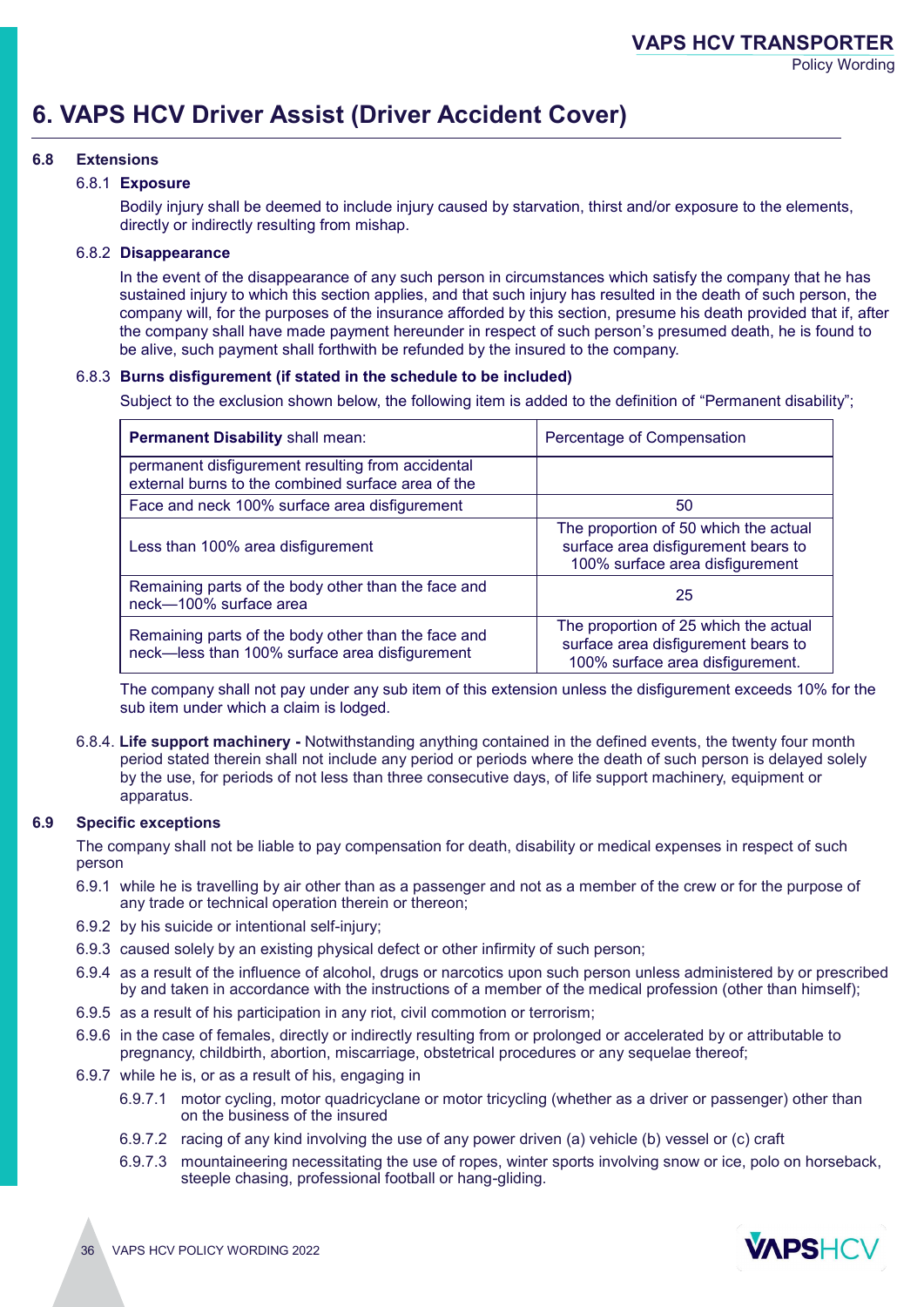## **7. Special Warranties**

#### **The Insured warrants that:**

- **7.1 The insured vehicle/s will at all times be maintained in an efficient and roadworthy condition in accordance with the legislation relating to roadworthiness**
- **7.2 The vehicle/s has a valid Certificate of Fitness**
- **7.3 The vehicles are fitted with a serviceable fire extinguisher**
- **7.4 The vehicles will not carry any load exceeding the capacity or weight, which is legally permissible for vehicles of that type in accordance with current legislation.**

## **8. Claims Procedures**

#### **It is a condition precedent to Insurer's liability that in the event of a claim you act as follows:**

- **8.1 In the case of theft or hijack and as soon as the occurrence is known, immediate notification must be given to the VAPS HCV Assist call centre and the VAPS HCV claims department must be notified as soon as possible but not later than 2 days after the occurrence.**
- **8.2 Take all reasonable steps to recover the stolen property and to discover the guilty party.**
- **8.3 Advise VAPS HCV of any claim (other than theft, hijack, or a claim from a third party), as soon as possible from the time of the occurrence that may lead to a claim but not later than 10 working days after the occurrence.**
- **8.4 Inform the police as soon as possible and in any event not later than 24 (twenty-four) hours following the accident or theft of property.**
- **8.5 Complete a claim form as soon as is reasonably possible and provide VAPS HCV with all material information as requested. The Insurers will be under no obligation to proceed with a claim if you do not provide, in full, the required information.**
- **8.6 Provide VAPS HCV with material proof, information, sworn declarations and any other documentation that may be required as soon as practicable.**
- **8.7 Provide VAPS HCV with the particulars of any other insurance that covers the same events as any section of your VAPS HCV Policy.**
- **8.8 Foreign Driver's Licenses – Please ensure all Foreign Drivers have a valid license and PDP. You may use any service provider for verification, such as Leigh at Check-your-driver: 084 597 6542 / leigh@check-your-driver.co.za /**
- **8.9 Immediately forward to VAPS HCV any notice of a claim, communication, writ, summons or other legal process issued or commenced against you in connection with the occurrence.**
- **8.10 Accident Towing & Mechanical Breakdown Towing VAPS 24/7 Number – 066 251 3044**

#### **You may authorise:**

**8.11 Emergency Repairs (not applicable to SASRIA)**

**Emergency repairs up to R15,000.00 (Fifteen Thousand Rand), provided a detailed estimate is immediately forwarded to VAPS Insurance Underwriters. The first amount payable, as stated in your policy schedule, will be applicable.**

**8.12 Complete Repairs (not applicable to SASRIA)**

**Complete repairs up to R5,000.00 (Five Thousand Rand), provided you have obtained at least two detailed quotes from recognized repair establishments prior to giving such authority.**

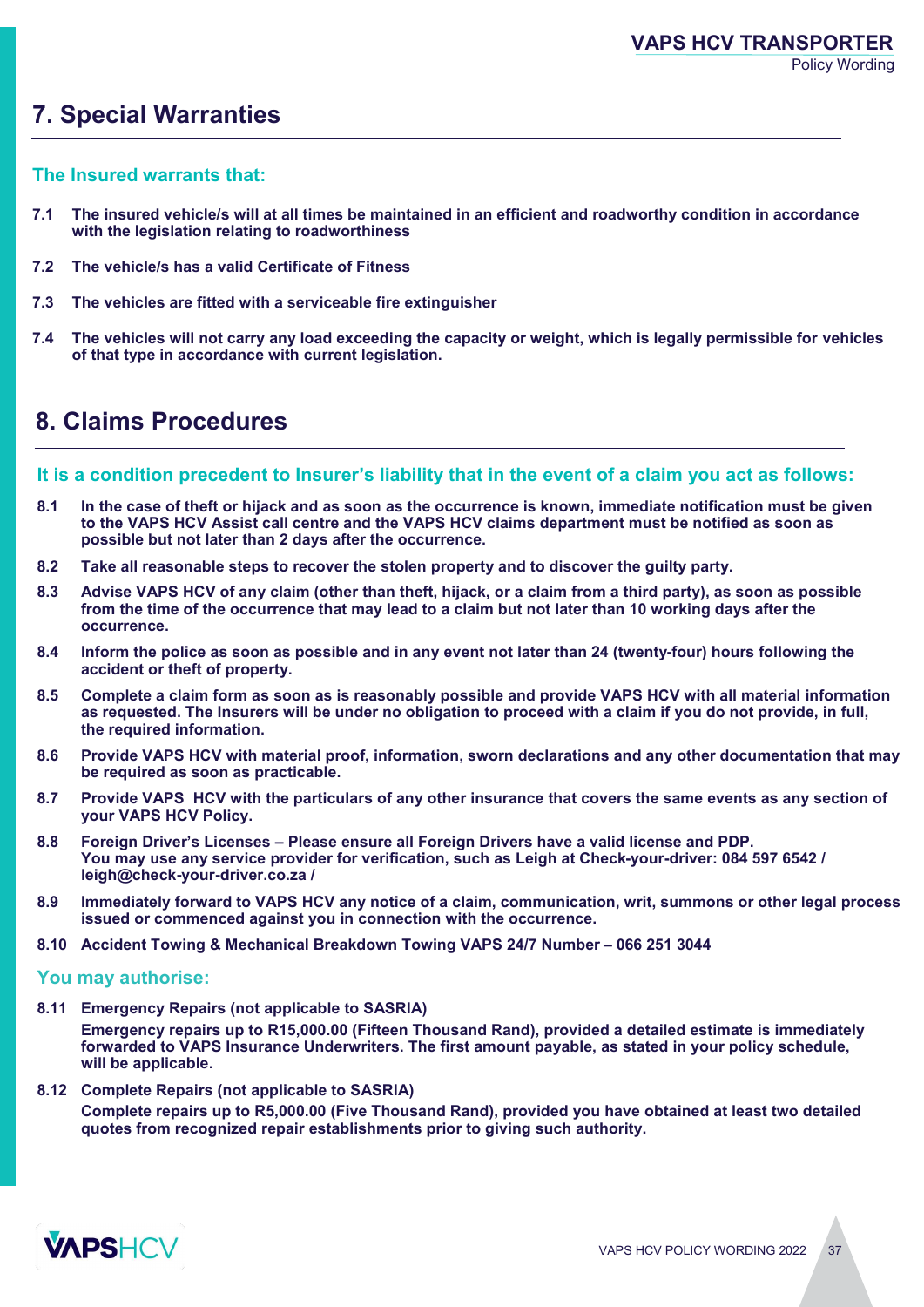## **9. VAPS Transport Risk Management Guidelines**

Effective risk management strategies can be applied to risks with both potentially positive and negative impacts on your Transport business. By understanding the opportunities and challenges presented by Transport related risks, you can improve your bottom line and avoid the negative financial and legal impact on your business. Please take note of the following which may help improve your risk:

### **9.1 Roadworthiness – Please refer to the Road Traffic Act of 1999**

The following are very important:

- a) Truck and trailer brakes must comply with SANS 10047.
- b) Maintain vehicles and service vehicle at approved Manufacturer intervals.
- c) Keep a serviced fire extinguisher fitted to all trucks.

### **9.2 Foreign Driver's Licenses – Please ensure all Foreign Drivers have a valid license and PRDP.**

Contact Leigh at Check-your-driver at leigh@check-your-driver.co.za or 084 597 6542 to verify any Driver's license

### **9.3 Tracking Devices/Theft/Hijack**

- a) All Vehicles with a Value of more than R 200 000 Tracking device with Recovery option required
- b) All Vehicles with a Value below R 200 000 VESA level 3 or 4 or factory fitted alarm/immobilizer and/or Tracking device

#### **9.4 Claims Procedures to be followed in the event of Loss or Damage which may give rise to a claim: Accident Towing & Mechanical Breakdown Towing VAPS 24/7 Number – 066 251 3044**

Theft/Hijack & Serious Accidents - In the case of a theft or hijack and in case of a serious accident where the damage to the insured vehicle is likely to exceed R500,000 (five hundred thousand Rand) And /or more than one third party is involved in the event and as soon as the occurrence is known, IMMEDIATE NOTIFICATION must be given to:

- VAPS Assist 24 Hour Control Centre: Toll-Free Number 066 251 3044
- VAPS HCV must be notified as soon as possible, but no later than TWO DAYS after the occurrence. VAPS HCV Office Number: 012 942 4537

These Claims Procedure are in addition to and must be read with the Claims Procedure Clause of the VAPS HCV Policy Wording.

- $\blacktriangleright$ In all cases report the matter to the South African Police Service within 24 hours.
- $\blacktriangleright$ In all cases advise VAPS HCV of the matter at the office number 012 942 4537, during office hours or 083 412 2451 after hours and as soon as reasonably possible but within 48 hours for thefts / hijacks
- Take all reasonable steps to recover the stolen property and to discover the guilty party.
- Complete a claim form as soon as reasonably possible and provide VAPS with all the materials information as requested. The Insurer will be under no obligation to proceed with a claim if you do not provide in full the required information

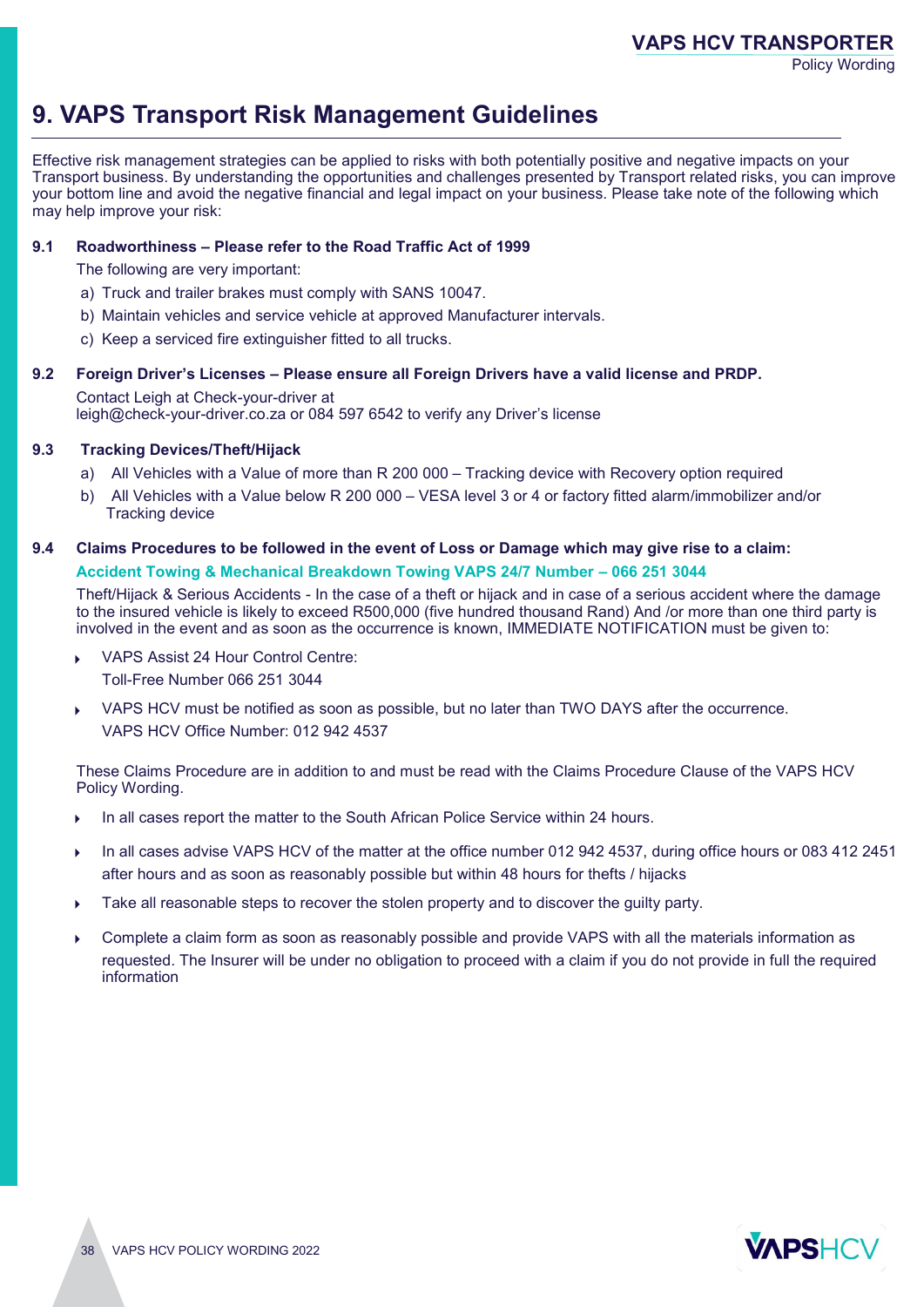## **10. VAPS 24/7 Accident Assist**

(HCV's, Trailers, Commercial Vehicles, PMV's, LDV's & Special Types)

#### 10.1 **ROADSIDE ASSISTANCE AND ACCIDENT MANAGEMENT FOR VEHICLES** OVER 3500KG

#### **24/7 Contact number: 066 251 3044**

**Mechanical & Electrical Breakdown**

(Covered to the nearest repairer up to a maximum of 250 km per incident – Maximum cover of R 15 000 per incident)

**Annual Limit of R 15 000 per vehicle**

Should the insured vehicle become disabled as a result of mechanical or electrical breakdown and the technician that was dispatched cannot repair same, the vehicle will be towed to the nearest service/repair facility not exceeding a radius of 250 kilometres (covered up to R15 000 per incident) from the scene of the incident within the Republic of South Africa.

*Note: Only Mechanical and Electrical Components on the Rolling Chassis and/or Drive Line are covered.*

#### **Flat Tyre Assistance** (Callout fee up to R 1000 per incident)

Assistance will be provided in the event of a flat tyre with a spare tyre to replace it with. The callout fee will be covered up to R1000 per incident and does not include the following:

- The cost or delivery of a replacement tyre
- Cost of the towing if the tyre change was unsuccessful (towing can be arranged to the nearest repairer, however the client will be liable for any costs)

*\*Should the spare tyre not be serviceable or no lock nut key is provided, the vehicle will be towed to the nearest repairer up to R1000 per incident. Any costs exceeding this amount will be for your own account.*

#### **Flat Battery Assistance**

If a battery failure occurs, a jump start will be provided to start your vehicle

- Any additional costs for travel, parts and labour will be for your own account.
- Battery not included.

#### **Locksmith Assistance**

If your keys are locked inside the vehicle, assistance will be provided to gain entry into the vehicle.

• The costs for travel and labour in excess of R1000 will be for your own account

#### **Recovery/Winching Assistance**

Provides assistance in extracting the vehicle when stuck in a ditch and such locations is within 50 meters of a paved road or highway.

- Covered up to a maximum of 1 hour per vehicle per incident
- This benefit does not cover extraction when driving a vehicle off-road or unpaved highways.

#### **Vehicle Protection Service**

In the event of an incident and where necessary, the call centre will dispatch the police/runner vehicle to the scene in order to guard the vehicle and load until such time as the roadside assistance vehicle or tow truck arrives.

• Subject to availability in the specific area

#### **Accident Management**

In the event of an accident, VAPS HCV will assist to tow the vehicle to the nearest approved repairer. The cost of the accident tow will be invoiced to the insurer as part of the claim. Should the client not register a claim, the client will be liable for the cost of the accident tow.



(Callout fee up to R 1000 per incident)

(Callout fee up to R 1000 per incident)

(Callout fee up to R 1000 per incident)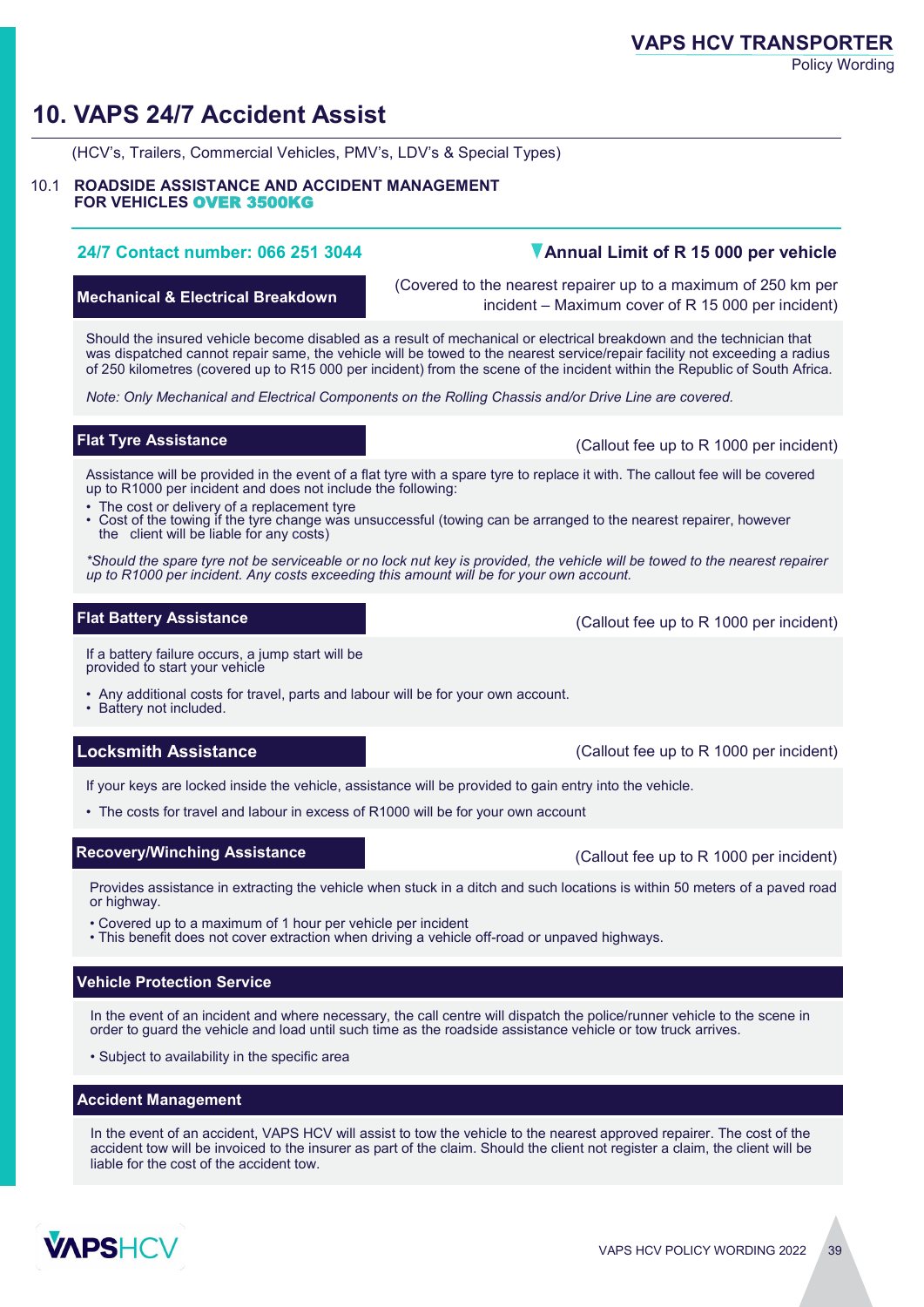## **10. VAPS 24/7 ACCIDENT ASSIST**

(HCV's, Trailers, Commercial Vehicles, PMV's, LDV's & Special Types)

#### 10.2 **ROADSIDE ASSISTANCE AND ACCIDENT MANAGEMENT FOR VEHICLES** UNDER 3500KG

#### **24/7 Contact number: 066 251 3044 Annual Limit of R 5 000 per vehicle**

24 Hour roadside assistance that will assist the client in the event of a roadside or non-roadside emergency

#### **Roadside Assistance and Accident Management**

Mechanical breakdown towing to the nearest approved repairer

If the client is 100km from their permanent residence or destination, VAPS will provide either:

• Hotel accommodation up to R500 OR

• Car hire for 24 hours up to R500

Locksmith (callout & labour)

Flat battery (jumpstart or towing of the vehicle to nearest approved repairer)

Flat tyre (replace with clients spare tyre or tow to the nearest approved repairer)

Accident management the cost of the tow will be invoiced to the insurer as part of the claim.

Should the client decide not to register a claim, or the claim is repudiated, the client will be liable for the cost of the accident tow

Towing to the correct place the first time

Negotiated rates for towing

No storage or release fees

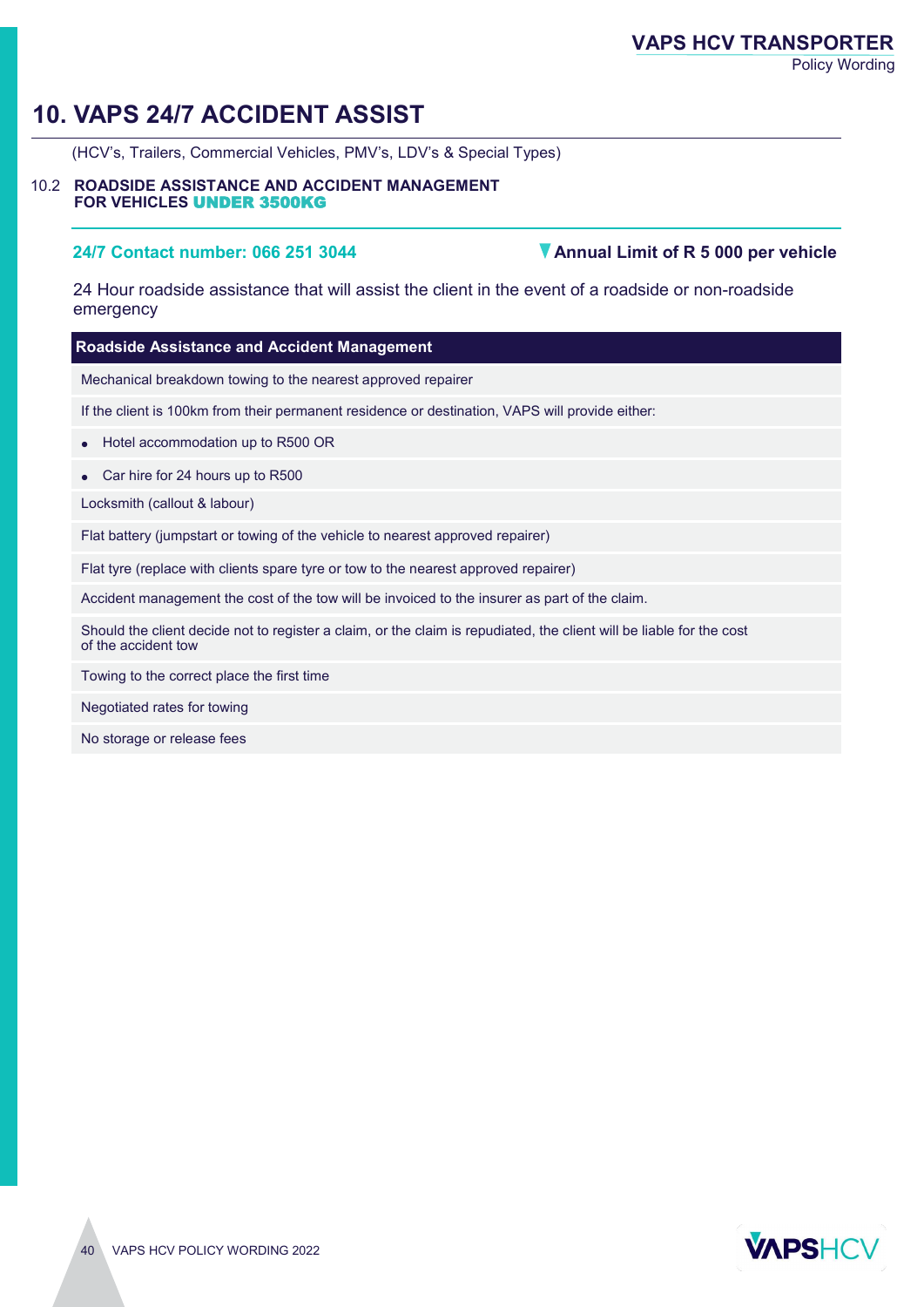#### **VAPS HCV TRANSPORTER**

Policy Wording

## **10. VAPS 24/7 ACCIDENT ASSIST**

(HCV's, Trailers, Commercial Vehicles, PMV's, LDV's & Special Types)

#### **10.3 MEDICAL ASSISTANCE**

**24/7 Contact number: 066 251 3044 Annual Limit of R 10 000 per policy** 

The injured person will be assisted with 24-hour medical assistance and/or transportation

#### **Telephonic Support Services**

Emergency medical advice and information

Medical hotline/confidential non-emergency medical information and advice

Trauma Counselling

#### **Telephonic Support Services**

Emergency medical response and stabilisation

Medical Transportation

Transfer of life saving medication

Companionship and/care of stranded minors

Inter-hospital transfer or Inter-facility transfer of a patient by road or air transport, whichever is the most medically appropriate

Repatriation of mortal remains. Should a patient die outside their residential town more than 180km from their usual residence, arrangements will be made to repatriate the mortal remains to the residential town

This benefit is capped at R20 000 and the members next of kin will be responsible for any surplus costs

Admission deposit of R5 000 (Refundable to ER24 by member or his/her medical aid)

Applies only in the Republic of South Africa